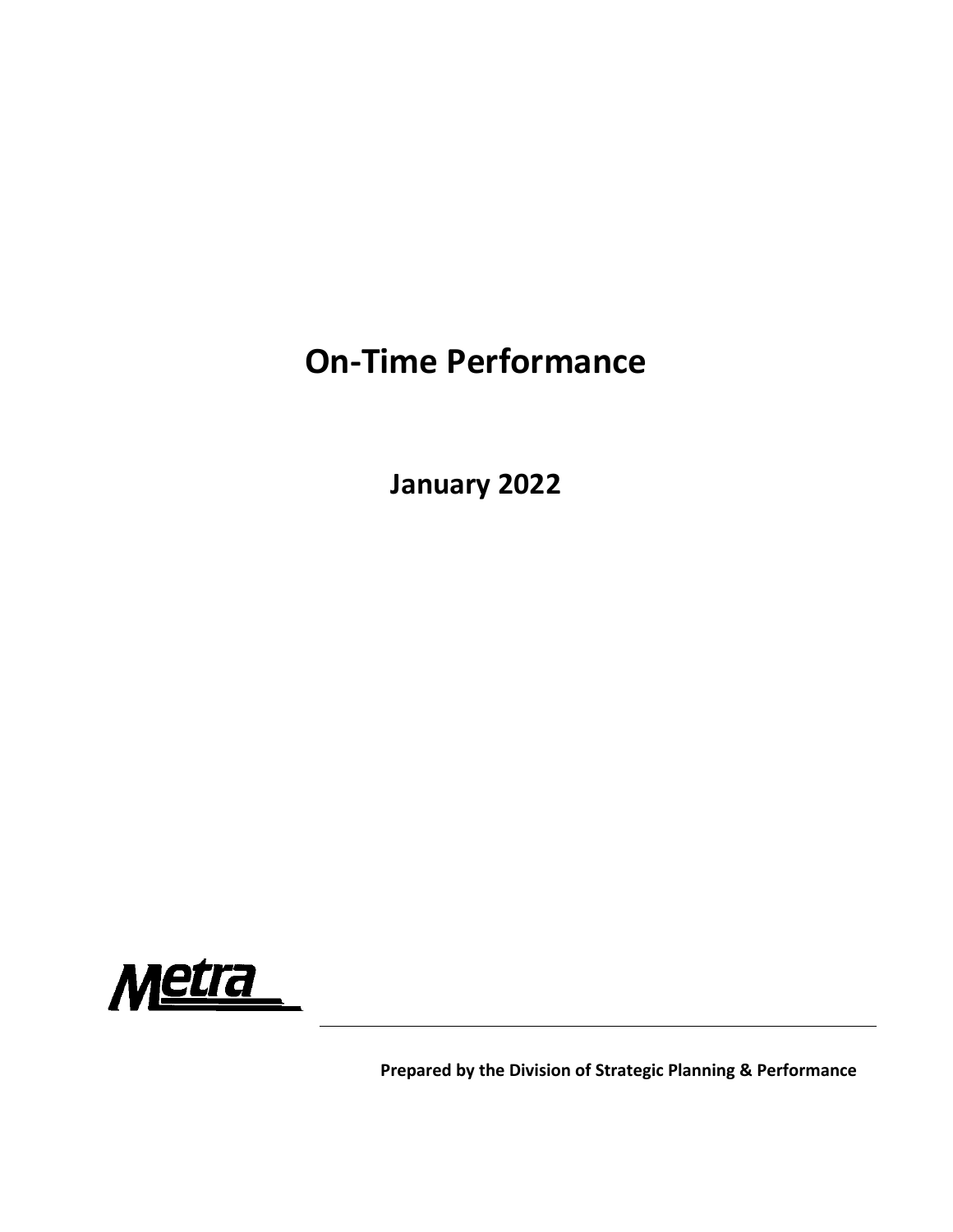## On‐Time Performance January 2022

This report presents an analysis of January 2022 train delays as reported for Metra's eleven rail lines. On‐ time is defined, for this analysis, as those regularly scheduled trains arriving at their last station stop less than six minutes behind schedule. Trains that are six minutes or more behind schedule, including annulled trains (trains that do not complete their scheduled runs), are regarded as late. "Extra" trains (trains added to handle special events but not shown in the regularly published timetables) are excluded from on-time performance calculations unless shown in special-event schedules that include all intermediate station stop times and are distributed publicly via Metra's website or on paper flyers. Cancelled (not annulled) trains and non‐revenue trains are also excluded from on‐time performance calculations.

## On‐Time Performance Tables

Table 1 shows the total number of scheduled and delayed trains for each line by service period for the current month and year-to-date.

Table 2 lists on‐time percentages by line for each month and year since 2016.

Table 3 lists each weekday train that was less than 85% on-time for the current month, in order of line, train, and dates delayed. The codes in the *Delay Code* column of Table 3 are defined and shown sorted by cause category and carrier designation in Table 4. Effective January 1, 2020, and November 1, 2021, Metra is using an updated set of delay codes and delay cause categories. Changes to the delay cause categories used for Tables 5 through 7 have been applied retroactively to prior year data; totals by cause category for prior years may not match what was previously reported.

Table 5 shows the number of delays by cause and line for the current month, including a 5‐year average. The table highlights the top two delay causes for each line.

Table 6 shows the number of delays by cause and line for year-to-date, including a 5-year average. The table highlights the top two delay causes for each line.

Table 7 shows the number of delays by cause and month for the current year and prior year. The table highlights the top two delay causes for each month.

For Tables 5 through 7, delays by cause are separated into *Metra/PSA* and *Foreign* designations, where applicable. *Metra/PSA* refers to delays that may be directly or indirectly attributed to Metra or Metra Purchase of Service Agreement partners (BNSF and UP) in commuter rail operation. *Foreign* refers to delays that may be directly or indirectly attributed to other carriers, including freight carriers, Amtrak, and NICTD, that affect Metra trains. *Foreign* also includes delays attributable to BNSF and Union Pacific freight operations. See Table 4 for a detailed breakdown of delay codes by cause category and carrier designation.

Table 8 shows the number of delays by duration and service period for each line.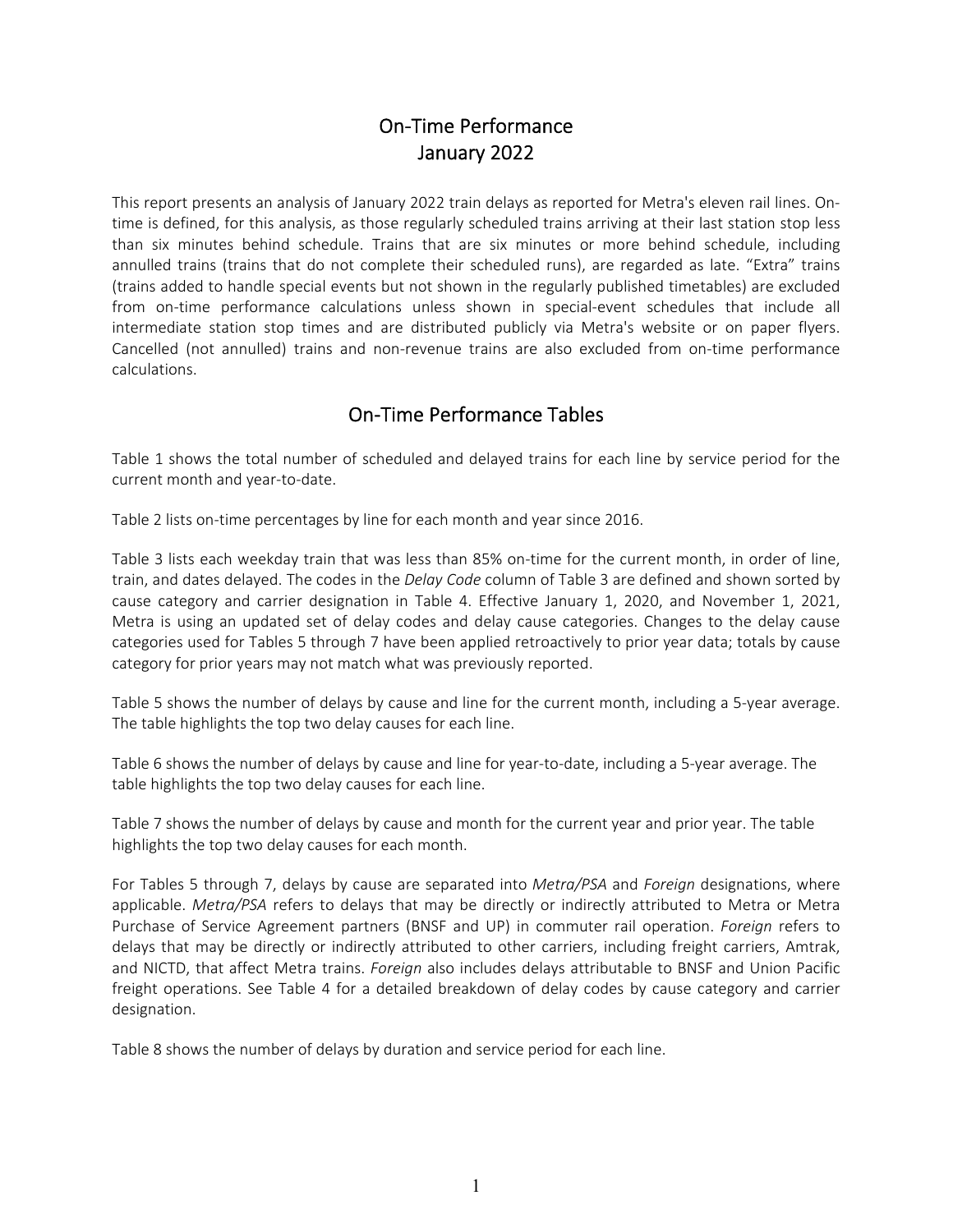## Reporting Calculations for Temporary Schedules and Special Events

Planned construction projects or special events can adversely affect on-time performance. Metra occasionally publishes full temporary schedules, which supersede the standard published schedules, to inform riders of possible delays or modifications to regular service. Metra also may publish informational notices to accompany temporary schedules. On-time performance is calculated using the temporary schedules and any accompanying notices.

### Alternate Service Schedules due to the Coronavirus (COVID‐19) Pandemic

On Monday, March 23, 2020, Metra began operating alternate weekday schedules on all lines, except the Heritage Corridor (HC), to adjust for the reduced number of riders due to school closures, work-fromhome mandates and other consequences of the coronavirus pandemic. Through the month of April Metra continued to operate regularly scheduled weekday service on the HC Line as well as normal weekend service. On May 4 Metra reduced weekday service on the HC, North Central Service (NCS) and SouthWest Service (SWS) lines, and on May 9 reduced Saturday service to Sunday service levels on all lines except the Metra Electric (ME), thus eliminating all SWS Saturday service. Metra increased weekday service on the ME on May 18 as required for implementation of the Positive Train Control (PTC) safety system on that line. Metra increased weekday service on the RI on June 15 and on the HC, NCS and SWS on June 29. As of July 4, Metra decreased Saturday service on the ME to match Sunday service, thus eliminating Saturday service on the ME Blue Island Branch. Beginning August 3, Metra added two weekday BNSF trains and four weekday RI trains. Metra added four weekday UP‐N trains and six weekday UP‐NW trains on November 2.

On January 11, 2021, Metra added two weekday MD-N trains and four weekday MD-W trains, and on February 1 added 10 weekday RI trains. Metra added four weekday BNSF and MD‐N trains and two NCS trains on April 12. Metra added four weekday ME trains on May 10, four Saturday ME trains on May 15 and four Sunday ME trains on May 16. On May 29 Metra restored Saturday service on the BNSF, MD‐N, MD‐W, RI, UP‐N, UP‐NW, and UP‐W lines, resulting in an increase of 46 Saturday revenue trains systemwide.

In July, Metra launched pilot schedules on the BNSF, ME and UP-N (July 12), and the RI (July 19) that added off-peak options to meet post-COVID needs for riders. Metra also implemented minor weekday peak‐period service increases on all other lines and restored ME Saturday service effective July 12. These changes resulted in an increase of 148 weekday trains and 38 Saturday trains systemwide in July. Schedule adjustments on September 13 resulted two fewer weekday trains on both the UP‐N and UP‐W. A schedule adjustment on November 15 resulted in eight fewer weekday BNSF trains. There were no schedule adjustments in January 2022.

Under these pilot and alternate schedules Metra operated 558 regularly scheduled revenue trains each weekday in January, which is a 19 percent reduction from Metra's pre-pandemic weekday service of 692 scheduled revenue trains. Metra operated 269 regularly scheduled revenue trains each Saturday in January, which is a one percent reduction from the 273 Saturday trains Metra operated pre‐pandemic. Metra operated 185 regularly scheduled revenue trains each Sunday in January, which is a two percent increase from the 181 Sunday revenue trains Metra operated pre‐pandemic. As a result of the changes under these alternative and pilot schedules, Metra operated about 15 percent fewer total revenue trains in January 2022 than in January 2019, about 19 percent fewer total revenue trains than in January 2020, but about 40 percent more total revenue trains than in January 2021.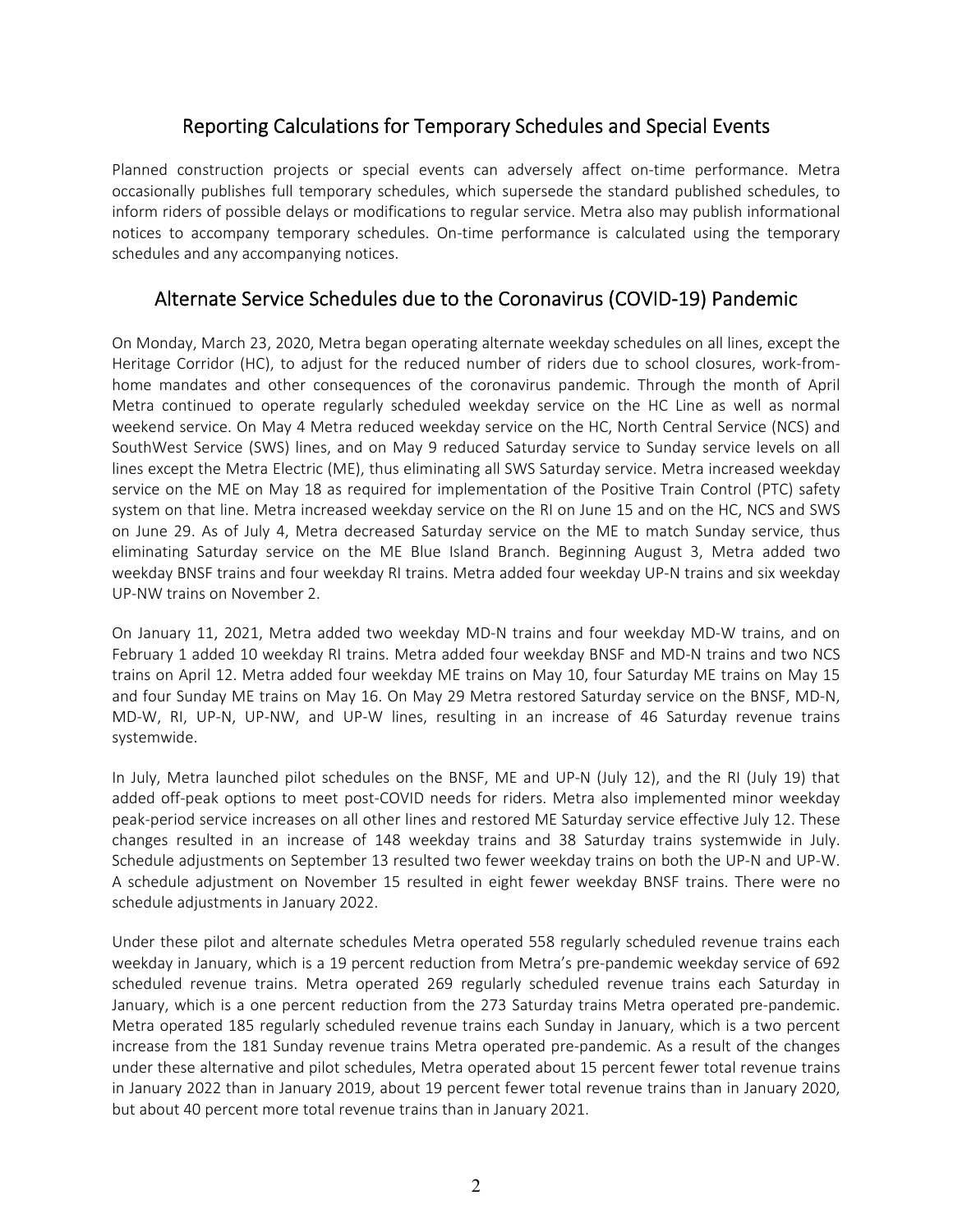Metra has developed a set of service restoration principles to guide schedule design as service is added back. These principles will help Metra meet the needs of riders as travel demand approaches a new normal. Metra will continue to monitor ridership and will add service back incrementally throughout the system to stay ahead of the ridership growth curve and ensure that adequate service is in place to provide social distancing and encourage ridership.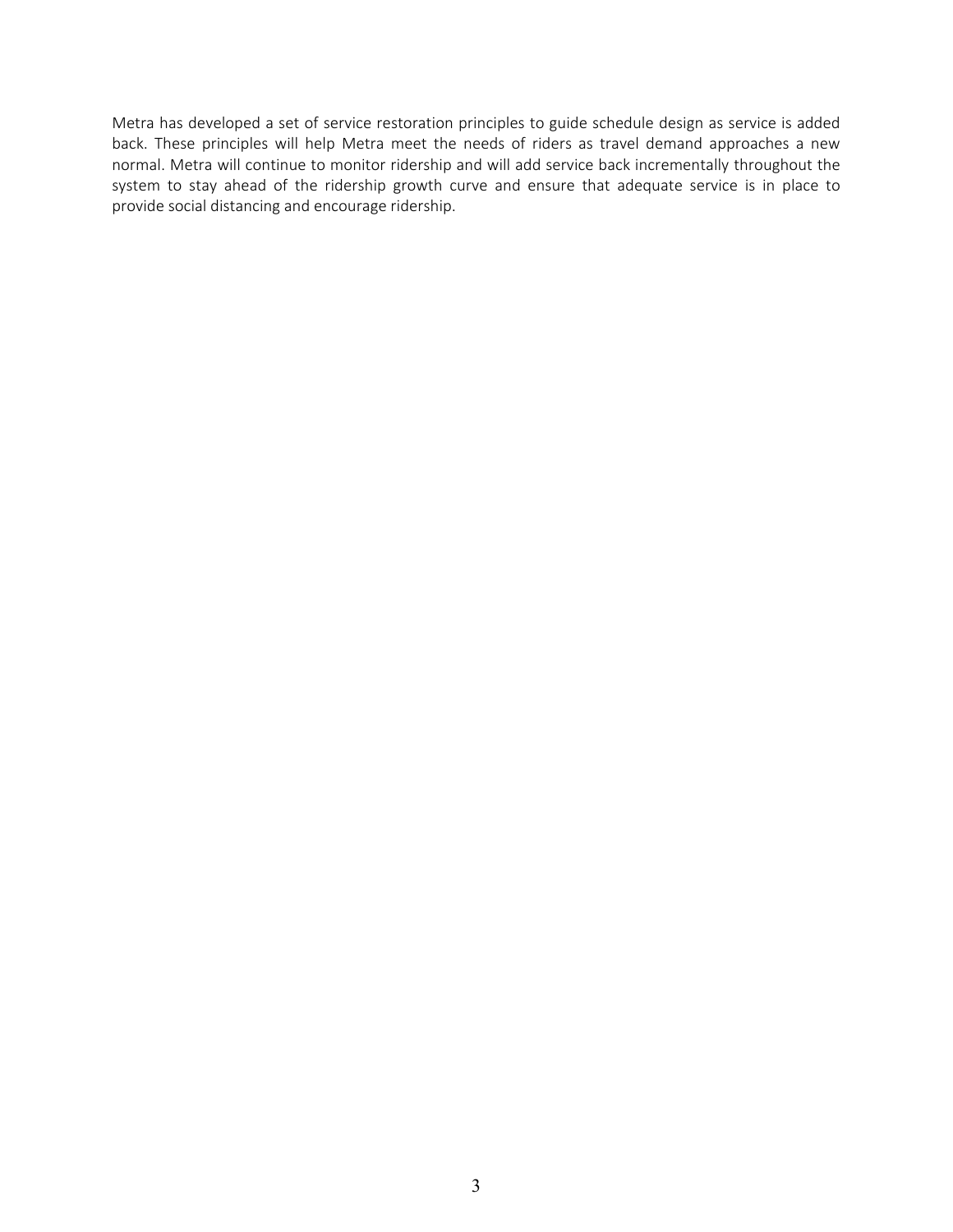|                 |                            |                       |                    |                            | Weekdays              |                    |                            |                       |                    |                            |                       |                    | Weekends                   |                               |                    |                            | <b>Total</b>          |                    |
|-----------------|----------------------------|-----------------------|--------------------|----------------------------|-----------------------|--------------------|----------------------------|-----------------------|--------------------|----------------------------|-----------------------|--------------------|----------------------------|-------------------------------|--------------------|----------------------------|-----------------------|--------------------|
|                 |                            | Peak*                 |                    |                            | Off-Peak**            |                    |                            | <b>Total</b>          |                    |                            | <b>Saturdavs</b>      |                    |                            | <b>Sundays &amp; Holidays</b> |                    |                            |                       |                    |
|                 | <b>Trains</b><br>Scheduled | <b>Trains</b><br>Late | Percent<br>On-Time | <b>Trains</b><br>Scheduled | <b>Trains</b><br>Late | Percent<br>On-Time | <b>Trains</b><br>Scheduled | <b>Trains</b><br>Late | Percent<br>On-Time | <b>Trains</b><br>Scheduled | <b>Trains</b><br>Late | Percent<br>On-Time | <b>Trains</b><br>Scheduled | <b>Trains</b><br>Late         | Percent<br>On-Time | <b>Trains</b><br>Scheduled | <b>Trains</b><br>Late | Percent<br>On-Time |
| <b>BNSF</b>     | 861                        | 17                    | 98.0%              | 945                        | 20                    | 97.9%              | 1,806                      | 37                    | 98.0%              | 120                        | 3                     | 97.5%              | 120                        | 0                             | 100.0%             | 2,046                      | 40                    | 98.0%              |
| <b>ME-ML</b>    | 483                        | 9                     | 98.1%              | 882                        | $\overline{7}$        | 99.2%              | 1,365                      | 16                    | 98.8%              | 168                        | $\mathbf{1}$          | 99.4%              | 145                        | $\mathbf{1}$                  | 99.3%              | 1,678                      | 18                    | 98.9%              |
| ME-BI           | 147                        | 8                     | 94.6%              | 231                        | 3                     | 98.7%              | 378                        | 11                    | 97.1%              | 32                         | 0                     | 100.0%             |                            |                               |                    | 410                        | 11                    | 97.3%              |
| ME-SC           | <u>231</u>                 | 10                    | 95.7%              | 651                        | 10                    | 98.5%              | 882                        | 20                    | 97.7%              | 128                        | $\underline{0}$       | 100.0%             | 120                        | $\overline{3}$                | 97.5%              | 1,130                      | 23                    | 98.0%              |
| <b>Subtotal</b> | 861                        | 27                    | 96.9%              | 1,764                      | 20                    | 98.9%              | 2,625                      | 47                    | 98.2%              | 328                        | $\mathbf{1}$          | 99.7%              | 265                        | 4                             | 98.5%              | 3,218                      | 52                    | 98.4%              |
| <b>HC</b>       | 105                        | 13                    | 87.6%              | 21                         | 6                     | 71.4%              | 126                        | 19                    | 84.9%              |                            |                       |                    |                            |                               |                    | 126                        | 19                    | 84.9%              |
| <b>MD-N</b>     | 379                        | 26                    | 93.1%              | 419                        | 22                    | 94.7%              | 798                        | 48                    | 94.0%              | 80                         | 5                     | 93.8%              | 108                        | 6                             | 94.4%              | 986                        | 59                    | 94.0%              |
| <b>MD-W</b>     | 399                        | 40                    | 90.0%              | 441                        | 23                    | 94.8%              | 840                        | 63                    | 92.5%              | 96                         | 5                     | 94.8%              | 108                        | 8                             | 92.6%              | 1,044                      | 76                    | 92.7%              |
| Subtotal        | 778                        | 66                    | 91.5%              | 860                        | 45                    | 94.8%              | 1,638                      | 111                   | 93.2%              | 176                        | 10                    | 94.3%              | 216                        | 14                            | 93.5%              | 2,030                      | 135                   | 93.3%              |
| <b>NCS</b>      | 168                        | 10                    | 94.0%              | 84                         | 5                     | 94.0%              | 252                        | 15                    | 94.0%              |                            |                       |                    |                            |                               |                    | 252                        | 15                    | 94.0%              |
| <b>RI</b>       | 651                        | 30                    | 95.4%              | 1,029                      | 23                    | 97.8%              | 1,680                      | 53                    | 96.8%              | 132                        | 4                     | 97.0%              | 168                        | 13                            | 92.3%              | 1,980                      | 70                    | 96.5%              |
| <b>ISWS</b>     | 189                        | 13                    | 93.1%              | 63                         | 8                     | 87.3%              | 252                        | 21                    | 91.7%              |                            |                       |                    |                            |                               |                    | 252                        | 21                    | 91.7%              |
| UP-N            | 462                        | 28                    | 93.9%              | 1,092                      | 40                    | 96.3%              | 1,554                      | 68                    | 95.6%              | 104                        | 0                     | 100.0%             | 108                        | 6                             | 94.4%              | 1,766                      | 74                    | 95.8%              |
| <b>IUP-NW</b>   | 441                        | 39                    | 91.2%              | 504                        | 23                    | 95.4%              | 945                        | 62                    | 93.4%              | 136                        | 5                     | 96.3%              | 126                        | 6                             | 95.2%              | 1,207                      | 73                    | 94.0%              |
| <b>UP-W</b>     | 336                        | 24                    | 92.9%              | 504                        | $\frac{37}{2}$        | 92.7%              | 840                        | 61                    | 92.7%              | 80                         | $\overline{2}$        | 97.5%              | 108                        | 10                            | 90.7%              | 1,028                      | 73                    | 92.9%              |
| <b>Subtotal</b> | 1,239                      | 91                    | 92.7%              | 2,100                      | 100                   | 95.2%              | 3,339                      | 191                   | 94.3%              | 320                        | 7                     | 97.8%              | 342                        | 22                            | 93.6%              | 4,001                      | 220                   | 94.5%              |
| <b>System</b>   | 4,852                      | 267                   | 94.5%              | 6,866                      | 227                   | 96.7%              | 11,718                     | 494                   | 95.8%              | 1,076                      | 25                    | 97.7%              | 1,111                      | 53                            | 95.2%              | 13,905                     | 572                   | 95.9%              |

#### **Table 1: Scheduled Trains, Delayed Trains, and On‐Time Performance by Service Period and Lin e January 2022**

\*Includes peak direction trains operating during weekday peak periods. \*\*Includes all other weekday trains. Delays data for most recent month is final (02/16/2022) version from TOPS.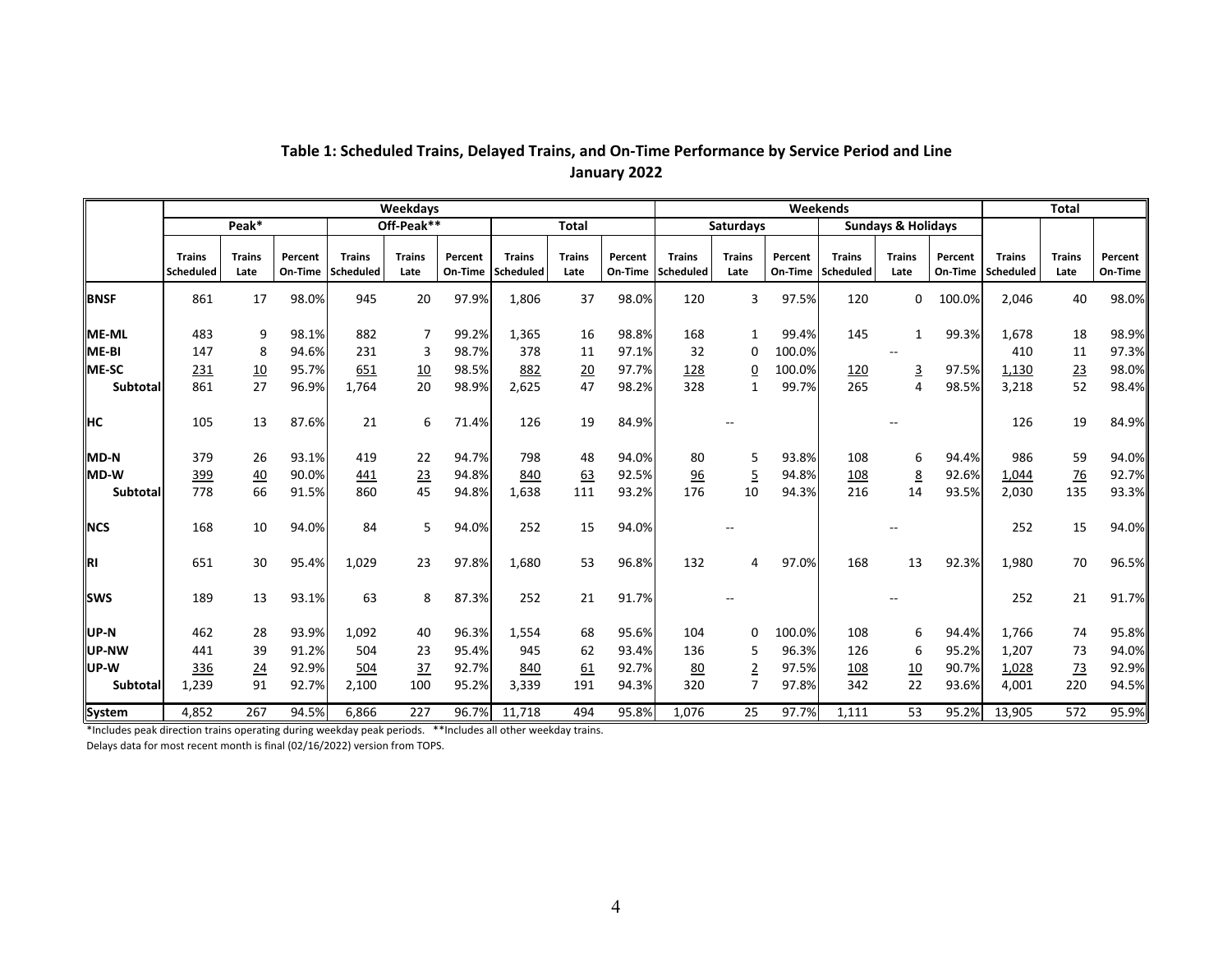| Line<br>Year        | Jan          | Feb          | Mar          | Apr          | May          | Jun          | Jul          | Aug          | Sep          | Oct          | Nov          | Dec          | Jan-Jan        | Annual         |
|---------------------|--------------|--------------|--------------|--------------|--------------|--------------|--------------|--------------|--------------|--------------|--------------|--------------|----------------|----------------|
| 2017<br><b>BNSF</b> | 95.9         | 95.6         | 96.2         | 96.3         | 95.4         | 93.7         | 96.2         | 94.4         | 92.7         | 93.8         | 91.8         | 92.1         | 95.9%          | 94.5%          |
| 2018                | 89.6         | 91.6         | 92.7         | 94.2         | 90.5         | 92.2         | 91.6         | 92.7         | 92.0         | 92.4         | 92.5         | 95.1         | 89.6%          | 92.2%          |
| 2019                | 92.7         | 88.8         | 97.8         | 95.1         | 94.9         | 94.6         | 93.0         | 96.3         | 96.7         | 96.3         | 95.9         | 97.7         | 92.7%          | 95.0%          |
| 2020                | 97.3         | 96.6         | 97.5         | 99.5         | 97.2         | 97.4         | 97.7         | 98.1         | 98.6         | 98.8         | 98.2         | 99.5         | 97.3%          | 97.9%          |
| 2021                | 99.0         | 90.8         | 99.4         | 98.5         | 98.1         | 98.5         | 97.3         | 96.5         | 94.2         | 96.6         | 98.1         | 99.0         | 99.0%          | 97.1%          |
| 2022                | 98.0         |              |              |              |              |              |              |              |              |              |              |              | 98.0%          | 98.0%          |
| 2017-2021 average   | 94.5         | 92.9         | 96.4         | 96.2         | 94.6         | 94.6         | 94.7         | 95.3         | 94.5         | 95.2         | 94.9         | 96.4         | 94.5%          | 95.0%          |
| 2017<br><b>ME</b>   | 95.6         | 98.9         | 98.3         | 98.9         | 98.7         | 97.1         | 98.7         | 98.5         | 98.2         | 98.3         | 97.8         | 98.4         | 95.6%          | 98.1%          |
| 2018                | 97.7         | 97.2         | 99.1         | 99.0         | 99.2         | 97.7         | 98.2         | 98.6         | 98.6         | 98.2         | 97.7         | 95.9         | 97.7%          | 98.1%          |
| 2019                | 96.4         | 90.7         | 99.6         | 99.7         | 98.6         | 99.5         | 97.1         | 98.6         | 98.9         | 99.3         | 98.7         | 98.5         | 96.4%          | 98.0%          |
| 2020                | 97.5         | 97.3         | 98.2         | 99.3         | 95.7         | 98.1         | 97.1         | 96.7         | 99.0         | 97.8         | 97.4         | 99.1         | 97.5%          | 97.7%          |
| 2021                | 99.3         | 96.2         | 98.9         | 98.7         | 98.6         | 98.5         | 96.9         | 98.2         | 97.9         | 98.0         | 97.4         | 97.8         | 99.3%          | 98.0%          |
| 2022                | 98.4         |              |              |              |              |              |              |              |              |              |              |              | 98.4%          | 98.4%          |
| 2017-2021 average   | 97.1         | 96.2         | 98.8         | 99.1         | 98.3         | 98.1         | 97.7         | 98.2         | 98.5         | 98.4         | 97.8         | 97.9         | 97.1%          | 98.0%          |
|                     |              |              |              |              |              |              |              |              |              |              |              |              |                |                |
| 2017<br>HС          | 93.9         | 94.3         | 96.9         | 96.4         | 94.2         | 89.0         | 90.7         | 97.5         | 95.7         | 90.3         | 88.4         | 90.7         | 93.9%          | 93.2%          |
| 2018                | 86.4         | 90.7         | 90.9         | 95.2         | 73.4         | 87.1         | 93.9         | 93.2         | 96.2         | 88.8         | 87.8         | 90.7         | 86.4%          | 89.4%          |
| 2019<br>2020        | 81.8<br>90.9 | 82.1<br>91.4 | 87.1         | 87.7         | 85.1         | 92.1         | 89.6         | 89.0         | 82.9         | 90.7         | 90.7         | 95.9         | 81.8%          | 87.9%<br>89.6% |
| 2021                | 90.0         | 75.0         | 89.0<br>88.0 | 95.5<br>95.5 | 91.1<br>76.3 | 78.9<br>87.5 | 86.4<br>87.7 | 81.0<br>85.6 | 86.9<br>82.8 | 85.2<br>87.0 | 88.8<br>91.3 | 97.7<br>88.9 | 90.9%<br>90.0% | 86.5%          |
| 2022                | 84.9         |              |              |              |              |              |              |              |              |              |              |              | 84.9%          | 84.9%          |
| 2017-2021 average   | 88.4         | 87.8         | 90.7         | 93.9         | 83.6         | 88.4         | 90.0         | 90.3         | 89.1         | 88.7         | 89.4         | 92.5         | 88.4%          | 89.5%          |
|                     |              |              |              |              |              |              |              |              |              |              |              |              |                |                |
| 2017<br>MD-N        | 95.3         | 95.6         | 96.5         | 96.1         | 95.9         | 93.4         | 88.4         | 93.1         | 90.4         | 93.9         | 94.8         | 92.4         | 95.3%          | 93.8%          |
| 2018                | 91.8         | 89.2         | 95.2         | 91.6         | 92.4         | 93.6         | 94.8         | 94.8         | 92.4         | 92.0         | 90.3         | 94.3         | 91.8%          | 92.7%          |
| 2019                | 88.4         | 85.2         | 94.2         | 94.3         | 94.3         | 92.3         | 89.4         | 91.8         | 95.3         | 93.2         | 88.9         | 95.1         | 88.4%          | 91.9%          |
| 2020                | 93.3         | 95.7         | 97.6         | 97.0         | 95.3         | 96.7         | 96.9         | 97.4         | 95.7         | 96.3         | 94.5         | 95.0         | 93.3%          | 95.8%          |
| 2021                | 91.8         | 86.7         | 96.4         | 95.1         | 93.9         | 89.3         | 91.1         | 95.7         | 94.7         | 91.6         | 94.7         | 94.0         | 91.8%          | 93.0%          |
| 2022                | 94.0         |              |              |              |              |              |              |              |              |              |              |              | 94.0%          | 94.0%          |
| 2017-2021 average   | 92.2         | 91.0         | 95.9         | 94.6         | 94.3         | 92.9         | 91.6         | 94.1         | 93.4         | 93.2         | 92.3         | 94.1         | 92.2%          | 93.3%          |
| 2017<br>MD-W        | 96.9         | 95.2         | 95.2         | 95.6         | 97.5         | 95.8         | 96.3         | 96.3         | 95.5         | 96.7         | 96.9         | 88.2         | 96.9%          | 95.5%          |
| 2018                | 94.7         | 91.3         | 96.3         | 97.7         | 95.8         | 96.5         | 97.4         | 96.6         | 96.4         | 95.7         | 93.2         | 96.6         | 94.7%          | 95.7%          |
| 2019                | 92.3         | 91.9         | 96.4         | 95.7         | 95.5         | 97.0         | 96.7         | 96.0         | 96.2         | 95.5         | 91.0         | 96.1         | 92.3%          | 95.1%          |
| 2020                | 95.8         | 91.7         | 96.4         | 96.9         | 96.4         | 96.3         | 94.7         | 92.1         | 96.3         | 93.9         | 94.1         | 92.4         | 95.8%          | 94.7%          |
| 2021                | 93.0         | 85.8         | 96.1         | 95.3         | 93.5         | 93.8         | 94.3         | 95.7         | 96.3         | 95.8         | 95.0         | 92.8         | 93.0%          | 94.1%          |
| 2022                | 92.7         |              |              |              |              |              |              |              |              |              |              |              | 92.7%          | 92.7%          |
| 2017-2021 average   | 94.7         | 91.6         | 96.1         | 96.3         | 95.9         | 96.0         | 96.1         | 95.7         | 96.1         | 95.7         | 94.0         | 93.3         | 94.7%          | 95.1%          |
| <b>NCS</b><br>2017  | 92.6         | 91.6         | 95.1         | 95.2         | 95.5         | 95.7         | 94.8         | 98.0         | 92.7         | 91.9         | 92.6         | 92.0         | 92.6%          | 94.0%          |
| 2018                | 93.2         | 86.4         | 95.9         | 95.5         | 90.0         | 92.9         | 98.8         | 93.3         | 93.2         | 96.1         | 90.0         | 88.5         | 93.2%          | 92.9%          |
| 2019                | 87.6         | 91.8         | 95.0         | 95.2         | 95.0         | 97.3         | 95.2         | 95.0         | 95.8         | 95.2         | 91.3         | 96.7         | 87.6%          | 94.3%          |
| 2020                | 92.7         | 82.0         | 95.5         | 94.8         | 100.0        | 84.2         | 90.9         | 86.9         | 96.4         | 92.0         | 97.5         | 95.5         | 92.7%          | 91.7%          |
| 2021                | 88.8         | 68.8         | 92.4         | 90.7         | 90.8         | 93.9         | 81.0         | 89.8         | 92.5         | 95.2         | 94.4         | 92.9         | 88.8%          | 90.4%          |
| 2022                | 94.0         |              |              |              |              |              |              |              |              |              |              |              | 94.0%          | 94.0%          |
| 2017-2021 average   | 91.5         | 87.1         | 95.2         | 94.9         | 93.6         | 94.8         | 93.9         | 94.2         | 93.8         | 94.4         | 92.1         | 92.7         | 91.5%          | 93.2%          |
|                     |              |              |              |              |              |              |              |              |              |              |              |              |                |                |

**Table 2: On‐Time Performance by Line**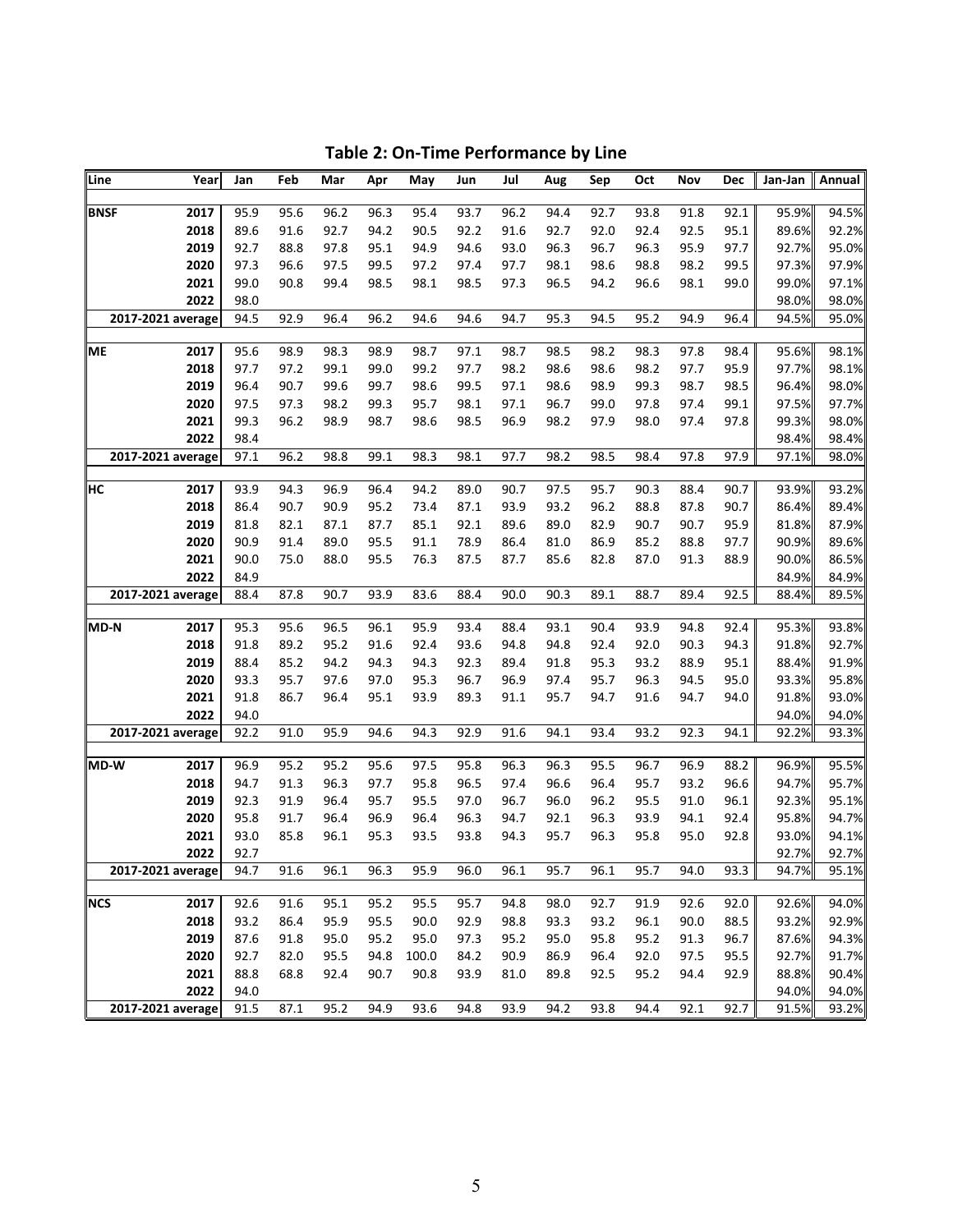| Line               | Year | Jan  | Feb  | Mar  | Apr  | May   | Jun  | Jul  | Aug  | Sep  | Oct  | Nov  | Dec  | Jan-Jan | Annual |
|--------------------|------|------|------|------|------|-------|------|------|------|------|------|------|------|---------|--------|
|                    |      |      |      |      |      |       |      |      |      |      |      |      |      |         |        |
| RI                 | 2017 | 95.2 | 97.1 | 97.8 | 98.0 | 94.6  | 96.0 | 95.3 | 95.2 | 95.7 | 95.9 | 94.0 | 92.8 | 95.2%   | 95.7%  |
|                    | 2018 | 92.2 | 90.2 | 95.7 | 96.8 | 94.8  | 95.0 | 96.7 | 94.9 | 95.6 | 97.2 | 93.3 | 95.4 | 92.2%   | 94.8%  |
|                    | 2019 | 89.8 | 87.1 | 96.7 | 95.7 | 88.9  | 94.0 | 88.2 | 92.6 | 90.1 | 94.9 | 91.4 | 94.1 | 89.8%   | 92.0%  |
|                    | 2020 | 92.0 | 92.6 | 97.4 | 99.1 | 96.4  | 93.7 | 97.9 | 95.5 | 96.0 | 97.5 | 95.2 | 98.4 | 92.0%   | 95.8%  |
|                    | 2021 | 97.7 | 91.9 | 96.2 | 97.7 | 97.6  | 93.5 | 92.8 | 96.1 | 95.6 | 96.1 | 95.5 | 97.5 | 97.7%   | 95.7%  |
|                    | 2022 | 96.5 |      |      |      |       |      |      |      |      |      |      |      | 96.5%   | 96.5%  |
| 2017-2021 average  |      | 93.1 | 91.8 | 96.8 | 97.3 | 94.1  | 94.6 | 93.9 | 94.8 | 94.6 | 96.2 | 93.9 | 95.5 | 93.1%   | 94.7%  |
| <b>SWS</b>         | 2017 | 96.2 | 94.1 | 96.4 | 97.3 | 92.8  | 97.1 | 97.1 | 94.3 | 96.3 | 93.7 | 90.1 | 93.8 | 96.2%   | 94.9%  |
|                    | 2018 | 93.9 | 90.5 | 92.0 | 95.4 | 92.4  | 87.1 | 91.9 | 92.7 | 94.8 | 93.6 | 93.1 | 95.2 | 93.9%   | 92.7%  |
|                    | 2019 | 90.4 | 91.0 | 93.8 | 94.4 | 95.3  | 91.7 | 92.0 | 94.9 | 92.0 | 92.1 | 94.1 | 94.2 | 90.4%   | 93.0%  |
|                    | 2020 | 95.6 | 94.1 | 97.6 | 98.1 | 100.0 | 88.8 | 89.1 | 80.5 | 86.7 | 91.8 | 94.0 | 96.4 | 95.6%   | 94.0%  |
|                    | 2021 | 96.5 | 85.0 | 94.8 | 90.9 | 92.5  | 90.0 | 93.3 | 91.7 | 93.3 | 88.5 | 88.5 | 88.1 | 96.5%   | 91.0%  |
|                    | 2022 | 91.7 |      |      |      |       |      |      |      |      |      |      |      | 91.7%   | 91.7%  |
| 2017-2021 average  |      | 94.2 | 91.9 | 94.9 | 95.7 | 93.7  | 91.7 | 93.2 | 92.6 | 93.6 | 92.6 | 92.1 | 93.9 | 94.2%   | 93.4%  |
|                    |      |      |      |      |      |       |      |      |      |      |      |      |      |         |        |
| UP-N               | 2017 | 95.6 | 99.0 | 98.3 | 97.0 | 97.3  | 97.3 | 95.6 | 97.7 | 96.9 | 98.1 | 96.9 | 96.0 | 95.6%   | 97.2%  |
|                    | 2018 | 97.6 | 94.2 | 97.1 | 97.4 | 97.6  | 97.2 | 97.7 | 96.6 | 97.4 | 96.8 | 94.2 | 94.8 | 97.6%   | 96.6%  |
|                    | 2019 | 90.7 | 89.1 | 96.9 | 97.6 | 97.6  | 95.3 | 94.6 | 94.7 | 97.2 | 95.4 | 94.4 | 99.3 | 90.7%   | 95.3%  |
|                    | 2020 | 98.5 | 98.6 | 98.4 | 98.2 | 97.7  | 98.4 | 98.6 | 97.2 | 97.4 | 97.0 | 97.4 | 98.9 | 98.5%   | 98.1%  |
|                    | 2021 | 98.4 | 93.6 | 96.9 | 98.7 | 97.3  | 97.6 | 95.1 | 92.7 | 95.9 | 97.1 | 96.2 | 95.4 | 98.4%   | 96.0%  |
|                    | 2022 | 95.8 |      |      |      |       |      |      |      |      |      |      |      | 95.8%   | 95.8%  |
| 2017-2021 average  |      | 96.0 | 95.1 | 97.6 | 97.7 | 97.5  | 97.0 | 96.1 | 95.6 | 96.9 | 96.9 | 95.7 | 96.7 | 96.0%   | 96.5%  |
|                    |      |      |      |      |      |       |      |      |      |      |      |      |      |         |        |
| <b>UP-NW</b>       | 2017 | 96.2 | 97.4 | 98.1 | 93.7 | 97.2  | 93.3 | 92.2 | 94.6 | 93.8 | 94.8 | 95.6 | 94.6 | 96.2%   | 95.1%  |
|                    | 2018 | 95.7 | 90.7 | 95.8 | 98.0 | 95.6  | 91.3 | 95.5 | 95.8 | 94.7 | 97.8 | 92.4 | 94.9 | 95.7%   | 94.9%  |
|                    | 2019 | 90.3 | 89.9 | 94.8 | 93.4 | 95.7  | 94.7 | 90.7 | 93.4 | 96.7 | 92.1 | 88.6 | 95.4 | 90.3%   | 93.0%  |
|                    | 2020 | 96.3 | 96.1 | 98.0 | 98.7 | 96.5  | 96.1 | 96.6 | 95.7 | 97.2 | 96.3 | 94.0 | 98.9 | 96.3%   | 96.7%  |
|                    | 2021 | 97.7 | 89.6 | 98.2 | 96.9 | 97.8  | 96.1 | 95.1 | 91.3 | 95.7 | 93.6 | 95.5 | 94.9 | 97.7%   | 95.2%  |
|                    | 2022 | 94.0 |      |      |      |       |      |      |      |      |      |      |      | 94.0%   | 94.0%  |
| 2017-2021 average  |      | 95.1 | 93.0 | 96.9 | 95.9 | 96.5  | 94.0 | 93.7 | 94.2 | 95.5 | 94.9 | 93.0 | 95.6 | 95.1%   | 94.9%  |
| UP-W               | 2017 | 95.0 | 96.5 | 96.1 | 92.9 | 93.8  | 92.4 | 94.8 | 94.3 | 94.7 | 92.9 | 94.8 | 90.7 | 95.0%   | 94.1%  |
|                    | 2018 | 92.3 | 89.0 | 94.4 | 92.8 | 88.9  | 93.9 | 91.6 | 89.9 | 92.9 | 92.2 | 91.2 | 88.5 | 92.3%   | 91.5%  |
|                    | 2019 | 90.4 | 77.0 | 90.7 | 94.0 | 92.9  | 95.9 | 91.1 | 95.3 | 95.0 | 95.3 | 92.3 | 95.9 | 90.4%   | 92.3%  |
|                    | 2020 | 94.9 | 98.2 | 97.8 | 99.1 | 94.8  | 96.3 | 92.2 | 93.1 | 93.8 | 92.0 | 90.1 | 93.3 | 94.9%   | 94.9%  |
|                    | 2021 | 93.6 | 82.5 | 95.8 | 97.3 | 91.7  | 89.3 | 87.6 | 86.2 | 90.6 | 93.3 | 88.5 | 90.1 | 93.6%   | 90.5%  |
|                    | 2022 | 92.9 |      |      |      |       |      |      |      |      |      |      |      | 92.9%   | 92.9%  |
| 2017-2021 average  |      | 93.2 | 89.2 | 94.9 | 94.7 | 92.3  | 93.6 | 91.6 | 92.0 | 93.5 | 93.2 | 91.7 | 91.7 | 93.2%   | 92.6%  |
|                    |      |      |      |      |      |       |      |      |      |      |      |      |      |         |        |
| <b>System</b>      | 2017 | 95.6 | 96.9 | 97.2 | 96.6 | 96.5  | 95.3 | 95.5 | 96.0 | 95.2 | 95.7 | 95.2 | 93.9 | 95.6%   | 95.8%  |
| excluding          | 2018 | 94.2 | 92.3 | 95.9 | 96.3 | 94.5  | 94.6 | 95.6 | 95.3 | 95.4 | 95.5 | 93.6 | 94.6 | 94.2%   | 94.8%  |
| <b>South Shore</b> | 2019 | 91.8 | 88.2 | 96.3 | 96.1 | 95.3  | 95.8 | 93.2 | 95.3 | 95.9 | 95.7 | 93.6 | 96.7 | 91.8%   | 94.6%  |
|                    | 2020 | 95.9 | 95.6 | 97.6 | 98.5 | 96.2  | 96.6 | 96.3 | 95.4 | 96.9 | 96.4 | 95.6 | 97.5 | 95.9%   | 96.5%  |
|                    | 2021 | 96.9 | 90.6 | 97.4 | 97.4 | 96.4  | 95.3 | 94.3 | 94.7 | 95.3 | 95.8 | 95.6 | 95.8 | 96.9%   | 95.5%  |
|                    | 2022 | 95.9 |      |      |      |       |      |      |      |      |      |      |      | 95.9%   | 95.9%  |
| 2017-2021 average  |      | 94.7 | 93.0 | 96.8 | 96.8 | 95.7  | 95.4 | 94.9 | 95.4 | 95.7 | 95.8 | 94.6 | 95.6 | 94.7%   | 95.4%  |

**Table 2 (continued): On‐Time Performance by Line**

Delays data for most recent month is final (02/16/2022) version from TOPS.

'2017-2021 average' calculated by summing the delays over the five years, summing the trains run over the five years, and calculating their ratio.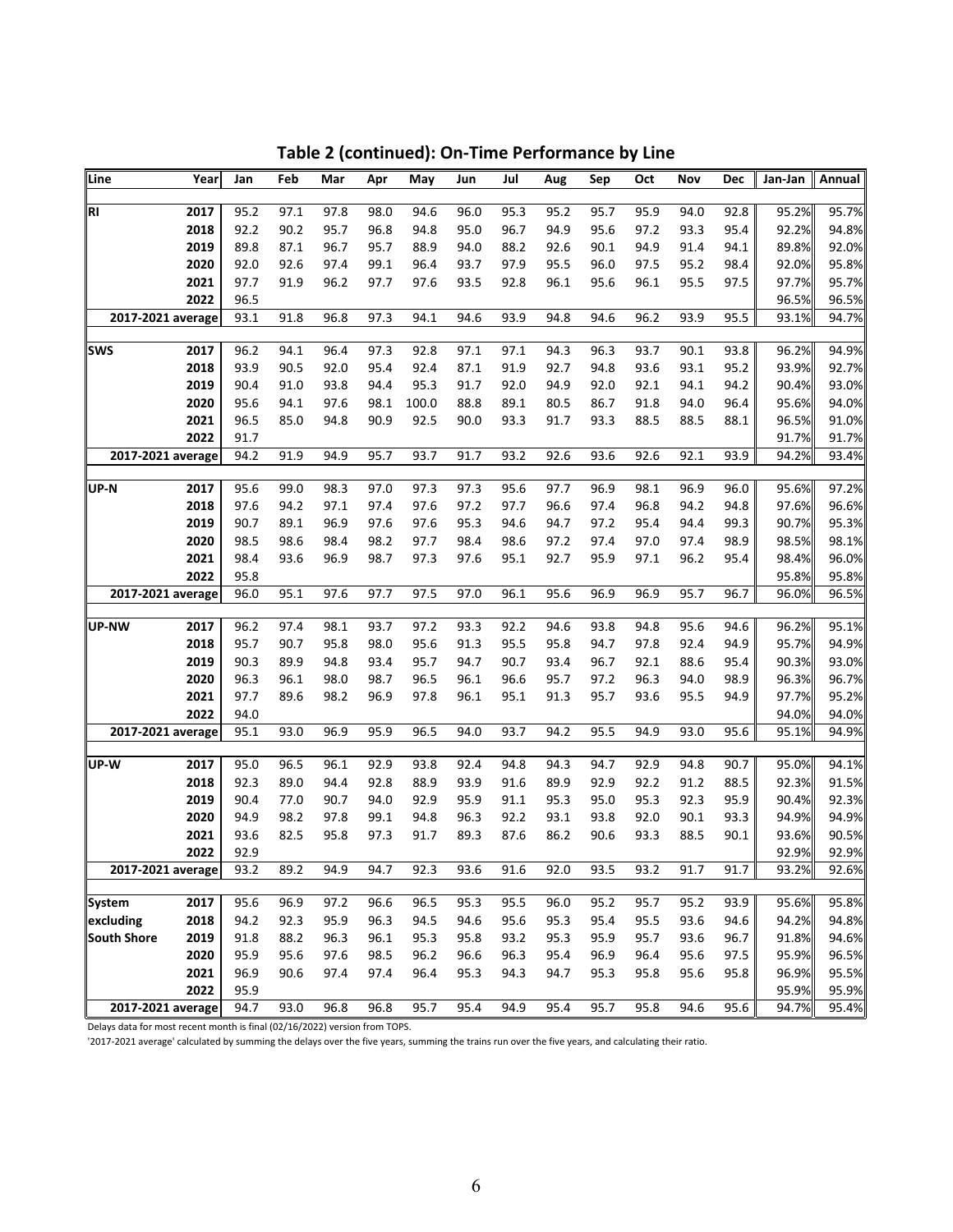#### **Table 3: Weekday Trains less than 85% On‐Time January 2022**

|      |                |                            | Minutes              | <b>Delay</b>    |                                                                                                                                                                                                                               |
|------|----------------|----------------------------|----------------------|-----------------|-------------------------------------------------------------------------------------------------------------------------------------------------------------------------------------------------------------------------------|
| Line | Train          | Date                       | Late                 | Code            | <b>Delay Explanation</b>                                                                                                                                                                                                      |
| HC   | 914            | Thu, Jan 06                | 8                    | D               | <b>11M BRIGHTON PK</b>                                                                                                                                                                                                        |
|      | 81% OT         | Mon, Jan 10                | 26                   | GF              | (GATE XING / SIG / SWITCH FOREIGN) - 20M ROMEOVILLE ACCOUNT SWITCH O.O C                                                                                                                                                      |
|      |                | Mon, Jan 17                | 8                    | ZN              | 9M DELAY 21ST ST PTC ISSUES. - Amtrak system wide outage                                                                                                                                                                      |
|      |                | Fri, Jan 28                | 24                   | GA              | (SIGNAL / SWITCH FAILURE AMTRAK) - 22M DELAY 21ST ST SWITCH FAILURE                                                                                                                                                           |
| HC   | 915            | Tue, Jan 11                | 35                   | ZP              | 39M CUS, PTC ISSUES and cascading delays; No. 915 delayed 15 minutes with CCF troubleshooting processes involving                                                                                                             |
|      | 71% OT         | Thu, Jan 13                | 34                   | DD              | consist management for both Rock Island and UP. Debrief performed.<br>41M NS-BRIGHTON PK., BN QLACNSA WITH 7615FT. EN ROUTE TO NS-ASHLAND AV. YD.                                                                             |
|      |                | Thu, Jan 20                | 23                   | D               | initially delayed 15 min at 21st waiting for CN-M336 to clear which put them out of slot at Lemoyne - BRC-LEMOYNE,                                                                                                            |
|      |                |                            |                      |                 | BNSF HBRKCK-20 (ENG. BN 4119, 113CARS, 7200FT.) PULLING THRU PLANT TO THE BNSF.                                                                                                                                               |
|      |                | Tue, Jan 25                | 7                    | D               | (GENERAL FREIGHT INTERFERENCE) - 8MIN AT CP CERMAK DUE TO CN FREIGHT TRAIN L5369125, UP 5013, 9052FT.                                                                                                                         |
|      |                |                            |                      |                 | STOPPED 15:37. RESUMED 15:45.                                                                                                                                                                                                 |
|      |                | Thu, Jan 27                | $\overline{7}$       | ZN              | 10M LUMBER ST. TO CP-CERMAK DUE TO PROBLEMS DELIVERING 10MPH SPEED RESTRICTION AT LUMBER ST. TO CDU.                                                                                                                          |
|      |                |                            |                      |                 | 5M CP-CERM (amtrak had problems issuing bulletin)                                                                                                                                                                             |
|      |                | Mon, Jan 31                | 13                   | DD              | 21M NS-BRIGHTON PK., BNSF ZLACNYC9-30 PULLING THRU PLANT.                                                                                                                                                                     |
| HC   | 916            | Fri, Jan 07                | 16                   | ZD              | (PTC FOREIGN LINE TRANSPORTATION) - 11M BRIDGE PORT PTC ISSUES & COULD NOT REACH CN HELP DESK, 3M                                                                                                                             |
|      | 81% OT         | Mon, Jan 17                | 10                   | ΖN              | CERMACK WAITING FOR AMK TO CLEAR   3M 21ST AC<br>10M CERMACK WAITING FOR AMK TO CLEAR.   4M 21ST ST PTC ISSUES. Amtrak system wide outage                                                                                     |
|      |                | Thu, Jan 20                | 12                   | AM              | 12M CERMAK PROBLEM WITH BRIDGE AND WAITING FOR AMK 301 TO CLEAR.                                                                                                                                                              |
|      |                | Wed, Jan 26                | 10                   | AM              | (AMTRAK CAUSED DELAY) - 10M ENROUTE DUE TO AMTRAK DELAYS                                                                                                                                                                      |
| MD-N | 2124           | Fri, Jan 07                | 9                    | <b>CW</b>       | -8" -3 min 10 mph at A-20; -12 min Track 0 at A-5. BROKEN RAIL A20, RUN THROUGH 0 TRACK - WEATHER RELATED                                                                                                                     |
|      | 81% OT         | Mon, Jan 24                | 9                    | IW              | (-9) Slow passenger loading, snowy weather conditions                                                                                                                                                                         |
|      |                | Tue, Jan 25                | $\overline{7}$       | Ε               | (-7) -11" Mechanical problems engine #413. Slow loading engine, unable to make track speed (B/O Boost Temperature                                                                                                             |
|      |                |                            |                      |                 | Sensor)                                                                                                                                                                                                                       |
|      |                | Fri, Jan 28                | 9                    | FW              | (-8)" Sticky door (#8537); Slow passenger loading loading                                                                                                                                                                     |
| MD-N | 2156<br>81% OT | Mon, Jan 17<br>Tue, Jan 25 | $\overline{7}$<br>12 | K1<br>GW1       | 7 min late, late turn from 2147.<br>-11" min late, 12 min enroute loco 422 surging/hunting                                                                                                                                    |
|      |                | Fri, Jan 28                | 27                   | CW1             | -27" min late, late turn from 2147.                                                                                                                                                                                           |
|      |                | Mon, Jan 31                | 16                   | D               | 16 min late, 10 min CN (southbound freight) cross Traffic, 6 min stop signal Mayfair.                                                                                                                                         |
| MD-W | 2202           | Mon, Jan 10                | 8                    | <b>CW</b>       | -8" Stop Franklin Park to copy nine Automatic Grade Crossing Malfunction -BROKEN RAIL                                                                                                                                         |
|      | 81% OT         | Tue, Jan 11                | 8                    | КW              | -7" Stopped @ Franklin Park to inspect equipment after hearing noise, lost door close light indicator the rest the trip                                                                                                       |
|      |                |                            |                      |                 | HIT LARGE PIECE OF ICE                                                                                                                                                                                                        |
|      |                | Wed, Jan 26                | 30                   | D               | (-30)" Freight train interference B-17 (CP198 13,799')                                                                                                                                                                        |
|      |                | Thu, Jan 27                | 8                    | D               | (-8)" -13" Freight train interference (472) @ Wooddale                                                                                                                                                                        |
| MD-W | 2203<br>81% OT | Mon, Jan 10                | 8<br>$\overline{7}$  | CW1<br>D        | -8" 6" Departed CUS late due to late arrival/turn of 2203; -3" Scheduled meets with inbound trains<br>(-7) -3" Departed CUS late due to late arrival/turn of 2202 (lost time coming down 1 main); -3" Stop signal Galewood; - |
|      |                | Fri, Jan 14                |                      |                 | 3" Meets with inbound trains                                                                                                                                                                                                  |
|      |                | Wed, Jan 19                | 9                    | U1              | (-9)" Late flip off of No. 2202 arriving 5 minute late due to an ADA slow loading en route. -4" ADA CUS to Chicago St.                                                                                                        |
|      |                | Wed, Jan 26                | 33                   | D1              | (-35)" -30" Departed CUS late due to late arrival/turn of 2202; -5" Mechanical problems engine #92, lost H.E.P. @                                                                                                             |
|      |                |                            |                      |                 | Hanover Park, manually bled off doors at all stops                                                                                                                                                                            |
| MD-W | 2210           | Tue, Jan 04                | 8                    | G               | Arrived CUS @ 07:35. Signal problems Itasca East to Wood Dale East, verbal permission, restricted speed                                                                                                                       |
|      | 71% OT         | Wed, Jan 05                | 8                    | GW              | -8" Switch failure A-2 (#21) - BURNERS WERE BLOWING OUT DUE TO WIND                                                                                                                                                           |
|      |                | Thu, Jan 13                | 8                    | D               | -8" Freight interference B-17 (686)                                                                                                                                                                                           |
|      |                | Fri, Jan 14<br>Tue, Jan 25 | 10<br>15             | <b>RN</b><br>E1 | (-8) -12" Departed Elgin late due to crew issues, (waiting on replacement engineer)<br>(-15) 2206's original equipment (River Track) engine #107 was B/O, frozen radiator resulted in the following delays.                   |
|      |                |                            |                      |                 | Upon arrival of CUS, 2204 expressed out to Roselle, empty equipment, and operated as 2226 from Roselle in.                                                                                                                    |
|      |                | Wed, Jan 26                | 12                   | FW              | -7" Sticky door (7311); Slow loading/frozen doors                                                                                                                                                                             |
| MD-W | 2212           | Tue, Jan 04                | 10                   | G               | Arrived CUS @ 08:03. Following 2210; signal problems Itasca East to Wood Dale East, verbal permission, restricted                                                                                                             |
|      |                |                            |                      |                 | speed                                                                                                                                                                                                                         |
|      | 71% OT         | Mon, Jan 10                | 10                   | DD              | -16" X/O @ B-12, operate 2MT, spot stations on crossing                                                                                                                                                                       |
|      |                | Tue, Jan 11                | 9                    | CW              | (-16)" -4" Following 2210, operating on approach signals; -6" Complying with change @ Franklin Park West due to                                                                                                               |
|      |                |                            |                      |                 | broken rail on 2MT -CAUSED BY EXTREME COLD                                                                                                                                                                                    |
|      |                | Fri, Jan 14                | 8                    | RN1             | (-7) -8" Following late 2210, operating on approach signals                                                                                                                                                                   |
|      |                | Tue, Jan 18<br>Tue, Jan 25 | 6<br>$\overline{7}$  | U1<br>E1        | (-9) Following 2210, operating on approach signals MULTIPLE ADAS ON 2210<br>(-7) 2206's original equipment (River Track) engine #107 was B/O, frozen radiator resulted in the following delays.                               |
|      |                |                            |                      |                 | Upon arrival of CUS, 2204 expressed out to Roselle, empty equipment, and operated as 2226 from Roselle in. Following                                                                                                          |
|      |                |                            |                      |                 | 2210                                                                                                                                                                                                                          |
| MD-W | 2228           | Mon, Jan 10                | 9                    | G               | (-9) -6" ADA Schaumburg to Bensenville; -4" Stop signal B-12, verbal permission by, restricted speed to River Grove                                                                                                           |
|      | 81% OT         | Tue, Jan 11                | 8                    | U               | -9" ADA Elgin to Bensenville                                                                                                                                                                                                  |
|      |                | Fri, Jan 14                | 8                    | D               | (-8) -7" Stop signal Bensenville, single tracking, waiting on 2209 to clear, freight train interference; -4" ADA Bensenville                                                                                                  |
|      |                |                            |                      |                 | to CUS                                                                                                                                                                                                                        |
|      |                | Wed, Jan 26                | 14                   | D1              | (-13)" -15" Departed Big Timber late due to late arrival/turn of 2203                                                                                                                                                         |
| SWS  | 803            | Wed, Jan 05                | 10                   | DR1             | 9M LATE DEPRTING CUS ACCOUNT LATE TURN FROM SWS802   6M FOREST HILL WAITING FOR SWS808EST                                                                                                                                     |
|      | 76% OT         | Fri, Jan 07<br>Mon, Jan 17 | 15<br>6              | GA<br>ZN        | (SIGNAL / SWITCH FAILURE AMTRAK) - 8M 21ST ST   15M FLAGGED BY CHICAGO RIDGE RESTRICTED SPEED<br>8M 21ST ST PTC ISSUES, CUT OUT. Amtrak system wide outage                                                                    |
|      |                | Mon, Jan 24                | 10                   | GM              | 10M ENROUTE SLOW LOADING PASSENGERS, WEATHER AND ITEM 1 AWDM (Cicero)                                                                                                                                                         |
|      |                | Wed, Jan 26                | $\overline{7}$       | G               | (GATE XING / SIG / SWITCH FOREIGN) - 12M DELAY TALKED BY CP RIDGE COULD NOT DISPLAY A SIGNAL RESTRICTED                                                                                                                       |
|      |                |                            |                      |                 | SPEED TO WORTH. SIGNAL AT WORTH TOP                                                                                                                                                                                           |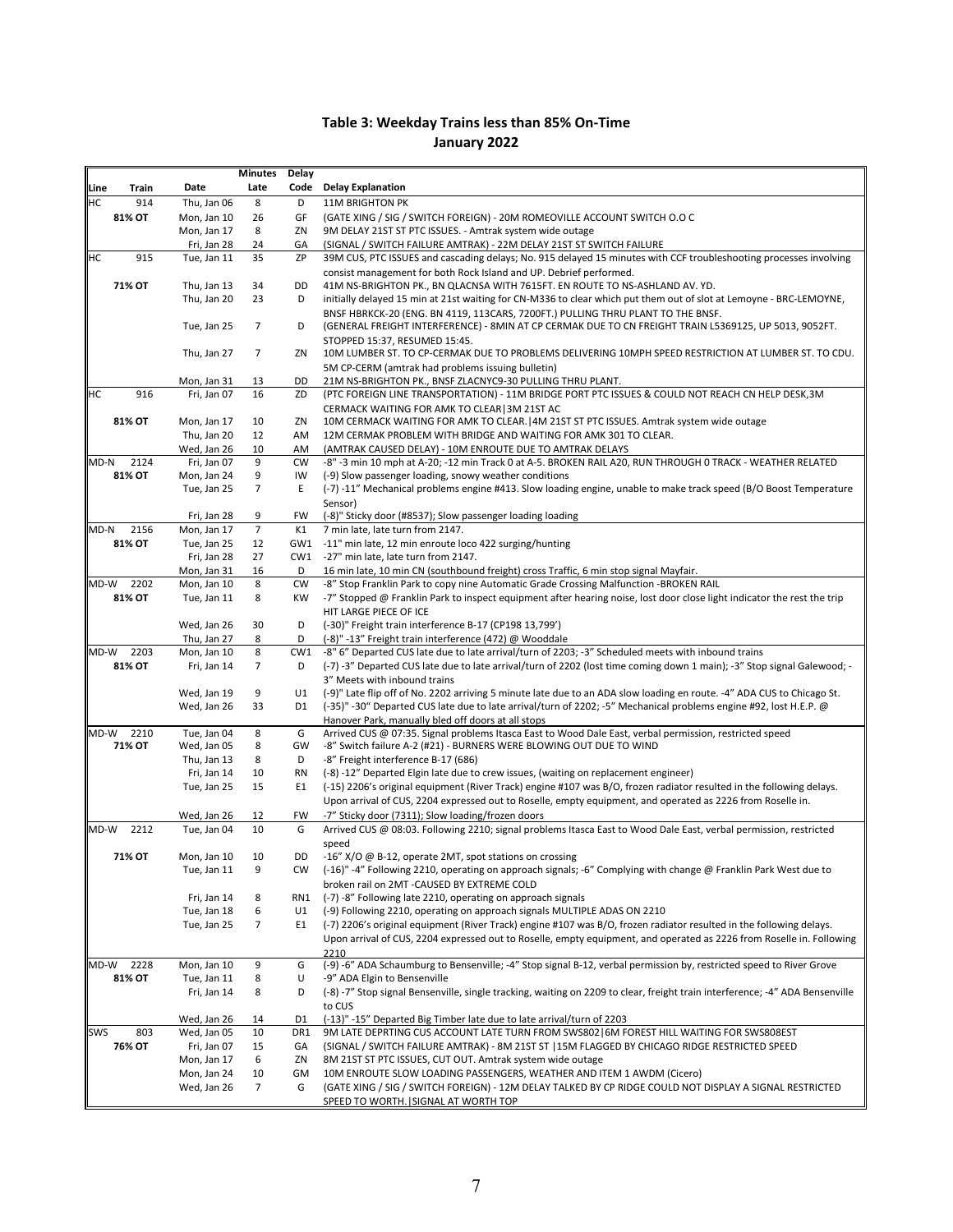#### **Table 3 (continued): Weekday Trains less than 85% On‐Time January 2022**

|       |        |             | <b>Minutes</b> | <b>Delay</b>    |                                                                                                                        |
|-------|--------|-------------|----------------|-----------------|------------------------------------------------------------------------------------------------------------------------|
| Line  | Train  | Date        | Late           | Code            | <b>Delay Explanation</b>                                                                                               |
| UP-NW | 610    | Mon, Jan 03 | 45             | DM <sub>1</sub> | Delayed due to A44791-02 on the CN Barrington interlocking was struck by a car causing a blown airline hose waited     |
|       |        |             |                |                 | for interlocking to be cleared and for tracks and trains to be released                                                |
|       | 81% OT | Thu, Jan 13 | 9              | D               | -9" Freight train interference @ Deval                                                                                 |
|       |        | Tue. Jan 18 | 10             | D               | -10" Delaved following M608 due to GSGQSE-17 on trk 2 @ Barrington waiting for a crewhand to run inbounds on trk 3     |
|       |        | Mon, Jan 24 | 8              | RW1             | -8" Heavy passenger loading and following train ahead                                                                  |
| UP-NW | 633    | Mon, Jan 03 | 0              | E1              | Tied on to 627 and shoved to Harvard. 647 made all stops                                                               |
|       | 67% OT | Wed, Jan 05 | 35             | KP              | -35" Held at Jefferson Park trk #2 due to Police activity - suicida person vicinity of MP 12.46 (Edison Park)          |
|       |        | Mon, Jan 10 | 35             | E1              | -35" Staged at MP 32.5 just past Barrington due to M625 & M627 ahead.                                                  |
|       |        | Wed, Jan 12 | 100            | F               | -95" Hot box MP 47.4 stopped at MP 50 due to positive hot box axle 35. Car #6019 2nd car L2 4" flat spot R2 wheel axle |
|       |        |             |                |                 | "5 flat spot with adjoining 2" with crack. Speed reduction 30 MPH to Harvard. REPLACED #2 WHEEL                        |
|       |        | Thu, Jan 13 | 10             | E               | -10" Departed CPT 10 mins late due to equipment swap prior to departure. ENG had both engines in bypass which          |
|       |        |             |                |                 | paralleled the systems damaging both units and starting the fire TLV (train line voltage issue).                       |
|       |        | Wed, Jan 26 | 20             | <b>KW</b>       | Delayed @ Pingree Rd on acct of engine issues with METX127 (struck ice @ crossing)                                     |
|       |        | Mon, Jan 31 | 10             | <b>KW</b>       | -10" Main reservoir hose separated between engine & coach car 6179 @ Crystal Lake (STRUCK ICE AT CROSSING)             |
| UP-NW | 640    | Mon, Jan 03 | 67             | DM1             | Delayed due to A44791-02 on the CN Barrington interlocking was struck by a car causing a blown airline hose waited     |
|       |        |             |                |                 | for interlocking to be cleared and for tracks and trains to be released                                                |
|       | 81% OT | Thu, Jan 13 | 9              | UF1             | -9" Late arrival of M609                                                                                               |
|       |        | Thu, Jan 20 | 12             | <b>CW</b>       | -12" Broken rail @ MP 36.56                                                                                            |
|       |        | Mon, Jan 24 | 67             | M1              | -67" Held at Barrington due incident involving M611 at Rohlwing Rd                                                     |
| UP-W  | 20     | Thu, Jan 13 | 10             | A               | -10" Signal issues @ Western -WAITING ON EQUIPMENT TO YARD                                                             |
|       | 81% OT | Thu, Jan 20 | 10             | D               | -10" Freight train interference                                                                                        |
|       |        | Thu, Jan 27 | 8              | <b>RF</b>       | -8" UP dispatch error                                                                                                  |
|       |        | Mon, Jan 31 | 142            | M1              | -72" Held at Glen Ellyn due to incident involving M13 at Villa Park                                                    |
| UP-W  | 29     | Thu, Jan 06 | $\overline{7}$ | <b>CH</b>       | -7" Held @ Kedzie by disp for detector car to get off the tracks (CONTRACTOR)                                          |
|       | 76% OT | Fri, Jan 07 | 12             | J               | -12" Waited @ River Forest for Police to remove a passenger                                                            |
|       |        | Mon, Jan 24 | 20             | GW              | -20" Snow/ice in switch point at Vale causing track circuit out                                                        |
|       |        | Fri, Jan 28 | 32             | DE1             | -32" Held @ Grace waited for a late M44 to clear due to following LG2G3                                                |
|       |        | Mon, Jan 31 | 47             | M1              | -35" Following IG1LA from Provo Jct then cross traffic at CN with freight train ahead (OUT OF SLOT FROM EARLIER        |
|       |        |             |                |                 | INCIDENT)                                                                                                              |

Data is final (02/16/2022) version from TOPS.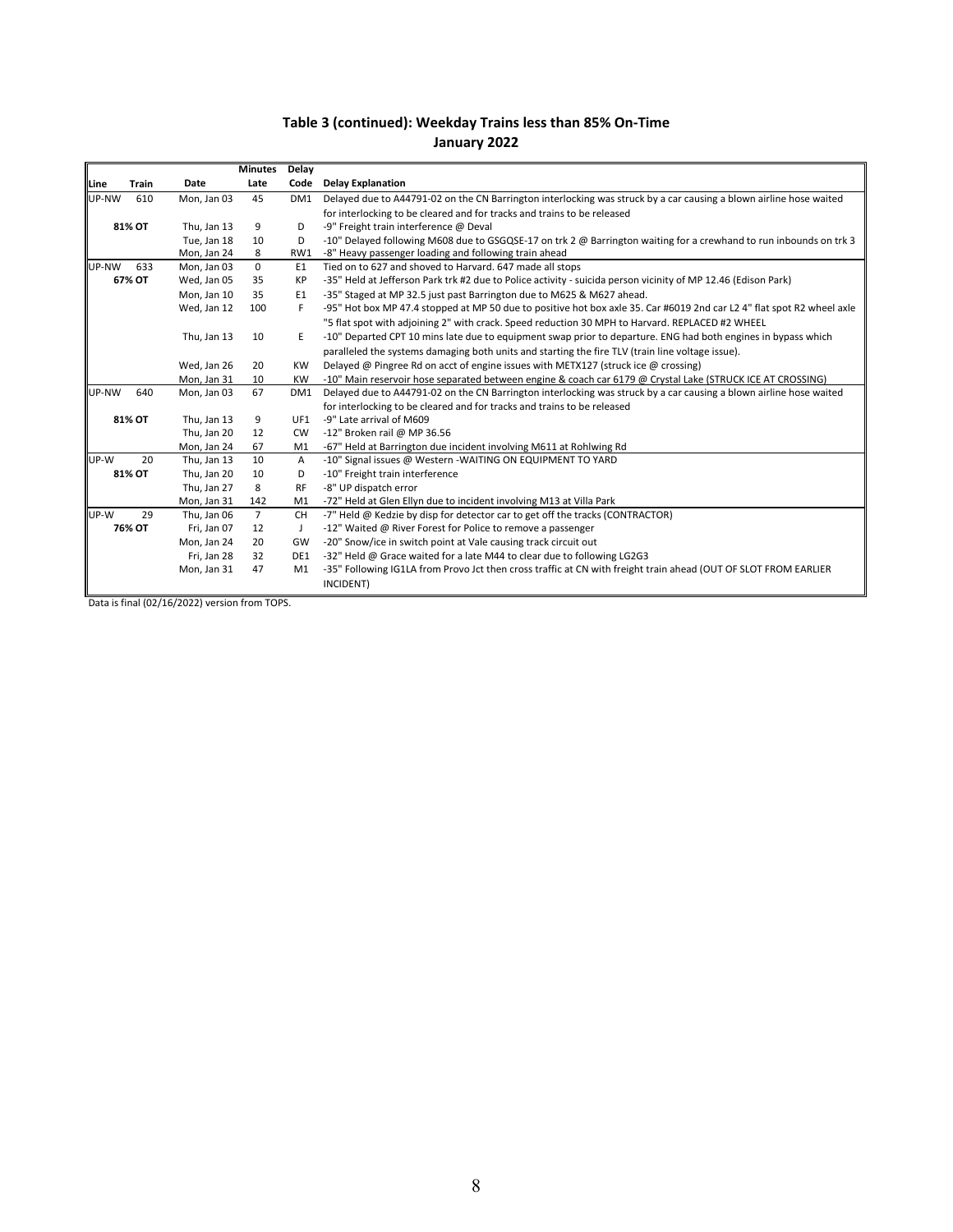#### **Table 4: Delay Codes by Cause Category & Carrier**

|              | <b>METRA/PSA</b>                                              |              | <b>METRA/PSA (continued)</b>                                |           | <b>Foreign Carrier</b>                                   |
|--------------|---------------------------------------------------------------|--------------|-------------------------------------------------------------|-----------|----------------------------------------------------------|
|              | Category                                                      |              | Category                                                    |           | Category                                                 |
| Delay        |                                                               | Delay        |                                                             | Delay     |                                                          |
| Code         | Definition                                                    | Code         | Definition                                                  | Code      | Definition                                               |
|              | Passenger Train Interference                                  |              | <b>Human Error</b>                                          |           | Passenger Train Interference                             |
| $\mathsf{A}$ | Passenger Train/Interline Interference                        | B            | Human Error, Eng. Dept.                                     | AM        | <b>Amtrak Caused Delay</b>                               |
| AA           | Rule 9.9 Delayed in Block / Rule 6.30 [obsolete Jan. 2020]    | н            | Human Error, Mechanical Department                          | AS        | NICTD Train Interference                                 |
| AD           | Non-Revenue Passenger Train Interference [obsolete Jan. 2020] | $\Omega$     | Late Issuance of Track Warrant                              |           | Freight Interference - Peak & Off-Peak                   |
|              | Accident                                                      | $\mathsf{R}$ | Human Error, Transportation                                 | D         | General Freight Interference                             |
| M            | Right of Way Accident / Misc.                                 | <b>RD</b>    | Metra Dispatcher Error (dispatching Metra trains)           | DD        | Freight Dispatcher Error (dispatching freight trains)    |
| YC           | Derailment - Engineering                                      | RL           | Human Error, Job Action / Employee No Show (CMS Error)      | DE        | Freight Mechanical Malfunction                           |
| YE           | Derailment - Mechanical                                       | <b>RN</b>    | Human Error, Job Action / Employee No Show (Non-CMS)        | <b>DR</b> | Freight-Human Error                                      |
| YM           | Derailment - Accident                                         | <b>RO</b>    | Human Error, Metra Tower Operator                           |           | Accident                                                 |
|              | <b>Passenger Related</b>                                      | YB           | Derailment - Human Error, Engineering                       | <b>DM</b> | Freight-Accident / Incident                              |
| $\mathbf{L}$ | Passenger Handling, Running Time                              | YH           | Derailment - Human Error, Mechanical                        | YF        | Derailment - Accident, Foreign Line                      |
| IB           | Passenger Handling, Bicycle                                   | YR           | Derailment - Human Error, Transportation                    |           | <b>Passenger Related</b>                                 |
| J            | Passenger Problems / Removal                                  |              | Weather                                                     | JA        | Amtrak Passenger Problems / Removal                      |
| JM           | Passenger Medical Emergency                                   | AW           | Pass. Train Interference, Weather [obsolete Jan. 2020]      |           | <b>Signal/Switch Failure</b>                             |
| U            | Accessibility Related (ADA)                                   | <b>CW</b>    | M of W Work, Weather                                        |           | GA Signal / Switch Failure Amtrak (Signal Dept.)         |
|              | <b>Obstruction/Debris</b>                                     | <b>EW</b>    | Locomotive Malfunction, Weather                             | GF        | Gate Crossing / Signal / Switch Foreign Line             |
| К            | <b>Obstruction On Tracks</b>                                  | <b>FW</b>    | Cab Car / TRL / MU Malfunction, Weather                     |           | <b>Track Work</b>                                        |
| KD           | <b>Train Struck Debris</b>                                    | GW           | Signal / Switch Malfunction Weather (Signal Dept.)          | CA        | <b>Amtrak Engineering</b>                                |
| $\mathsf{L}$ | Unauthorized People On Tracks / Near Miss                     | IW           | Passenger Handling, Weather                                 | CD        | Track Work by Freight Carrier                            |
| КP           | Suspicious Package(s) / Person(s) / Activity                  | <b>KW</b>    | Obstruction On Tracks, Weather                              |           | <b>Non-Locomotive Equipment Issue</b>                    |
|              | <b>Signal/Switch Failure</b>                                  | MW           | Right of Way Accident / Misc., Weather [obsolete Jan. 2020] | FS        | NICTD MU Malfunction                                     |
| CM           | Switch Malfunction (Track Dept.)                              | <b>NW</b>    | Utility Failure, Weather                                    |           | <b>Locomotive Issue</b>                                  |
| G            | Metra / PSA Signal / Switch Malfunction (Signal Dept.)        | <b>OW</b>    | AC/DC System Failure, Weather                               | EA        | Amtrak Locomotive/Car Malfunction                        |
| GM           | Metra / PSA Gate Crossing Malfunction                         | <b>RW</b>    | Train Crew Issues, Weather                                  |           | <b>Human Error</b>                                       |
| GT           | Metra / PSA Telecom / CAD failure                             | <b>UW</b>    | Accessibility, Weather                                      | BA        | Amtrak Engineering Human Error                           |
| GX           | Metra / PSA Broken Gate Crossing                              | <b>YW</b>    | Derailment Accident, Weather                                | HS        | Human Error, NICTD Mechanical Dept. [obsolete Jan. 2020] |
| VG           | Signal / Switch / Gate Crossing Failure, Nothing Found        | ZW           | PTC Weather                                                 | RA        | Human Error, Amtrak Transportation                       |
|              | <b>Track Work</b>                                             |              | Other                                                       | RF        | Foreign/PSA Dispatcher Error (dispatching Metra trains)  |
| $\mathsf{C}$ | <b>Unscheduled Track Work</b>                                 | N            | <b>Utility Failure</b>                                      | <b>RS</b> | Human Error, NICTD Transportation                        |
| CC           | <b>Scheduled Track Work</b>                                   | S            | <b>Operational (Efficiency) Testing</b>                     |           | Weather                                                  |
| CF           | <b>Engineering Equipment Malfunction</b>                      | $\mathsf{T}$ | <b>Property Vandalism</b>                                   | DW        | Freight Train Interference, Weather                      |
| CG           | Scheduled Signal Work                                         | W            | Gas Leak (non-loco fuel)                                    |           | <b>PTC Related</b>                                       |
| <b>CH</b>    | <b>Contractor Failure</b>                                     |              | <b>PTC Related</b>                                          | ZA        | PTC Amtrak Train (On-Board)                              |
|              | <b>Catenary Failure</b>                                       | ZB           | PTC Human Error, Engineering Dept.                          | ZD        | PTC Foreign Line Transportation                          |
| CO           | Scheduled Wire Work                                           | ZC           | PTC Construction / Maintenance                              | ZN        | PTC Foreign Line Engineering                             |
| $\circ$      | AC/DC System Failure                                          | ZE           | PTC Malfunction Locomotive Hardware                         | ZS        | PTC NICTD MU Train (On-Board)                            |
|              | <b>Non-Locomotive Equipment Issue</b>                         | ZF           | PTC Malfunction Coach Hardware                              |           |                                                          |
| F            | Cab Car / Trailer / MU Malfunction                            | ZG           | PTC Wayside                                                 |           |                                                          |
| UF           | <b>ADA Lift Failure</b>                                       | ZH           | PTC Human Error, Mechanical                                 |           |                                                          |
| VF           | Cab Car Problem Reported, Nothing Found                       | ZP           | PTC Dispatcher                                              |           |                                                          |
|              | <b>Locomotive Issue</b>                                       | ZR           | PTC Human Error, Metra Transportation                       |           |                                                          |
| E            | Locomotive Malfunction                                        | ZT           | PTC Back Office/Software                                    |           |                                                          |
|              | VE Locomotive Problem Reported, Nothing Found                 | ZV           | Metra / PSA PTC On-Board Software                           |           |                                                          |
|              |                                                               |              |                                                             |           |                                                          |

Effective November 1, 2021

'Metra/PSA' refers to delays that either directly affect or are directly attributable to Metra or its Purchase of Service Agreement partners (BNSF and Union Pacific) on Metra or PSA-controlled rail lines or trains in commu 'Foreign' refers to delays that may be directly or indirectly attributed to other carriers, including freight carriers, Amtrak, and NICTD, that affect Metra trains. 'Foreign' also includes delays attributable to BNSF and U

The delay codes listed above are used for primary delayed trains; primary annulled trains (trains that fail to reach their scheduled destination station) use a primary delay code preceded by an "X" (e.g., XE, XGA, etc.); All secondary trains, including annulled, use primary delay code followed by a "1" (e.g., E1, GA1, etc.); secondary annulled trains do not use a delay code preceded by an "X".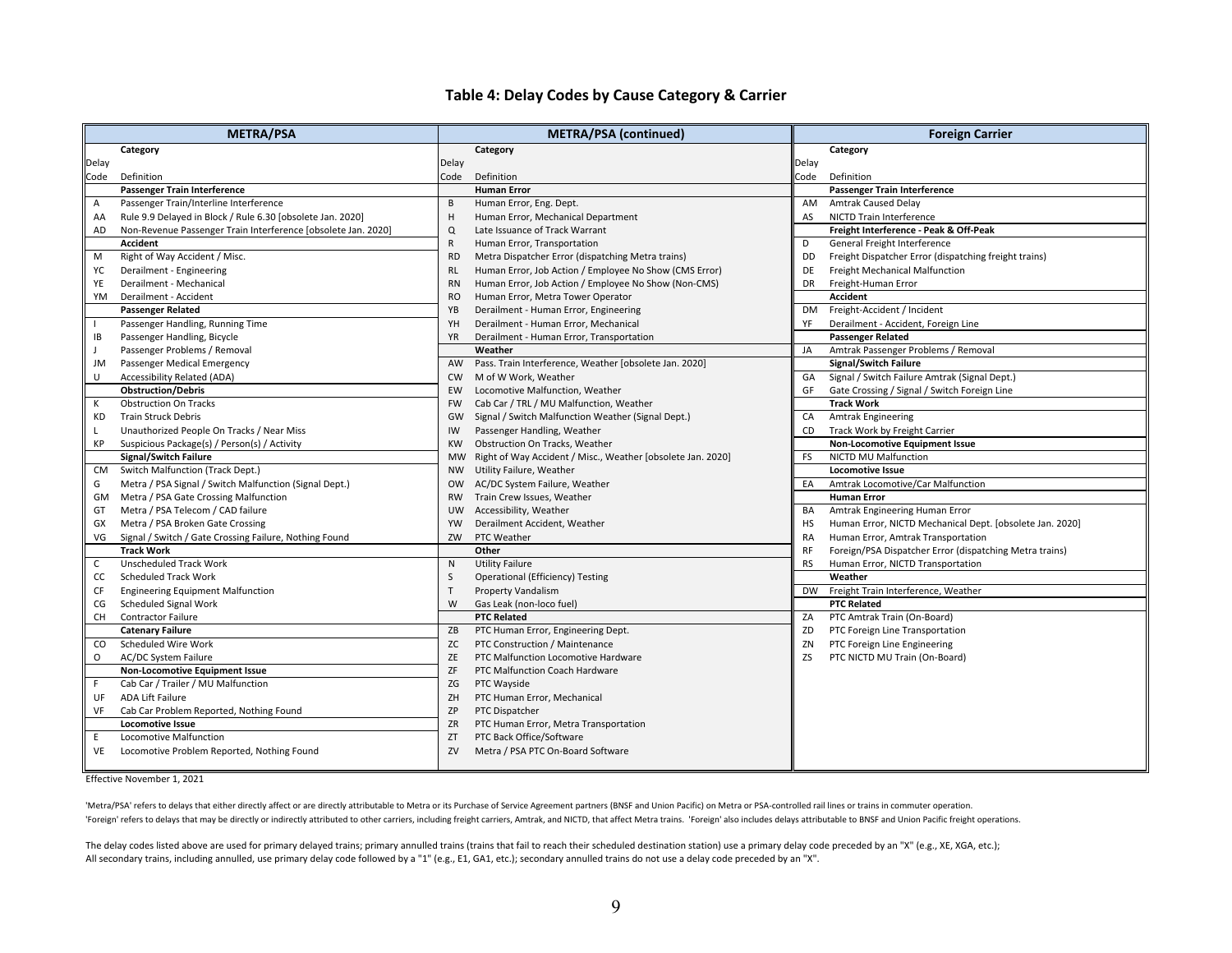#### **Table 5.a: Train Delays by Cause and Line January 2022**

| Top 2 causes for each line and the system are shaded |                                           |                         |              |                |                |                           |                               |                          |                  |                           |                                |                          |                               |                |
|------------------------------------------------------|-------------------------------------------|-------------------------|--------------|----------------|----------------|---------------------------|-------------------------------|--------------------------|------------------|---------------------------|--------------------------------|--------------------------|-------------------------------|----------------|
| <b>Cause Category</b>                                | <b>BNSF</b>                               | <b>ME-ML</b>            | ME-BI        | <b>ME-SC</b>   | HC             | MD-N                      | MD-W                          | <b>NCS</b>               | RI               | <b>SWS</b>                | UP-N                           | UP-NW                    | UP-W                          | <b>SYSTEM</b>  |
| Freight Interference - Total                         | 4                                         |                         |              |                | 5              | 3                         | 18                            | $\mathbf{1}$             | 3                | 5                         | $\overline{ }$                 | $\mathbf{2}$             | 19                            | 67             |
| Freight Interference - Peak                          |                                           |                         |              |                | $\mathbf 1$    | $1\,$                     | 8                             | $\mathbf{1}$             |                  | 3                         | 4                              | $\sqrt{2}$               | 6                             | 26             |
| Primary                                              |                                           |                         |              |                | $\mathbf{1}$   | $\it 1$                   | $\overline{7}$                |                          |                  | 3                         | $\overline{2}$                 | $\overline{2}$           | 4                             | 20             |
| Secondary                                            |                                           |                         |              |                |                |                           | $\mathbf{1}$                  |                          |                  |                           | $\overline{\phantom{a}}$       |                          | $\overline{\phantom{a}}$      | 6              |
| Freight Interference - Off-Peak                      | 4                                         |                         |              |                | 4              | $\overline{2}$            | 10                            |                          | 3                | $\overline{2}$            | 3                              | $\sim$                   | 13                            | 41             |
| Primary<br>Secondary                                 | $\sqrt{3}$<br>$\overline{1}$              |                         |              |                | 4              | $\it 1$<br>$\it 1$        | 8<br>$\overline{2}$           |                          | $\sqrt{3}$       | $\it 1$<br>$\it 1$        | $\mathbf{1}$<br>$\overline{2}$ |                          | 10<br>$\overline{\mathbf{3}}$ | 31<br>10       |
| Signal/Switch Failure - Total                        | 19                                        | 5                       | 6            | 6              | 4              | 11                        | 13                            | 3                        | 6                | 6                         | 3                              | 1                        | 9                             | 92             |
| Signal/Switch Failure - Metra/PSA                    | 14                                        | 5                       | 6            | 6              |                | 8                         | 13                            | $\overline{2}$           | 6                | 3                         | 3                              | $\mathbf{1}$             | 9                             | 76             |
| Primary                                              | 11                                        | 5                       | 5            | 5              |                | 8                         | 12                            | $\mathbf{1}$             | 6                | $\overline{\mathbf{c}}$   | $\overline{3}$                 | $\mathbf{1}$             | $\overline{3}$                | 62             |
| Secondary                                            | $\overline{\mathbf{3}}$                   |                         | $\mathbf{1}$ | $\mathbf{1}$   |                |                           | $\mathbf{1}$                  | $\mathbf{1}$             |                  | $\mathbf{1}$              |                                |                          | 6                             | 14             |
| Signal/Switch Failure - Foreign                      | 5                                         |                         |              |                | 4              | 3                         |                               | $\mathbf{1}$             |                  | $\overline{3}$            |                                |                          |                               | 16             |
| Primary<br>Secondary                                 | $\overline{\mathbf{3}}$<br>$\overline{2}$ |                         |              |                | $\Delta$       | $\it 1$<br>2              |                               | 1                        |                  | $\it 1$<br>$\overline{a}$ |                                |                          |                               | 10<br>6        |
| <b>Mechanical Failure - Total</b>                    | 8                                         | $\overline{a}$          | $\mathbf{1}$ |                |                | 4                         | 12                            | 1                        | 4                | $\overline{a}$            | 8                              | 16                       | $\mathbf{1}$                  | 55             |
| Mechanical Failure - Metra/PSA                       | 8                                         |                         | $\mathbf 1$  |                |                | 4                         | 12                            | $\mathbf{1}$             | 4                |                           | 8                              | 16                       | $\mathbf 1$                   | 55             |
| Non-Locomotive Equipment Issue - Metra/PSA           | $\overline{2}$                            | L.                      | $\mathbf 1$  |                |                | l,                        | $\mathbf{1}$                  |                          | $\mathbf 1$      |                           | l,                             | 5                        |                               | 10             |
| Primary                                              | $\overline{2}$                            |                         |              |                |                |                           | $\mathbf{1}$                  |                          | $\mathbf{1}$     |                           |                                | $\overline{3}$           |                               | $\overline{7}$ |
| Secondary                                            |                                           |                         | $\mathbf{1}$ |                |                |                           |                               |                          |                  |                           |                                | $\overline{2}$           |                               | $\overline{3}$ |
| Locomotive Issue - Metra/PSA                         | 6                                         |                         |              |                |                | 4                         | 11                            | $\mathbf{1}$             | 3                |                           | 8                              | 11                       | $\mathbf 1$                   | 45             |
| Primary                                              | $\overline{3}$                            |                         |              |                |                | $\sqrt{3}$                | 5                             | $\it 1$                  | $\boldsymbol{2}$ |                           | $\overline{\mathbf{3}}$        | $\overline{z}$           | $\it 1$                       | 25             |
| Secondary<br>Mechanical Failure - Foreign            | $\boldsymbol{\mathcal{S}}$<br>$\sim$      | $\ddot{\phantom{1}}$    | $\sim$       |                |                | 1<br>$\ddot{\phantom{1}}$ | 6<br>$\overline{\phantom{a}}$ |                          | $\mathbf{1}$     |                           | 5<br>÷,                        | $\overline{4}$<br>$\sim$ | $\overline{\phantom{a}}$      | 20             |
|                                                      | $\overline{a}$                            |                         |              |                | $\mathbf{2}$   | $\mathbf{1}$              | $\blacksquare$                |                          |                  |                           | $\overline{a}$                 | $\blacksquare$           | $\mathbf{1}$                  | 4              |
| Passenger Train Interference - Total                 |                                           |                         |              |                |                |                           |                               |                          |                  |                           |                                |                          |                               |                |
| Passenger Train Interference - Metra/PSA             |                                           |                         |              |                |                | 1                         |                               |                          |                  |                           |                                |                          | 1                             | $\overline{2}$ |
| Passenger Train Interference - Foreign               |                                           |                         |              |                | $\overline{2}$ |                           |                               |                          |                  |                           |                                |                          |                               | $\overline{2}$ |
| Accident - Total                                     | $\mathbf{1}$                              | 3                       |              |                |                | $\overline{\phantom{a}}$  | 4                             |                          | 14               | $\blacksquare$            | 23                             | 21                       | 15                            | 81             |
| Accident - Metra/PSA                                 | $\mathbf 1$                               | 3                       |              |                |                |                           | 4                             |                          | 14               | $\ddot{\phantom{1}}$      | 23                             | $\boldsymbol{6}$         | 15                            | 66             |
| Accident - Foreign                                   |                                           |                         |              |                |                |                           |                               |                          |                  |                           |                                | 15                       |                               | 15             |
| Track Work - Total                                   | $\ddot{\phantom{a}}$                      | $\overline{a}$          |              |                | J.             | $\overline{2}$            | $\blacksquare$                | $\overline{\phantom{a}}$ | $\mathbf{1}$     | L,                        | 3                              | $\overline{\mathbf{2}}$  | 4                             | 12             |
| Track Work - Metra/PSA                               |                                           |                         |              |                |                | $\overline{2}$            |                               |                          | 1                |                           | 3                              | $1\,$                    | 4                             | 11             |
| Track Work - Foreign                                 |                                           |                         |              |                |                |                           |                               |                          |                  |                           |                                | $\mathbf{1}$             |                               | $\mathbf{1}$   |
| Human Error - Total                                  | 4                                         |                         |              | 1              | $\mathbf{1}$   | 3                         | 3                             | 2                        | 4                | ÷                         | 8                              | $\overline{\mathbf{c}}$  | 3                             | 31             |
| Human Error - Metra/PSA                              | 4                                         |                         |              | 1              |                | ÷.                        | 3                             | 1                        | 4                |                           | $\overline{7}$                 | $\overline{2}$           |                               | 22             |
| Human Error - Foreign                                |                                           | ÷.                      |              |                | $\mathbf{1}$   | 3                         |                               | 1                        |                  |                           | 1                              | $\sim$                   | 3                             | 9              |
| PTC Related - Total                                  |                                           |                         | L,           | $\overline{2}$ | 5              | $\overline{2}$            | 3                             | 4                        | 5                | 5                         | $\overline{2}$                 | $\mathbf{1}$             | 5                             | 34             |
| PTC Related - Metra/PSA                              |                                           |                         |              | $\overline{2}$ | $\mathbf{1}$   | $\mathbf{1}$              | 3                             | 1                        | 5                | $\overline{2}$            | $\overline{2}$                 | $1\,$                    | 5                             | 23             |
| PTC Related - Foreign                                |                                           |                         |              |                | 4              | 1                         |                               | 3                        |                  | 3                         |                                |                          |                               | 11             |
| Weather - Total                                      | 1                                         | 6                       | 4            | 6              | 2              | 28                        | 20                            | $\overline{\mathbf{3}}$  | 28               | 3                         | 18                             | 13                       | 9                             | 141            |
| Weather - Metra/PSA                                  | 1                                         | 6                       | 4            | 6              | $\overline{2}$ | 28                        | 20                            | 3                        | 28               | 3                         | 18                             | 13                       | 9                             | 141            |
| Weather - Foreign                                    |                                           |                         |              |                |                |                           |                               |                          |                  |                           |                                |                          |                               |                |
| Passenger Related - Total                            | 3                                         | $\overline{\mathbf{2}}$ | ÷,           | $\mathbf 1$    | J.             | 3                         | 3                             | 1                        | $\blacksquare$   | L,                        | $\ddot{\phantom{1}}$           | 6                        | $\overline{\mathbf{2}}$       | 21             |
| <b>Obstruction/Debris - Total</b>                    | ÷                                         | $\overline{2}$          |              | 6              |                | 2                         | $\overline{a}$                |                          | 5                | $\overline{2}$            | $\overline{2}$                 | 9                        | 5                             | 33             |
| <b>Catenary Failure - Total</b>                      |                                           |                         |              |                |                |                           |                               |                          |                  |                           |                                |                          |                               |                |
| Other - Total                                        |                                           |                         |              | 1              |                |                           |                               |                          |                  |                           |                                |                          |                               | 1              |
| Total Trains Delayed                                 | 40                                        | 18                      | 11           | 23             | 19             | 59                        | 76                            | 15                       | 70               | 21                        | 74                             | 73                       | 73                            | 572            |
| <b>Total Metra/PSA Delays</b>                        | 31                                        | 18                      | 11           | 23             | 3              | 49                        | 58                            | 9                        | 67               | 10                        | 66                             | 55                       | 51                            | 451            |
| <b>Total Foreign Carrier Delays</b>                  | 9                                         | 0                       | $\mathbf 0$  | 0              | 16             | 10                        | 18                            | 6                        | 3                | 11                        | 8                              | 18                       | 22                            | 121            |
|                                                      |                                           |                         |              |                |                |                           |                               |                          |                  |                           |                                |                          |                               |                |

Data for current month is final (02/16/2022) version of TOPS

'Metra/PSA' refers to delays that may be directly or indirectly attributed to Metra or Metra Purchase of Service Agreement partners (BNSF and UP) in commuter rail operation.<br>'Foreign' refers to delays that may be directly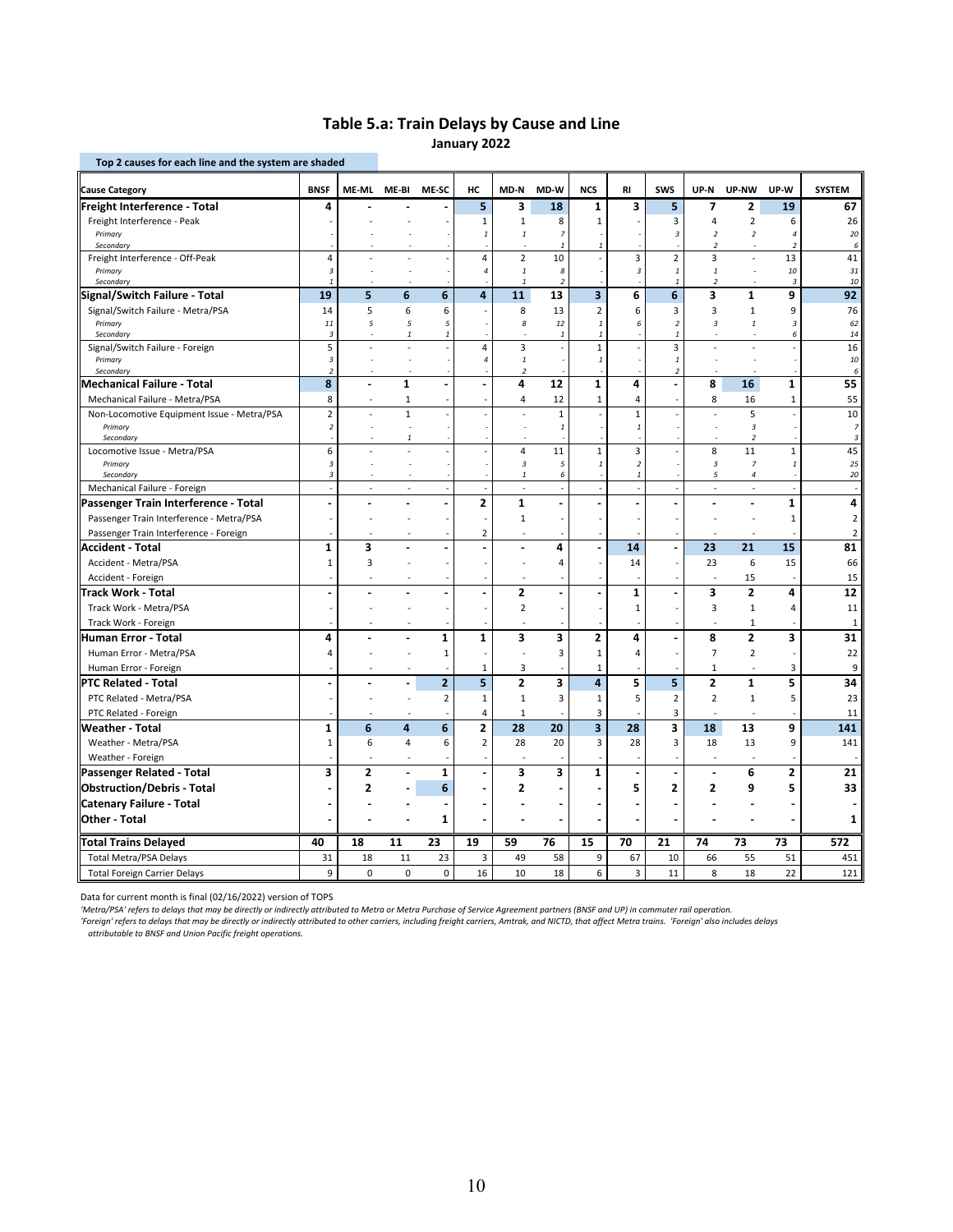#### **Table 5.b: Train Delays by Cause and Line Average January Over Previous Five Years: 2017‐2021**

| Top 2 causes for each line and the system are shaded |                         |                          |                |                         |                                    |                                                       |                           |                              |                                  |                              |                              |                                |                                  |                |
|------------------------------------------------------|-------------------------|--------------------------|----------------|-------------------------|------------------------------------|-------------------------------------------------------|---------------------------|------------------------------|----------------------------------|------------------------------|------------------------------|--------------------------------|----------------------------------|----------------|
| <b>Cause Category</b>                                | <b>BNSF</b>             | ME-ML                    | ME-BI          | ME-SC                   | нc                                 | MD-N                                                  | MD-W                      | <b>NCS</b>                   | RI                               | <b>SWS</b>                   | UP-N                         | UP-NW                          | UP-W                             | <b>SYSTEM</b>  |
| Freight Interference - Total                         | 12                      |                          |                |                         | 4                                  | 9                                                     | 10                        | 4                            | 4                                | 10                           | $\mathbf{1}$                 | 5                              | 22                               | 81             |
| Freight Interference - Peak                          | 8                       |                          |                |                         | 4                                  | $\overline{2}$                                        | 4                         | 3                            | $\mathbf 0$                      | $\mathsf 3$                  | $\mathbf 0$                  | $\overline{3}$                 | 8                                | 35             |
| Primary                                              | $\overline{4}$          |                          |                |                         | $\overline{\mathbf{3}}$            | $\boldsymbol{2}$                                      | $\overline{\mathbf{3}}$   | $\overline{\mathbf{c}}$      | 0                                | $\sqrt{2}$                   | 0                            | $\overline{2}$                 | $\overline{4}$                   | 23             |
| Secondary                                            | $\overline{4}$          |                          |                |                         | $\mathbf{1}$                       |                                                       | $\mathbf{1}$              | $\mathbf{1}$                 |                                  | $\mathbf{1}$                 |                              | $\mathbf{1}$                   | $\overline{4}$                   | 12             |
| Freight Interference - Off-Peak<br>Primary           | 4<br>$\overline{2}$     |                          |                |                         | $\mathbf 0$<br>0                   | $\overline{7}$<br>$\it 4$                             | 6<br>6                    | $\mathbf 1$<br>$\mathbf{1}$  | $\overline{4}$<br>$\overline{2}$ | $\overline{7}$<br>$\sqrt{4}$ | $\mathbf 0$<br>$\mathcal{O}$ | $\overline{2}$<br>$\mathbf{1}$ | 14<br>9                          | 47<br>31       |
| Secondary                                            | $\overline{2}$          |                          |                |                         |                                    | 3                                                     | $\overline{1}$            |                              | $\mathbf{1}$                     | $\overline{3}$               | 0                            | $\mathbf{1}$                   | 5                                | 16             |
| Signal/Switch Failure - Total                        | 12                      | 8                        | 4              | 6                       | 4                                  | 15                                                    | 14                        | 9                            | 17                               | 9                            | $\mathbf{1}$                 | 4                              | 6                                | 107            |
| Signal/Switch Failure - Metra/PSA                    | 7                       | 8                        | 4              | 6                       | $\mathbf 1$                        | 11                                                    | 11                        | 4                            | 16                               | 4                            | $\mathbf 1$                  | $\overline{2}$                 | 4                                | 78             |
| Primary                                              | 5                       | 5                        | $\overline{3}$ | 6                       | $\it 1$                            | 8                                                     | 9                         | 3                            | 11                               | $\sqrt{3}$                   | $\mathbf{1}$                 | $\boldsymbol{2}$               | $\overline{\mathbf{3}}$          | 59             |
| Secondary                                            | $\overline{2}$          | 3                        | $\mathbf{1}$   | $\mathbf{1}$            |                                    | $\overline{2}$                                        | $\overline{\mathbf{3}}$   |                              | 5                                | $\mathbf{1}$                 | 0                            |                                | $\mathbf{1}$                     | 19             |
| Signal/Switch Failure - Foreign<br>Primary           | 5<br>$\overline{3}$     |                          |                |                         | $\overline{3}$<br>$\boldsymbol{2}$ | $\overline{4}$<br>$\it 1$                             | $\overline{3}$<br>$\it 1$ | 5<br>$\overline{\mathbf{3}}$ | $\mathbf{1}$<br>$\mathbf{1}$     | 4<br>$\sqrt{3}$              | $\mathbf 0$                  | $\overline{2}$<br>$\mathbf{1}$ | $\overline{2}$<br>$\overline{1}$ | 29<br>16       |
| Secondary                                            | $\overline{2}$          |                          |                |                         | $\mathbf{1}$                       | 3                                                     | $\overline{1}$            | $\overline{\mathbf{c}}$      |                                  | $\mathbf{1}$                 | 0                            | $\mathbf{1}$                   | $\mathbf{1}$                     | 13             |
| <b>Mechanical Failure - Total</b>                    | 28                      | $\mathbf 1$              | 2              | $\mathbf{1}$            | $\mathbf{1}$                       | 20                                                    | 15                        | 3                            | 14                               | 3                            | 13                           | 11                             | 6                                | 117            |
| Mechanical Failure - Metra/PSA                       | 28                      | $\mathbf 0$              | 1              | 1                       | 0                                  | 19                                                    | 15                        | 3                            | 14                               | 3                            | 13                           | 11                             | 6                                | 114            |
| Non-Locomotive Equipment Issue - Metra/PSA           | 9                       | $\mathbf 0$              | $\mathbf{1}$   | $\mathbf 1$             | $\mathbf 0$                        | $\overline{2}$                                        | $\mathbf 1$               | $\mathbf 0$                  | $\mathbf{1}$                     | $\overline{2}$               | $\overline{2}$               | 5                              | 3                                | 26             |
| Primary                                              | $\overline{3}$          |                          | $\it 1$        | 0                       | 0                                  | $\mathbf{1}% _{T}=\mathbf{1}_{T}\times\mathbf{1}_{T}$ | $\overline{1}$            | 0                            | 0                                | $\it 1$                      | $\mathbf{1}$                 | $\boldsymbol{2}$               | $\overline{2}$                   | 12             |
| Secondary                                            | 5                       | 0<br>$\overline{a}$      | $\mathbf{1}$   | 0                       |                                    | 1                                                     | 0                         |                              | 0                                | $\mathbf{1}$                 | $\mathbf{1}$                 | $\overline{2}$                 | $\mathbf{1}$                     | 14             |
| Locomotive Issue - Metra/PSA<br>Primary              | 20<br>$\overline{4}$    |                          |                |                         | $\pmb{0}$<br>0                     | 17<br>$\sqrt{4}$                                      | 14<br>$\overline{4}$      | 3<br>$\overline{1}$          | 13<br>$\overline{\mathbf{3}}$    | $\sqrt{2}$<br>$\it 1$        | 11<br>$\overline{2}$         | 6<br>$\mathbf{1}$              | $\overline{2}$<br>$\mathbf{1}$   | 88<br>21       |
| Secondary                                            | 16                      |                          |                |                         |                                    | 13                                                    | 10                        | $\overline{\mathbf{c}}$      | 10                               | $\it 1$                      | 9                            | 5                              | $\mathbf{1}$                     | 67             |
| Mechanical Failure - Foreign                         | $\mathbf 0$             | $\mathbf 0$              | $\mathbf 0$    | 0                       | $\mathbf 0$                        | $\mathbf{1}$                                          |                           |                              |                                  |                              | ÷,                           | ÷,                             |                                  | 3              |
| Passenger Train Interference - Total                 | 1                       | 0                        | $\mathbf{1}$   | $\mathbf{1}$            | 0                                  | 4                                                     | 0                         | 1                            |                                  | $\overline{2}$               | $\overline{\phantom{a}}$     | $\overline{a}$                 | 0                                | 12             |
| Passenger Train Interference - Metra/PSA             |                         | 0                        | $\mathbf{1}$   | 0                       |                                    | 3                                                     | 0                         | 1                            |                                  |                              |                              | $\overline{\phantom{a}}$       | 0                                | 5              |
| Passenger Train Interference - Foreign               | $\mathbf 1$             | $\mathbf 0$              | $\mathbf 0$    | $\mathbf{1}$            | 0                                  | $\mathbf{1}$                                          |                           |                              |                                  | $\overline{2}$               |                              |                                |                                  | 6              |
| Accident - Total                                     | 3                       | $\overline{2}$           | $\mathbf{1}$   | $\mathbf{1}$            | $\mathbf{1}$                       | 4                                                     | 2                         | 2                            | 6                                | 2                            | $\mathbf{1}$                 | 9                              | 12                               | 47             |
| Accident - Metra/PSA                                 | $\overline{2}$          | $\overline{2}$           | $\mathbf{1}$   | 1                       |                                    | 4                                                     | $\overline{2}$            | $\overline{2}$               | 5                                |                              | $\mathbf{1}$                 | 9                              | 9                                | 36             |
| Accident - Foreign                                   | $\overline{2}$          |                          |                |                         | 1                                  | $\overline{\phantom{a}}$                              | 0                         |                              | 1                                | $\overline{2}$               |                              | $\overline{\phantom{a}}$       | 4                                | 10             |
| Track Work - Total                                   | 3                       | $\overline{\phantom{a}}$ | $\mathbf{1}$   | $\overline{\mathbf{2}}$ | $\mathbf{1}$                       | $\overline{\mathbf{2}}$                               | 0                         | 0                            | 5                                | $\overline{\mathbf{2}}$      | $\mathbf 1$                  | $\mathbf{1}$                   | $\mathbf{z}$                     | 27             |
| Track Work - Metra/PSA                               | 3                       | $\overline{7}$           | $\mathbf 1$    | $\overline{2}$          | $\mathbf 1$                        | $\overline{2}$                                        | 0                         | $\mathbf 0$                  | 5                                | $\overline{2}$               | $\mathbf 1$                  | $1\,$                          | $\overline{2}$                   | 27             |
| Track Work - Foreign                                 |                         |                          |                |                         |                                    | L.                                                    |                           |                              |                                  | $\pmb{0}$                    | $\overline{a}$               | $\overline{a}$                 |                                  | $\mathbf 0$    |
| <b>Human Error - Total</b>                           | 9                       | $\overline{\phantom{a}}$ | $\overline{2}$ | 3                       | $\mathbf{z}$                       | 17                                                    | 5                         | 3                            | 10                               | $\overline{2}$               | $\overline{\phantom{a}}$     | 7                              | $\overline{7}$                   | 81             |
| Human Error - Metra/PSA                              | 7                       | $\overline{7}$           | $\overline{2}$ | 3                       | $\mathbf{1}$                       | 15                                                    | 5                         | $\mathbf 2$                  | 10                               | $\mathbf{1}$                 | $\overline{7}$               | 5                              | $\overline{7}$                   | 71             |
| Human Error - Foreign                                | $\overline{\mathbf{c}}$ |                          |                |                         | $\mathbf{1}$                       | $\overline{2}$                                        | $\pmb{0}$                 | $\mathbf 1$                  |                                  | $\mathbf{1}$                 | 0                            | $\sqrt{2}$                     |                                  | 10             |
| <b>PTC Related - Total</b>                           | 2                       | 1                        | 0              | $\mathbf{2}$            | $\mathbf{z}$                       | 3                                                     | 1                         |                              | 3                                | $\blacksquare$               | 8                            | 3                              | 8                                | 33             |
| PTC Related - Metra/PSA                              | $\mathbf 1$             | $\mathbf{1}$             | $\pmb{0}$      | $\overline{2}$          | $\pmb{0}$                          | 3                                                     | $\mathbf 1$               |                              | 3                                |                              | 8                            | $\overline{3}$                 | 8                                | 31             |
| PTC Related - Foreign                                | $\mathbf 1$             |                          |                |                         | 1                                  | L,                                                    | 0                         |                              | 0                                |                              |                              |                                |                                  | $\overline{2}$ |
| Weather Total                                        | 28                      | 14                       | 6              | 11                      | $\mathbf{1}$                       | 22                                                    | 12                        | $6\phantom{1}6$              | 34                               | 3                            | 19                           | 18                             | 9                                | 183            |
| Weather - Metra/PSA                                  | 28                      | 14                       | 6              | 11                      | $\mathbf{1}$                       | 21                                                    | 12                        | 6                            | 34                               | $\mathbf 2$                  | 19                           | 18                             | 9                                | 182            |
| Weather - Foreign                                    | 0                       |                          |                |                         |                                    | 0                                                     |                           |                              |                                  | 1                            |                              | $\overline{\phantom{a}}$       |                                  | $\mathbf 1$    |
| Passenger Related - Total                            | 4                       | 5                        | 2              | $\mathbf{2}$            | ÷                                  | 6                                                     | 5                         | $\mathbf{1}$                 | 7                                | $\ddot{\phantom{a}}$         | 8                            | 6                              | 9                                | 53             |
| <b>Obstruction/Debris - Total</b>                    | 9                       | 5                        | $\mathbf{1}$   | 3                       |                                    | 4                                                     | 6                         | 3                            | 13                               | 1                            | 4                            | 8                              | 10                               | 67             |
| <b>Catenary Failure - Total</b>                      | ٠                       | 4                        | 1              | 1                       |                                    |                                                       |                           |                              |                                  |                              |                              |                                |                                  | 5              |
| Other - Total                                        | 0                       |                          | $\mathbf{1}$   | 0                       | ä,                                 | $\mathbf 0$                                           | 1                         | 0                            | 3                                | ä,                           | $\mathbf{1}$                 |                                | 0                                | 6              |
| <b>Total Trains Delayed</b>                          | 112                     | 53                       | 20             | 32                      | 16                                 | 106                                                   | 71                        | 32                           | 115                              | 34                           | 63                           | 74                             | 91                               | 819            |
| <b>Total Metra/PSA Delays</b>                        | 89                      | 53                       | 20             | 32                      | 4                                  | 88                                                    | 57                        | 22                           | 109                              | 12                           | 62                           | 65                             | 63                               | 676            |
| <b>Total Foreign Carrier Delays</b>                  | 23                      | $\mathbf{1}$             | $\mathbf{1}$   | $\mathbf{1}$            | 12                                 | 18                                                    | 13                        | 10                           | 6                                | 21                           | $\mathbf{1}$                 | 9                              | 28                               | 143            |

Data for current month is final (02/16/2021) version of TOPS

*'Metra/PSA' refers to delays that may be directly or indirectly attributed to Metra or Metra Purchase of Service Agreement partners (BNSF and UP) in commuter rail operation.*

'Foreign' refers to delays that may be directly or indirectly attributed to other carriers, including freight carriers, Amtrak, and NICTD, that affect Metra trains. 'Foreign' also includes delays<br> attributable to BNSF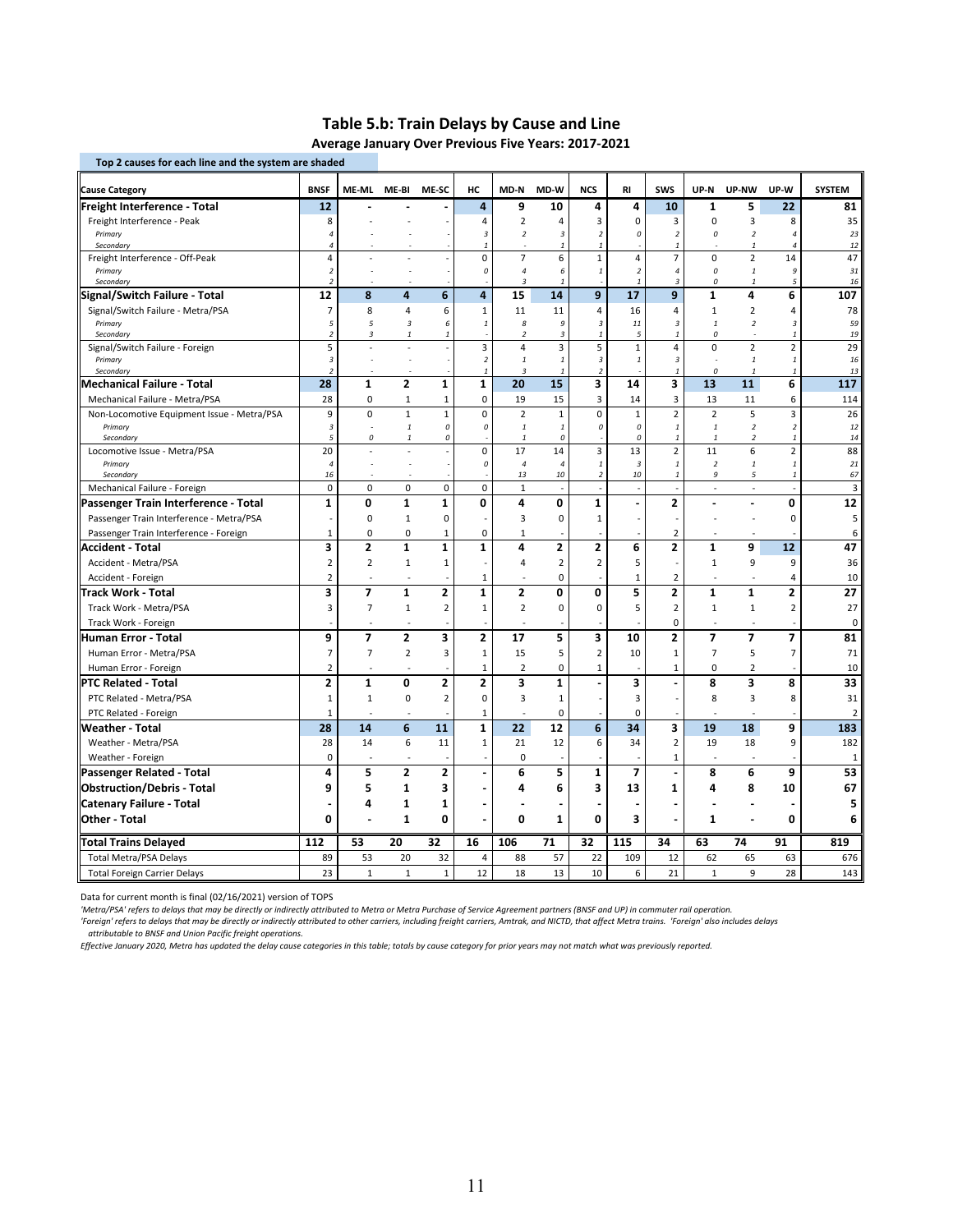#### **Table 5.c: Train Delays by Cause and Line January 2022 Compared to Average January Over Previous Five Years: 2017‐2021**

| <b>Cause Category</b>                      | <b>BNSF</b>       | <b>ME-ML</b>                    | ME-BI                         | ME-SC      | нc                       | MD-N           | MD-W                  | <b>NCS</b>               | RI                       | <b>SWS</b>     | UP-N                               | UP-NW                    | UP-W           | <b>SYSTEM</b>         |
|--------------------------------------------|-------------------|---------------------------------|-------------------------------|------------|--------------------------|----------------|-----------------------|--------------------------|--------------------------|----------------|------------------------------------|--------------------------|----------------|-----------------------|
| Freight Interference - Total               | (8)               |                                 |                               |            | $\mathbf{1}$             | (6)            | 8                     | (3)                      | (1)                      | (5)            | 6                                  | (3)                      | (3)            | (14)                  |
| Freight Interference - Peak                | (8)               |                                 |                               |            | (3)                      | (1)            | 4                     | (2)                      | (0)                      | $\mathbf 0$    | 4                                  | (1)                      | (2)            | (9)                   |
| Primary<br>Secondary                       | (4)<br>(4)        |                                 |                               |            | (2)<br>(1)               | (1)            | $\sqrt{4}$<br>0       | (2)<br>0                 | (0)                      | $\it 1$<br>(1) | $\boldsymbol{2}$<br>$\overline{2}$ | (0)<br>(1)               | (0)<br>(2)     | (3)<br>(6)            |
| Freight Interference - Off-Peak            | (0)               |                                 |                               |            | $\overline{4}$           | (5)            | 4                     | (1)                      | (1)                      | (5)            | 3                                  | (2)                      | (1)            | (6)                   |
| Primary                                    | $\overline{1}$    |                                 |                               |            | $\overline{4}$           | (3)            | $\overline{2}$        | (1)                      | $\mathbf{1}$             | (3)            | $\mathbf{1}$                       | (1)                      | $\mathbf{1}$   | 0                     |
| Secondary                                  | (1)               |                                 |                               |            |                          | (2)            | $\overline{1}$        |                          | (1)                      | (2)            | $\overline{2}$                     | (1)                      | (2)            | (6)                   |
| Signal/Switch Failure - Total              | 7                 | (3)                             | $\overline{2}$                | (0)        | 0                        | (4)            | (1)                   | (6)                      | (11)                     | (3)            | $\overline{2}$                     | (3)                      | 3              | (15)                  |
| Signal/Switch Failure - Metra/PSA          | 7                 | (3)                             | $\overline{2}$                | (0)        | (1)                      | (3)            | $\overline{2}$        | (2)                      | (10)                     | (1)            | $\overline{2}$                     | (1)                      | 5              | (2)                   |
| Primary<br>Secondary                       | 6<br>$\mathbf{1}$ | (0)<br>(3)                      | $\overline{\phantom{a}}$<br>0 | (1)<br>0   | (1)                      | (0)<br>(2)     | $\overline{3}$<br>(2) | (2)                      | (5)<br>(5)               | (1)<br>(0)     | $\overline{2}$<br>(0)              | (1)<br>$\overline{a}$    | 0<br>5         | $\overline{3}$<br>(5) |
| Signal/Switch Failure - Foreign            |                   |                                 |                               |            | $\mathbf{1}$             | (1)            | (3)                   | (4)                      | (1)                      | (1)            | (0)                                | (2)                      | (2)            | (13)                  |
| Primary                                    |                   |                                 |                               |            | $\overline{2}$           |                | (1)                   | (2)                      | (1)                      | (2)            | ÷.                                 | (1)                      | (1)            | (6)                   |
| Secondary                                  |                   |                                 |                               |            | (1)                      | (1)            | (1)                   | (2)                      |                          | $\mathbf{1}$   | (0)                                | (1)                      | (1)            | (7)                   |
| Mechanical Failure - Total                 | (20)              | (1)                             | (1)                           | (1)        | (1)                      | (16)           | (3)                   | (2)                      | (10)                     | (3)            | (5)                                | 5                        | (5)            | (62)                  |
| Mechanical Failure - Metra/PSA             | (20)              | (0)                             | (0)                           | (1)        | (0)                      | (15)           | (3)                   | (2)                      | (10)                     | (3)            | (5)                                | 5                        | (5)            | (59)                  |
| Non-Locomotive Equipment Issue - Metra/PSA | (7)               | (0)                             | (0)                           | (1)        | (0)                      | (2)            | $\sim$                | (0)                      | $\Omega$                 | (2)            | (2)                                | $\Omega$                 | (3)            | (16)                  |
| Primary<br>Secondary                       | (1)<br>(5,        | $\overline{\phantom{a}}$<br>(0) | (1)<br>0                      | (0)<br>(0) | (0)                      | (1)<br>(1)     | $\mathcal O$<br>(0)   | (0)                      | 1<br>(0)                 | (1)<br>(1)     | (1)<br>(1)                         | $\mathbf{1}$<br>(0)      | (2)<br>(1)     | (5)<br>(11)           |
| Locomotive Issue - Metra/PSA               | (14)              |                                 |                               |            | (0)                      | (13)           | (3)                   | (2)                      | (10)                     | (2)            | (3)                                | 5                        | (1)            | (43)                  |
| Primary                                    | (1)               |                                 |                               |            | (0)                      | (1)            | $\it 1$               | 0                        | (1)                      | (1)            | $\it 1$                            | 6                        | (0)            | $\it 4$               |
| Secondary                                  | (13)              |                                 |                               |            |                          | (12)           | (4)                   | (2)                      | (9)                      | (1)            | (4)                                | (1)                      | (1)            | (47)                  |
| Mechanical Failure - Foreign               | (0)               | (0)                             | (0)                           | (0)        | (0)                      | (1)            | ÷,                    | $\overline{\phantom{a}}$ | $\overline{\phantom{a}}$ |                | $\overline{\phantom{a}}$           | $\overline{\phantom{a}}$ | ÷.             | (3)                   |
| Passenger Train Interference - Total       | (1)               | (0)                             | (1)                           | (1)        | 2                        | (3)            | (0)                   | (1)                      |                          | (2)            | ä,                                 |                          | 1              | (8)                   |
| Passenger Train Interference - Metra/PSA   |                   | (0)                             | (1)                           | (0)        |                          | (2)            | (0)                   | (1)                      |                          |                |                                    |                          | 1              | (3)                   |
| Passenger Train Interference - Foreign     | (1)               | (0)                             | (0)                           | (1)        | $\overline{2}$           | (1)            |                       |                          |                          | (2)            |                                    | ÷,                       |                | (4)                   |
| Accident - Total                           | (2)               | $\mathbf{1}$                    | (1)                           | (1)        | (1)                      | (4)            | $\overline{2}$        | (2)                      | 8                        | (2)            | 22                                 | 12                       | 3              | 34                    |
| Accident - Metra/PSA                       | (1)               | 1                               | (1)                           | (1)        |                          | (4)            | $\mathbf 2$           | (2)                      | 9                        |                | 22                                 | (3)                      | 6              | 30                    |
| Accident - Foreign                         | (2)               |                                 |                               |            | (1)                      | $\sim$         | (0)                   |                          | (1)                      | (2)            | $\overline{a}$                     | 15                       | (4)            | 5                     |
| Track Work - Total                         | (3)               | (7)                             | (1)                           | (2)        | (1)                      | 0              | (0)                   | (0)                      | (4)                      | (2)            | $\overline{2}$                     | $\mathbf{1}$             | 2              | (15)                  |
| Track Work - Metra/PSA                     | (3)               | (7)                             | (1)                           | (2)        | (1)                      | $\pmb{0}$      | (0)                   | (0)                      | (4)                      | (2)            | $\overline{2}$                     | (0)                      | $\overline{2}$ | (16)                  |
| Track Work - Foreign                       |                   |                                 |                               |            |                          |                |                       |                          |                          | (0)            |                                    | $\mathbf{1}$             |                | $\mathbf{1}$          |
| Human Error - Total                        | (5)               | (7)                             | (2)                           | (2)        | (1)                      | (14)           | (2)                   | (1)                      | (6)                      | (2)            | $\mathbf{1}$                       | (5)                      | (4)            | (50)                  |
| Human Error - Metra/PSA                    | (3)               | (7)                             | (2)                           | (2)        | (1)                      | (15)           | (2)                   | (1)                      | (6)                      | (1)            | (0)                                | (3)                      | (7)            | (49)                  |
| Human Error - Foreign                      | (2)               |                                 |                               |            | (0)                      | $\mathbf{1}$   | (0)                   |                          |                          | (1)            | $\mathbf{1}$                       | (2)                      | 3              | (1)                   |
| PTC Related - Total                        | (2)               | (1)                             | (0)                           | 0          | 3                        | (1)            | 2                     | 4                        | 2                        | 5              | (6)                                | (2)                      | $\overline{3}$ | $\mathbf{1}$          |
| PTC Related - Metra/PSA                    | (1)               | (1)                             | (0)                           | 0          | $\mathbf{1}$             | (2)            | $\overline{2}$        | $\mathbf 1$              | $\overline{2}$           | $\overline{2}$ | (6)                                | (2)                      | (3)            | (8)                   |
| PTC Related - Foreign                      | (1)               |                                 |                               |            | 3                        | $\mathbf{1}$   | (0)                   | 3                        | (0)                      | 3              | ÷.                                 | ÷,                       |                | 9                     |
| <b>Weather - Total</b>                     | (27)              | (8)                             | (2)                           | (5)        | 1                        | 6              | 8                     | (3)                      | (6)                      | 0              | (1)                                | (5)                      | 0              | (42)                  |
| Weather - Metra/PSA                        | (27)              | (8)                             | (2)                           | (5)        | $\mathbf{1}$             | $\overline{7}$ | 8                     | (3)                      | (6)                      | $\mathbf 1$    | (1)                                | (5)                      | 0              | (41)                  |
| Weather - Foreign                          | (0)               |                                 |                               |            |                          | (0)            |                       |                          |                          | (1)            |                                    |                          |                | (1)                   |
| Passenger Related - Total                  | (1)               | (3)                             | (2)                           | (1)        | $\overline{\phantom{a}}$ | (3)            | (2)                   | 0                        | (7)                      | $\blacksquare$ | (8)                                | (0)                      | (7)            | (32)                  |
| <b>Obstruction/Debris - Total</b>          | (9)               | (3)                             | (1)                           | 3          | $\overline{a}$           | (2)            | (6)                   | (3)                      | (8)                      | $\mathbf{1}$   | (2)                                | 1                        | (5)            | (34)                  |
| <b>Catenary Failure - Total</b>            |                   | (4)                             | (1)                           | (1)        |                          |                |                       |                          |                          |                |                                    |                          |                | (5)                   |
| Other - Total                              | (0)               |                                 | (1)                           | 1          | ÷,                       | (0)            | (1)                   | (0)                      | (3)                      |                | (1)                                |                          | (0)            | (5)                   |
| Total Trains Delayed                       | (72)              | (35)                            | (9)                           | (9)        | 3                        | (47)           | 5                     | (17)                     | (45)                     | (13)           | 11                                 | (1)                      | (18)           | (247)                 |
| <b>Total Metra/PSA Delays</b>              | $-58$             | $-35$                           | -9                            | -9         | $^{\mbox{-}}1$           | $-39$          | $\mathbf 1$           | $-13$                    | $-42$                    | $-2$           | 4                                  | $-10$                    | $-12$          | $-225$                |
| <b>Total Foreign Carrier Delays</b>        | $-14$             | $-1$                            | $-1$                          | $-1$       | 4                        | -8             | 5                     | $-4$                     | $-3$                     | $-10$          | $\overline{7}$                     | 9                        | -6             | $-22$                 |

Data for current month is final (02/16/2022) version of TOPS

*'Metra/PSA' refers to delays that may be directly or indirectly attributed to Metra or Metra Purchase of Service Agreement partners (BNSF and UP) in commuter rail operation.*

'Foreign' refers to delays that may be directly or indirectly attributed to other carriers, including freight carriers, Amtrak, and NICTD, that affect Metra trains. 'Foreign' also includes delays<br> attributable to BNSF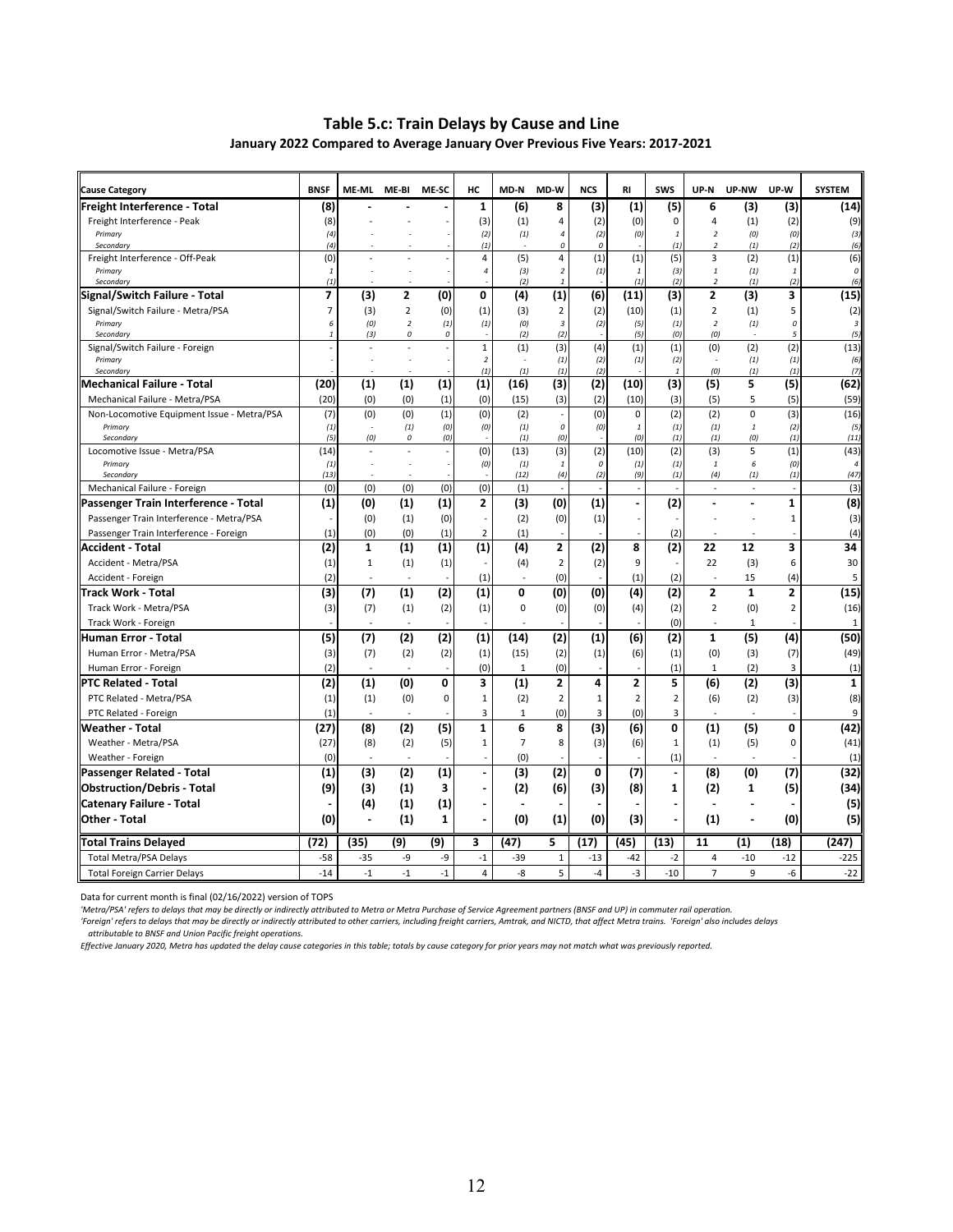## **Table 6.a: Train Delays by Cause and Line ‐ YTD**

|  | January - January 2022 |  |
|--|------------------------|--|
|--|------------------------|--|

| Top 2 causes for each line and the system are shaded |                               |                |              |                |                         |                            |                                |                                |                |                          |                                                      |                                  |                         |                         |
|------------------------------------------------------|-------------------------------|----------------|--------------|----------------|-------------------------|----------------------------|--------------------------------|--------------------------------|----------------|--------------------------|------------------------------------------------------|----------------------------------|-------------------------|-------------------------|
| <b>Cause Category</b>                                | <b>BNSF</b>                   | ME-ML          | ME-BI        | ME-SC          | нc                      | MD-N                       | MD-W                           | <b>NCS</b>                     | <b>RI</b>      | <b>SWS</b>               | UP-N                                                 | UP-NW                            | UP-W                    | <b>SYSTEM</b>           |
| Freight Interference - Total                         | 4                             |                |              |                | 5                       | з                          | 18                             | 1                              | з              | 5                        | 7                                                    | 2                                | 19                      | 67                      |
| Freight Interference - Peak                          |                               |                |              |                | 1                       | $\mathbf{1}$               | 8                              | $\mathbf{1}$                   |                | 3                        | 4                                                    | $\overline{2}$                   | 6                       | 26                      |
| Primary<br>Secondary                                 |                               |                |              |                | $\mathbf{1}$            | $\it 1$                    | 7<br>$\mathbf{I}$              |                                |                | 3                        | $\overline{\phantom{a}}$<br>$\overline{\phantom{a}}$ | $\overline{2}$                   | $\overline{4}$<br>2     | 20<br>6                 |
| Freight Interference - Off-Peak                      | 4                             |                |              |                | 4                       | $\overline{2}$             | 10                             |                                | 3              | $\overline{2}$           | 3                                                    | ä,                               | 13                      | 41                      |
| Primary                                              | -3                            |                |              |                | $\overline{a}$          | $\mathbf{1}$               | $\mathcal{S}_{\mathcal{S}}$    |                                | $\overline{3}$ | $\it 1$                  | $\mathbf{1}$                                         |                                  | 10                      | 31                      |
| Secondary                                            | 19                            | 5              | 6            | 6              | $\overline{a}$          | $\mathbf{1}$<br>11         | $\overline{\phantom{a}}$<br>13 | $\overline{\mathbf{3}}$        | 6              | $\mathbf{1}$<br>6        | $\overline{\phantom{a}}$<br>3                        | $\mathbf{1}$                     | $\overline{3}$<br>9     | 10<br>92                |
| Signal/Switch Failure - Total                        |                               |                |              |                |                         |                            |                                |                                |                |                          |                                                      |                                  |                         |                         |
| Signal/Switch Failure - Metra/PSA<br>Primary         | 14<br>11                      | 5<br>5         | 6<br>5       | 6<br>5         |                         | 8<br>8                     | 13<br>12                       | $\overline{2}$<br>$\mathbf{1}$ | 6<br>6         | 3<br>$\overline{z}$      | 3<br>$\overline{3}$                                  | $\mathbf 1$<br>$\mathbf{1}$      | 9<br>3                  | 76<br>62                |
| Secondary                                            | $\overline{3}$                |                | $\mathbf{1}$ | $\mathbf{1}$   |                         |                            | $\mathbf{1}$                   | $\mathbf{1}$                   |                | $\mathbf{I}$             |                                                      |                                  | 6                       | 14                      |
| Signal/Switch Failure - Foreign                      | 5                             |                |              |                | 4                       | 3                          |                                | $\mathbf{1}$                   |                | 3                        |                                                      |                                  |                         | 16                      |
| Primary                                              | $\overline{3}$                |                |              |                | $\overline{a}$          | $\it 1$                    |                                | $\mathbf{1}$                   |                | $\mathbf{1}$             |                                                      |                                  |                         | 10                      |
| Secondary<br>Mechanical Failure - Total              | $\overline{\phantom{a}}$<br>8 |                | $\mathbf{1}$ | ÷              |                         | $\overline{2}$<br>4        | 12                             | $\mathbf{1}$                   | 4              | $\overline{\phantom{a}}$ | 8                                                    | 16                               | $\mathbf{1}$            | 6<br>55                 |
| Mechanical Failure - Metra/PSA                       | 8                             |                | $\mathbf{1}$ |                |                         | 4                          | 12                             | $\mathbf{1}$                   | $\overline{4}$ |                          | 8                                                    | 16                               | $\mathbf 1$             | 55                      |
| Non-Locomotive Equipment Issue - Metra/PSA           | $\overline{2}$                |                | $\mathbf{1}$ |                |                         |                            | $\mathbf{1}$                   |                                | $\mathbf{1}$   |                          |                                                      | 5                                |                         | 10                      |
| Primary                                              | $\overline{\phantom{a}}$      |                |              |                |                         |                            | $\mathbf{I}$                   |                                |                |                          |                                                      | $\boldsymbol{\mathsf{3}}$        |                         | $\overline{7}$          |
| Secondary                                            |                               |                |              |                |                         |                            |                                |                                |                |                          |                                                      | $\overline{2}$                   |                         | $\overline{\mathbf{3}}$ |
| Locomotive Issue - Metra/PSA                         | 6                             |                |              |                |                         | 4                          | 11                             | $\mathbf{1}$                   | $\overline{3}$ |                          | 8                                                    | 11                               | $\mathbf{1}$            | 45                      |
| Primary                                              | $\overline{\mathbf{3}}$<br>3  |                |              |                |                         | $\sqrt{3}$<br>$\mathbf{1}$ | 5<br>6                         | $\mathbf{1}$                   | $\overline{2}$ |                          | $\overline{\mathbf{3}}$<br>5                         | $\overline{7}$<br>$\overline{a}$ | $\mathbf{1}$            | 25                      |
| Secondary<br>Mechanical Failure - Foreign            |                               |                |              |                |                         | ×,                         |                                |                                |                |                          |                                                      | ä,                               |                         | 20                      |
| Passenger Train Interference - Total                 |                               |                |              |                | $\overline{2}$          | $\mathbf{1}$               |                                |                                |                |                          |                                                      |                                  | $\mathbf{1}$            | 4                       |
| Passenger Train Interference - Metra/PSA             |                               |                |              |                |                         | $\mathbf 1$                |                                |                                |                |                          |                                                      |                                  | $\mathbf{1}$            | $\mathbf 2$             |
| Passenger Train Interference - Foreign               |                               |                |              |                | $\overline{2}$          |                            |                                |                                |                |                          |                                                      |                                  |                         | 2                       |
| Accident - Total                                     | 1                             | 3              |              |                | ٠                       | $\overline{\phantom{a}}$   | 4                              |                                | 14             |                          | 23                                                   | 21                               | 15                      | 81                      |
| Accident - Metra/PSA                                 | $\mathbf{1}$                  | 3              |              |                |                         |                            | 4                              |                                | 14             |                          | 23                                                   | 6                                | 15                      | 66                      |
| Accident - Foreign                                   |                               |                |              |                |                         |                            |                                |                                |                |                          |                                                      | 15                               |                         | 15                      |
| Track Work - Total                                   |                               |                |              |                |                         | 2                          |                                |                                | 1              |                          | 3                                                    | $\overline{2}$                   | 4                       | ${\bf 12}$              |
| Track Work - Metra/PSA                               |                               |                |              |                |                         | $\overline{2}$             |                                |                                | 1              |                          | 3                                                    | $\mathbf{1}$                     | 4                       | 11                      |
| Track Work - Foreign                                 |                               |                |              |                |                         |                            |                                |                                |                |                          |                                                      | $\mathbf{1}$                     |                         | $\mathbf{1}$            |
| Human Error - Total                                  | 4                             |                |              | $\mathbf{1}$   | $\mathbf{1}$            | 3                          | 3                              | $\overline{2}$                 | 4              |                          | 8                                                    | $\overline{2}$                   | 3                       | 31                      |
| Human Error - Metra/PSA                              | $\overline{a}$                |                |              | $\mathbf 1$    |                         |                            | 3                              | $\mathbf{1}$                   | 4              |                          | $\overline{7}$                                       | $\overline{2}$                   |                         | 22                      |
| Human Error - Foreign                                |                               |                |              |                | 1                       | 3                          |                                | $\mathbf{1}$                   |                |                          | 1                                                    |                                  | 3                       | 9                       |
| PTC Related - Total                                  |                               |                |              | $\overline{2}$ | 5                       | 2                          | 3                              | $\overline{\mathbf{4}}$        | 5              | 5                        | 2                                                    | $\mathbf{1}$                     | 5                       | 34                      |
| PTC Related - Metra/PSA                              |                               |                |              | $\overline{2}$ | 1                       | $\mathbf{1}$               | 3                              | $\mathbf{1}$                   | 5              | $\overline{2}$           | $\overline{2}$                                       | $\mathbf{1}$                     | 5                       | 23                      |
| PTC Related - Foreign                                |                               |                |              |                | $\overline{4}$          | $\mathbf{1}$               |                                | 3                              |                | 3                        |                                                      | ÷                                |                         | 11                      |
| Weather - Total                                      | $\mathbf 1$                   | 6              | 4            | 6              | $\overline{\mathbf{c}}$ | 28                         | 20                             | $\overline{\mathbf{3}}$        | 28             | 3                        | 18                                                   | 13                               | 9                       | 141                     |
| Weather - Metra/PSA                                  | $\mathbf 1$                   | 6              | 4            | 6              | $\overline{2}$          | 28                         | 20                             | 3                              | 28             | 3                        | 18                                                   | 13                               | 9                       | 141                     |
| Weather - Foreign                                    |                               |                |              |                |                         |                            |                                |                                |                |                          |                                                      | J.                               |                         |                         |
| Passenger Related - Total                            | 3                             | $\overline{2}$ |              | $\mathbf{1}$   |                         | 3                          | 3                              | $\mathbf{1}$                   |                |                          | Ĭ.                                                   | 6                                | $\overline{\mathbf{c}}$ | 21                      |
| <b>Obstruction/Debris - Total</b>                    |                               | 2              |              | 6              |                         | 2                          |                                |                                | 5              | 2                        | 2                                                    | 9                                | 5                       | 33                      |
| <b>Catenary Failure - Total</b>                      |                               |                |              |                |                         |                            |                                |                                |                |                          |                                                      |                                  |                         |                         |
| Other - Total                                        |                               |                |              | 1              |                         |                            |                                |                                |                |                          |                                                      |                                  |                         | 1                       |
| Total Trains Delayed                                 | 40                            | 18             | 11           | 23             | 19                      | 59                         | 76                             | 15                             | 70             | 21                       | 74                                                   | 73                               | 73                      | 572                     |
| <b>Total Metra/PSA Delays</b>                        | 31                            | 18             | 11           | 23             | 3                       | 49                         | 58                             | 9                              | 67             | 10                       | 66                                                   | 55                               | 51                      | 451                     |
| <b>Total Foreign Carrier Delays</b>                  | 9                             | $\mathbf 0$    | 0            | $\mathsf 0$    | 16                      | 10                         | 18                             | 6                              | $\overline{3}$ | 11                       | 8                                                    | 18                               | 22                      | 121                     |

Data for current month is final (02/16/2022) version of TOPS

'Metra/PSA' refers to delays that may be directly or indirectly attributed to Metra or Metra Puchase of Service Agreement partners (BNSF and UP) in commuter rail operation.<br>'Foreign' refers to delays that may be directly o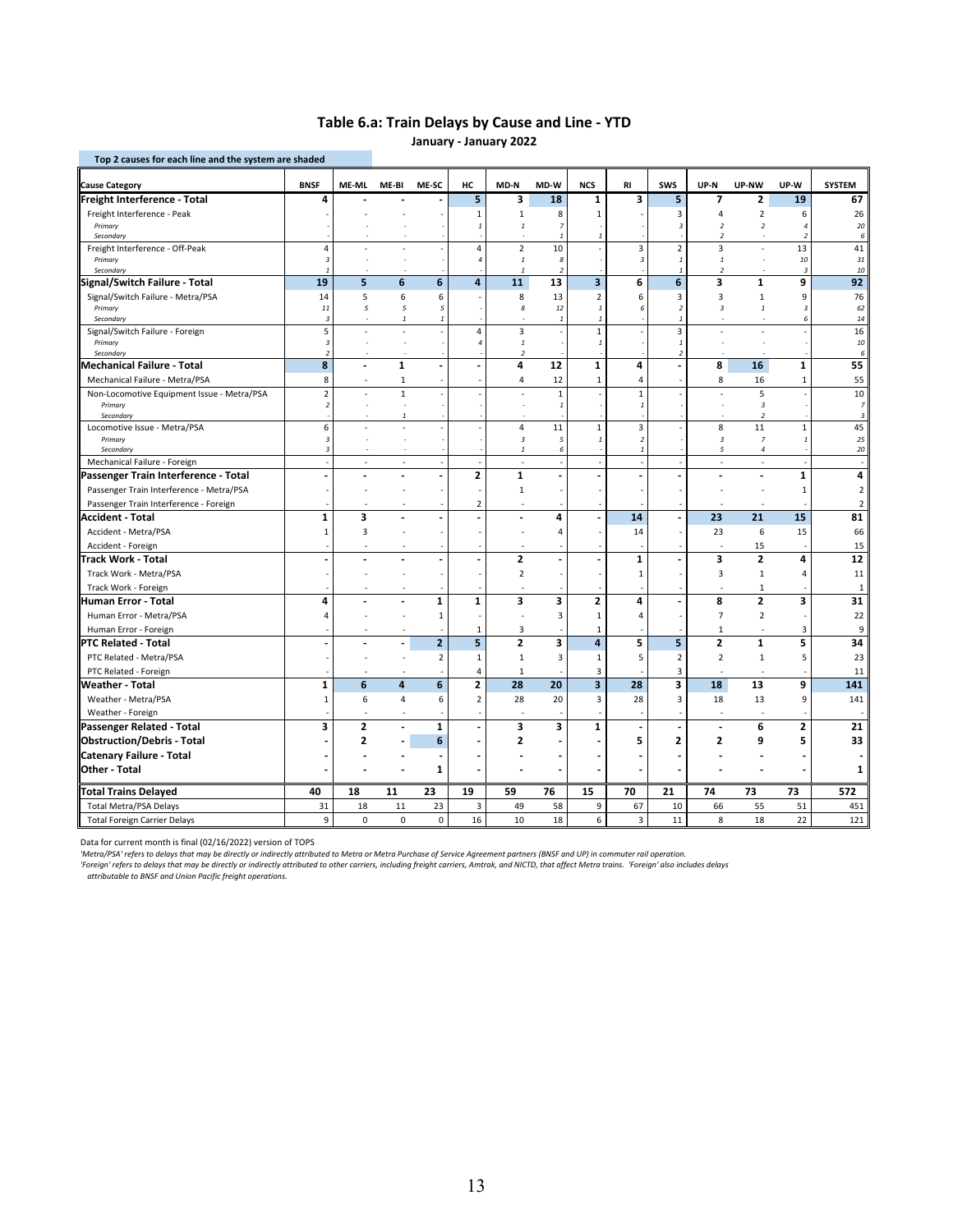#### **Table 6.b: Train Delays by Cause and Line ‐ YTD**

 **January ‐ January Average Over Previous Five Years: 2017‐2021** 

| Top 2 causes for each line and the system are shaded |                              |                |                         |                |                            |                                  |                                  |                                              |                                            |                                          |                          |                           |                              |                |
|------------------------------------------------------|------------------------------|----------------|-------------------------|----------------|----------------------------|----------------------------------|----------------------------------|----------------------------------------------|--------------------------------------------|------------------------------------------|--------------------------|---------------------------|------------------------------|----------------|
| <b>Cause Category</b>                                | <b>BNSF</b>                  | ME-ML          | ME-BI                   | ME-SC          | нc                         | MD-N                             | MD-W                             | <b>NCS</b>                                   | RI                                         | <b>SWS</b>                               | UP-N                     | UP-NW                     | UP-W                         | <b>SYSTEM</b>  |
| Freight Interference - Total                         | 12                           |                |                         |                | 4                          | 9                                | 10                               | 4                                            | 4                                          | 10                                       | $\mathbf{1}$             | 5                         | 22                           | 81             |
| Freight Interference - Peak                          | 8                            |                |                         |                | $\overline{4}$             | 2                                | 4                                | 3                                            | $\Omega$                                   | 3                                        | $\Omega$                 | 3                         | 8                            | 35             |
| Primary                                              | $\overline{4}$               |                |                         |                | $\sqrt{3}$                 | $\overline{2}$                   | 3                                | $\overline{2}$                               | 0                                          | $\boldsymbol{2}$                         | 0                        | $\overline{2}$            | $\overline{4}$               | 23             |
| Secondary                                            |                              |                |                         |                | $\mathbf{1}$               |                                  | $\overline{1}$                   | $\mathbf{1}$                                 |                                            | $\mathbf{1}$                             |                          | $\mathbf{1}$              | 4                            | 12             |
| Freight Interference - Off-Peak<br>Primary           | 4<br>$\overline{2}$          |                |                         |                | $\mathbf 0$<br>0           | $\overline{7}$<br>$\overline{a}$ | 6<br>6                           | $\mathbf 1$<br>$\mathbf{1}$                  | $\overline{4}$<br>$\overline{\phantom{a}}$ | $\overline{7}$<br>4                      | $\mathbf 0$<br>$\Omega$  | $\overline{2}$<br>$\it 1$ | 14<br>9                      | 47<br>31       |
| Secondary                                            | $\overline{\phantom{a}}$     |                |                         |                |                            | $\overline{3}$                   | $\mathbf{1}$                     |                                              | -1                                         | $\overline{3}$                           | 0                        | $\mathbf{I}$              | 5                            | 16             |
| Signal/Switch Failure - Total                        | 12                           | 8              | $\overline{a}$          | 6              | 4                          | 15                               | 14                               | 9                                            | 17                                         | 9                                        | $\mathbf{1}$             | 4                         | 6                            | 107            |
| Signal/Switch Failure - Metra/PSA                    | $\overline{7}$               | 8              | $\overline{4}$          | 6              | $\mathbf{1}$               | 11                               | 11                               | 4                                            | 16                                         | 4                                        | $\mathbf{1}$             | $\overline{2}$            | $\overline{4}$               | 78             |
| Primary                                              | 5                            | 5              | $\overline{\mathbf{3}}$ | 6              | $\mathbf{1}$               | 8                                | 9                                | $\overline{3}$                               | 11                                         | $\overline{3}$                           | $\mathbf{I}$             | $\overline{2}$            | 3                            | 59             |
| Secondary                                            | $\overline{2}$               | $\overline{3}$ |                         | 1              |                            | $\overline{2}$                   | $\overline{3}$                   |                                              | 5                                          | $\mathbf{1}$                             | 0                        |                           | 1                            | 19             |
| Signal/Switch Failure - Foreign                      | 5                            |                |                         |                | $\mathsf 3$                | 4                                | 3                                | 5                                            | $\mathbf{1}$                               | 4                                        | $\mathbf 0$              | $\overline{2}$            | $\overline{2}$               | 29             |
| Primary<br>Secondary                                 | $\sqrt{3}$<br>$\overline{z}$ |                |                         |                | $\sqrt{2}$<br>$\mathbf{1}$ | $\it 1$<br>$\overline{3}$        | $\overline{1}$<br>$\overline{1}$ | $\boldsymbol{\mathcal{Z}}$<br>$\overline{2}$ | $\mathbf{1}$                               | $\sqrt{3}$<br>$\mathbf{1}$               | 0                        | $\,$ 1<br>$\mathbf{1}$    | $\mathbf{1}$<br>$\mathbf{1}$ | 16<br>13       |
| Mechanical Failure - Total                           | 28                           | 1              | $\overline{2}$          | $\mathbf{1}$   | 1                          | 20                               | 15                               | 3                                            | 14                                         | 3                                        | 13                       | 11                        | 6                            | 117            |
| Mechanical Failure - Metra/PSA                       | 28                           | $\mathbf 0$    | $\mathbf{1}$            | 1              | $\mathbf 0$                | 19                               | 15                               | 3                                            | 14                                         | 3                                        | 13                       | 11                        | 6                            | 114            |
| Non-Locomotive Equipment Issue - Metra/PSA           | 9                            | $\mathbf 0$    | $\mathbf{1}$            | $\mathbf{1}$   | 0                          | $\overline{2}$                   | $\mathbf 1$                      | 0                                            | $\mathbf{1}$                               | $\overline{2}$                           | $\overline{2}$           | 5                         | $\overline{\mathbf{3}}$      | 26             |
| Primary                                              | $\sqrt{3}$                   |                | $\mathbf{1}$            | 0              | $\pmb{\mathit{o}}$         | $\it 1$                          | $\overline{1}$                   | 0                                            | 0                                          | $\mathbf{1}$                             | $\mathbf{1}$             | $\overline{2}$            | $\overline{\phantom{a}}$     | 12             |
| Secondary                                            | 5                            | $\Omega$       | $\mathbf{1}$            | 0              |                            | $\mathbf{1}$                     | $\Omega$                         |                                              | $\Omega$                                   | $\mathbf{1}$                             | $\mathbf{1}$             | $\overline{\phantom{a}}$  | 1                            | 14             |
| Locomotive Issue - Metra/PSA                         | 20                           |                |                         |                | $\mathbf 0$                | 17                               | 14                               | 3                                            | 13                                         | $\overline{2}$                           | 11                       | 6                         | $\overline{2}$               | 88             |
| Primary<br>Secondary                                 | $\overline{4}$<br>16         |                |                         |                | $\cal O$                   | $\overline{4}$<br>13             | $\overline{4}$<br>$10\,$         | $\mathbf{1}$<br>$\overline{2}$               | $\overline{\mathbf{3}}$<br>10              | $\it 1$<br>$\mathbf{1}$                  | $\boldsymbol{2}$<br>9    | $\it 1$<br>5              | $\mathbf{1}$<br>$\mathbf{1}$ | 21<br>67       |
| Mechanical Failure - Foreign                         | $\mathbf 0$                  | $\mathbf 0$    | 0                       | $\mathbf 0$    | $\mathsf 0$                | $\mathbf{1}$                     |                                  |                                              | ÷.                                         |                                          | ÷                        | ÷                         |                              | 3              |
| Passenger Train Interference - Total                 | $\mathbf{1}$                 | 0              | $\mathbf{1}$            | $\mathbf{1}$   | 0                          | 4                                | $\mathbf 0$                      | $\mathbf{1}$                                 |                                            | $\overline{2}$                           |                          |                           | 0                            | 12             |
| Passenger Train Interference - Metra/PSA             |                              | $\mathbf 0$    | 1                       | 0              |                            | 3                                | $\mathbf 0$                      | $\mathbf{1}$                                 |                                            |                                          |                          |                           | $\mathbf 0$                  | 5              |
| Passenger Train Interference - Foreign               | 1                            | 0              | 0                       | 1              | $\mathsf 0$                | $1\,$                            |                                  |                                              |                                            | $\overline{2}$                           |                          |                           |                              | 6              |
| Accident - Total                                     | 3                            | 2              | $\mathbf{1}$            | $\mathbf{1}$   | 1                          | 4                                | 2                                | 2                                            | 6                                          | 2                                        | 1                        | 9                         | 12                           | 47             |
| Accident - Metra/PSA                                 | $\overline{2}$               | $\overline{2}$ | $\mathbf 1$             | $\mathbf 1$    |                            | $\overline{4}$                   | $\overline{2}$                   | $\overline{2}$                               | 5                                          |                                          | $\mathbf 1$              | 9                         | 9                            | 36             |
| Accident - Foreign                                   | $\overline{2}$               |                |                         |                | 1                          |                                  | 0                                |                                              | $\mathbf{1}$                               | $\overline{2}$                           |                          |                           | 4                            | 10             |
| Track Work - Total                                   | 3                            | 7              | $\mathbf 1$             | $\overline{2}$ | 1                          | $\overline{2}$                   | 0                                | $\mathbf 0$                                  | 5                                          | $\overline{\mathbf{2}}$                  | $\mathbf{1}$             | $\mathbf 1$               | $\overline{\mathbf{c}}$      | 27             |
| Track Work - Metra/PSA                               | 3                            | $\overline{7}$ | $\mathbf{1}$            | $\overline{2}$ | $1\,$                      | $\mathbf 2$                      | 0                                | $\mathbf 0$                                  | 5                                          | $\overline{2}$                           | $\mathbf 1$              | $\mathbf 1$               | $\overline{2}$               | 27             |
| Track Work - Foreign                                 |                              |                |                         |                |                            |                                  |                                  |                                              |                                            | 0                                        |                          | ÷                         |                              | 0              |
| Human Error - Total                                  | 9                            | $\overline{7}$ | 2                       | 3              | 2                          | 17                               | 5                                | 3                                            | 10                                         | 2                                        | $\overline{\phantom{a}}$ | $\overline{ }$            | $\overline{\phantom{a}}$     | 81             |
| Human Error - Metra/PSA                              | 7                            | $\overline{7}$ | $\overline{2}$          | 3              | $\mathbf{1}$               | 15                               | 5                                | $\overline{2}$                               | 10                                         | 1                                        | $\overline{7}$           | 5                         | $\overline{7}$               | 71             |
| Human Error - Foreign                                | $\overline{2}$               |                |                         |                | $\mathbf{1}$               | $\overline{2}$                   | 0                                | $\mathbf{1}$                                 |                                            | 1                                        | $\Omega$                 | $\overline{2}$            |                              | 10             |
| PTC Related - Total                                  | 2                            | $\mathbf{1}$   | 0                       | $\overline{2}$ | $\overline{\mathbf{c}}$    | 3                                | ${\bf 1}$                        |                                              | 3                                          |                                          | 8                        | 3                         | 8                            | 33             |
| PTC Related - Metra/PSA                              | $\mathbf 1$                  | $\mathbf 1$    | $\mathbf 0$             | $\overline{2}$ | $\mathbf 0$                | 3                                | $\mathbf 1$                      |                                              | 3                                          |                                          | 8                        | 3                         | 8                            | 31             |
|                                                      | $\mathbf{1}$                 |                |                         |                |                            |                                  | 0                                |                                              | $\mathbf 0$                                |                                          |                          |                           |                              | $\overline{2}$ |
| PTC Related - Foreign<br><b>Weather - Total</b>      | 28                           | 14             | 6                       | 11             | 1<br>1                     | 22                               | 12                               | 6                                            | 34                                         | 3                                        | 19                       | 18                        | 9                            | 183            |
|                                                      | 28                           | 14             | 6                       | 11             | $\mathbf{1}$               | 21                               | 12                               | 6                                            | 34                                         | $\overline{2}$                           | 19                       | 18                        | 9                            | 182            |
| Weather - Metra/PSA                                  | $\mathbf 0$                  |                |                         |                |                            | 0                                |                                  |                                              |                                            |                                          |                          |                           |                              | $\mathbf{1}$   |
| Weather - Foreign                                    | 4                            | 5              | $\mathbf{2}$            | $\mathbf{2}$   | $\overline{a}$             | 6                                | 5                                | 1                                            | 7                                          | $\mathbf{1}$<br>$\overline{\phantom{a}}$ | 8                        | 6                         | 9                            | 53             |
| Passenger Related - Total                            |                              |                |                         |                |                            |                                  |                                  |                                              |                                            |                                          |                          |                           |                              |                |
| <b>Obstruction/Debris - Total</b>                    | 9                            | 5              | $\mathbf{1}$            | 3              |                            | 4                                | 6                                | 3                                            | 13                                         | 1                                        | 4                        | 8                         | 10                           | 67             |
| <b>Catenary Failure - Total</b>                      |                              | 4              | 1                       | 1              |                            |                                  |                                  |                                              |                                            |                                          |                          |                           |                              | 5              |
| Other - Total                                        | 0                            |                | $\mathbf{1}$            | 0              |                            | 0                                | 1                                | 0                                            | 3                                          |                                          | 1                        |                           | 0                            | 6              |
| <b>Total Trains Delayed</b>                          | 112                          | 53             | 20                      | 32             | 16                         | 106                              | 71                               | 32                                           | 115                                        | 34                                       | 63                       | 74                        | 91                           | 819            |
| <b>Total Metra/PSA Delays</b>                        | 89                           | 53             | 20                      | 32             | $\overline{4}$             | 88                               | 57                               | 22                                           | 109                                        | 12                                       | 62                       | 65                        | 63                           | 676            |
| <b>Total Foreign Carrier Delays</b>                  | 23                           | $\,1\,$        | $\mathbf 1$             | $\,1\,$        | 12                         | 18                               | 13                               | 10                                           | 6                                          | 21                                       | $\mathbf 1$              | 9                         | 28                           | 143            |

Data for current month is final (02/16/2021) version of TOPS

*'Metra/PSA' refers to delays that may be directly or indirectly attributed to Metra or Metra Purchase of Service Agreement partners (BNSF and UP) in commuter rail operation.*

'Foreign' refers to delays that may be directly or indirectly attributed to other carriers, including freight carriers, Amtrak, and NICTD, that affect Metra trains. 'Foreign' also includes delays<br> attributable to BNSF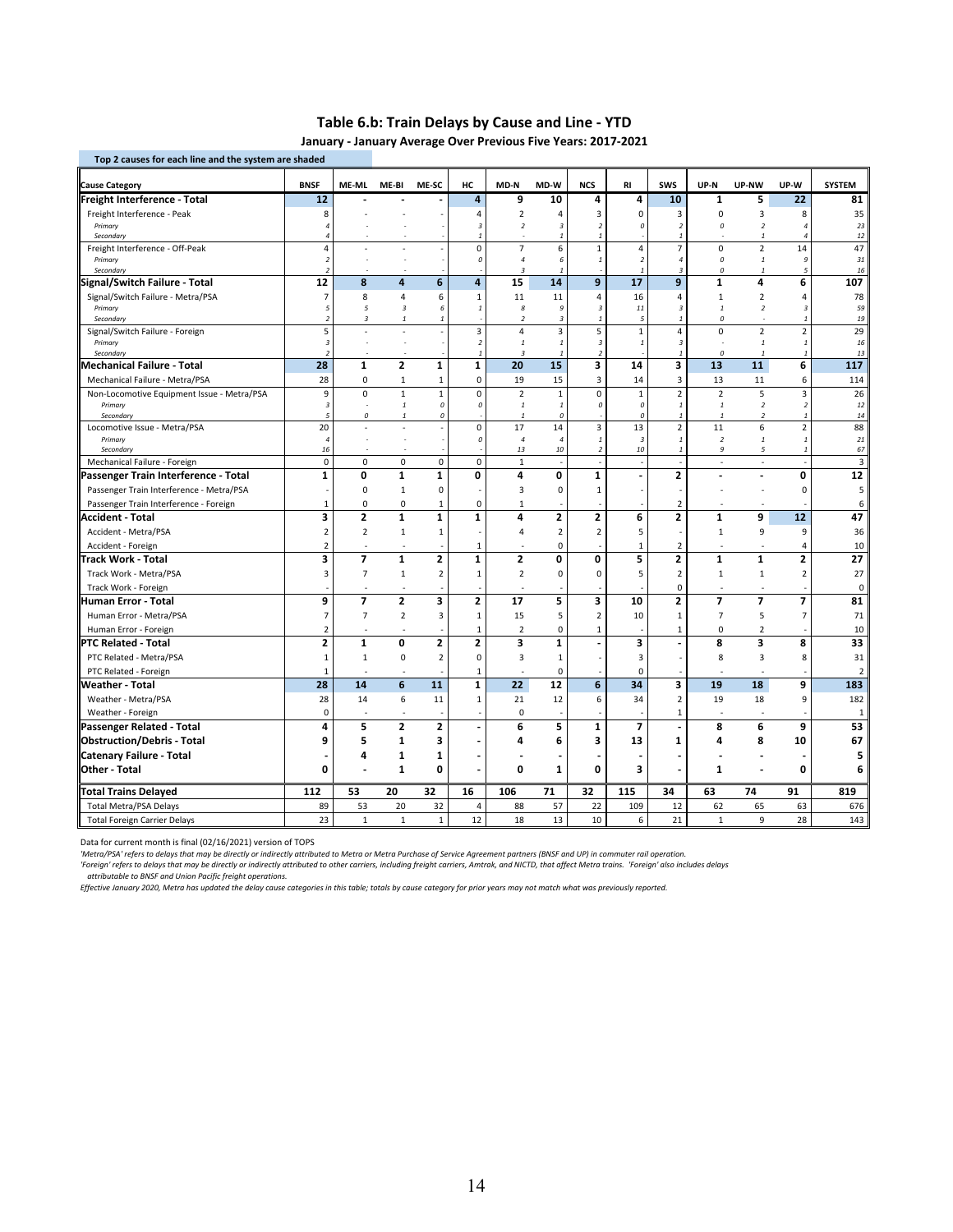#### **Table 6.c: Train Delays by Cause and Line ‐ YTD**

 **January ‐ January 2022 Compared to Average January ‐ January Average Over Previous Five Years: 2017‐2021** 

| <b>Cause Category</b>                      | <b>BNSF</b>              | <b>ME-ML</b>                    | ME-BI                      | ME-SC            | НC                       | MD-N           | MD-W                            | <b>NCS</b>           | <b>RI</b>                                                    | <b>SWS</b>               | UP-N                                       | UP-NW                    | UP-W          | <b>SYSTEM</b>                  |
|--------------------------------------------|--------------------------|---------------------------------|----------------------------|------------------|--------------------------|----------------|---------------------------------|----------------------|--------------------------------------------------------------|--------------------------|--------------------------------------------|--------------------------|---------------|--------------------------------|
| Freight Interference - Total               | (8)                      |                                 |                            |                  | 1                        | (6)            | 8                               | (3)                  | (1)                                                          | (5)                      | 6                                          | (3)                      | (3)           | (14)                           |
| Freight Interference - Peak                | (8)                      |                                 |                            |                  | (3)                      | (1)            | 4                               | (2)                  | (0)                                                          | 0                        | $\overline{4}$                             | (1)                      | (2)           | (9)                            |
| Primary<br>Secondary                       | (4)<br>(4)               |                                 |                            |                  | (2)<br>(1)               | (1)            | $\overline{4}$<br>$\mathcal{O}$ | (2)<br>$\mathcal{O}$ | (0)                                                          | $\mathbf{1}$<br>(1)      | $\overline{2}$<br>$\overline{\phantom{a}}$ | (0)<br>(1)               | (0)<br>(2)    | (3)<br>(6)                     |
| Freight Interference - Off-Peak            | (0)                      |                                 |                            |                  | 4                        | (5)            | 4                               | (1)                  | (1)                                                          | (5)                      | 3                                          | (2)                      | (1)           | (6)                            |
| Primary                                    | $\mathbf{1}$             |                                 |                            |                  | 4                        | (3)            | $\overline{2}$                  | (1)                  | $\mathbf{1}$                                                 | (3)                      | $\mathbf{1}$                               | (1)                      | $\mathbf{1}$  | $\cal O$                       |
| Secondary                                  | (1)                      |                                 |                            |                  |                          | (2)            |                                 |                      | (1)                                                          | (2)                      | $\overline{2}$                             | (1)                      | (2)           | (6)                            |
| Signal/Switch Failure - Total              | $\overline{\phantom{a}}$ | (3)                             | $\overline{2}$             | (0)              | 0                        | (4)            | (1)                             | (6)                  | (11)                                                         | (3)                      | $\overline{2}$                             | (3)                      | 3             | (15)                           |
| Signal/Switch Failure - Metra/PSA          | $\overline{7}$           | (3)                             | $\overline{2}$             | (0)              | (1)                      | (3)            | $\overline{2}$                  | (2)                  | (10)                                                         | (1)                      | $\overline{2}$                             | (1)                      | 5             | (2)                            |
| Primary<br>Secondary                       | 6<br>$\mathbf{1}$        | (0)<br>(3)                      | $\overline{2}$<br>$\Omega$ | (1)<br>0         | (1)                      | (0)<br>(2)     | $\overline{3}$<br>(2)           | (2)                  | (5)<br>(5)                                                   | (1)<br>(0)               | $\overline{2}$<br>(0)                      | (1)                      | $\Omega$<br>5 | $\overline{\mathbf{3}}$<br>(5) |
| Signal/Switch Failure - Foreign            |                          |                                 |                            |                  | $\mathbf{1}$             | (1)            | (3)                             | (4)                  | (1)                                                          | (1)                      | (0)                                        | (2)                      | (2)           | (13)                           |
| Primary                                    |                          |                                 |                            |                  | $\overline{z}$           |                | (1)                             | (2)                  | (1)                                                          | (2)                      |                                            | (1)                      | (1)           | (6)                            |
| Secondary                                  |                          |                                 |                            |                  | (1)                      | (1)            | (1)                             | (2)                  |                                                              | $\mathbf{1}$             | (0)                                        | (1)                      | (1)           | (7)                            |
| Mechanical Failure - Total                 | (20)                     | (1)                             | (1)                        | (1)              | (1)                      | (16)           | (3)                             | (2)                  | (10)                                                         | (3)                      | (5)                                        | 5                        | (5)           | (62)                           |
| Mechanical Failure - Metra/PSA             | (20)                     | (0)                             | (0)                        | (1)              | (0)                      | (15)           | (3)                             | (2)                  | (10)                                                         | (3)                      | (5)                                        | 5                        | (5)           | (59)                           |
| Non-Locomotive Equipment Issue - Metra/PSA | (7)                      | (0)                             | (0)                        | (1)              | (0)                      | (2)            |                                 | (0)                  | $\mathsf 0$                                                  | (2)                      | (2)                                        | 0                        | (3)           | (16)                           |
| Primary<br>Secondary                       | (1)<br>(5)               | $\overline{\phantom{a}}$<br>(0) | (1)<br>0                   | (0)<br>(0)       | (0)                      | (1)<br>(1)     | $\cal O$<br>(0)                 | (0)                  | $\mathbf{1}% _{T}=\mathbf{1}_{T}\times\mathbf{1}_{T}$<br>(0) | (1)<br>(1)               | (1)<br>(1)                                 | $\it 1$<br>(0)           | (2)<br>(1)    | (5)<br>(11)                    |
| Locomotive Issue - Metra/PSA               | (14)                     |                                 |                            |                  | (0)                      | (13)           | (3)                             | (2)                  | (10)                                                         | (2)                      | (3)                                        | 5                        | (1)           | (43)                           |
| Primary                                    | (1)                      |                                 |                            |                  | (0)                      | (1)            | $\overline{1}$                  | 0                    | (1)                                                          | (1)                      | $\mathbf{1}$                               | 6                        | (0,           | $\sqrt{4}$                     |
| Secondary                                  | (13)                     |                                 |                            |                  |                          | (12)           | (4)                             | (2)                  | (9)                                                          | (1)                      | (4)                                        | (1)                      | (1,           | (47)                           |
| Mechanical Failure - Foreign               | (0)                      | (0)                             | (0)                        | (0)              | (0)                      | (1)            |                                 |                      |                                                              |                          | ٠                                          | ÷.                       |               | (3)                            |
| Passenger Train Interference - Total       | (1)                      | (0)                             | (1)                        | (1)              | $\overline{2}$           | (3)            | (0)                             | (1)                  |                                                              | (2)                      | ٠                                          | $\overline{\phantom{a}}$ | $\mathbf{1}$  | (8)                            |
| Passenger Train Interference - Metra/PSA   |                          | (0)                             | (1)                        | (0)              |                          | (2)            | (0)                             | (1)                  |                                                              |                          |                                            |                          | 1             | (3)                            |
| Passenger Train Interference - Foreign     | (1)                      | (0)                             | (0)                        | (1)              | 2                        | (1)            |                                 |                      |                                                              | (2)                      |                                            |                          |               | (4)                            |
| <b>Accident - Total</b>                    | (2)                      | $\mathbf{1}$                    | (1)                        | (1)              | (1)                      | (4)            | $\mathbf{2}$                    | (2)                  | 8                                                            | (2)                      | 22                                         | 12                       | 3             | 34                             |
| Accident - Metra/PSA                       | (1)                      | $\mathbf{1}$                    | (1)                        | (1)              |                          | (4)            | $\overline{2}$                  | (2)                  | 9                                                            |                          | 22                                         | (3)                      | 6             | 30                             |
| Accident - Foreign                         | (2)                      |                                 |                            |                  | (1)                      | ä,             | (0)                             |                      | (1)                                                          | (2)                      | ÷.                                         | 15                       | (4)           | 5                              |
| <b>Track Work - Total</b>                  | (3)                      | (7)                             | (1)                        | (2)              | (1)                      | 0              | (0)                             | (0)                  | (4)                                                          | (2)                      | $\overline{2}$                             | $\mathbf 1$              | 2             | (15)                           |
| Track Work - Metra/PSA                     | (3)                      | (7)                             | (1)                        | (2)              | (1)                      | 0              | (0)                             | (0)                  | (4)                                                          | (2)                      | $\overline{2}$                             | (0)                      | $\mathbf 2$   | (16)                           |
| Track Work - Foreign                       |                          |                                 |                            |                  |                          |                |                                 |                      |                                                              | (0)                      |                                            | 1                        |               | $\mathbf{1}$                   |
| Human Error - Total                        | (5)                      | (7)                             | (2)                        | (2)              | (1)                      | (14)           | (2)                             | (1)                  | (6)                                                          | (2)                      | $\mathbf{1}$                               | (5)                      | (4)           | (50)                           |
| Human Error - Metra/PSA                    | (3)                      | (7)                             | (2)                        | (2)              | (1)                      | (15)           | (2)                             | (1)                  | (6)                                                          | (1)                      | (0)                                        | (3)                      | (7)           | (49)                           |
| Human Error - Foreign                      | (2)                      | ÷.                              | $\sim$                     |                  | (0)                      | $\mathbf{1}$   | (0)                             |                      |                                                              | (1)                      | $\mathbf 1$                                | (2)                      | 3             | (1)                            |
| <b>IPTC Related - Total</b>                | (2)                      | (1)                             | (0)                        | 0                | 3                        | (1)            | $\mathbf{2}$                    | 4                    | $\overline{2}$                                               | 5                        | (6)                                        | (2)                      | (3)           | $\mathbf{1}$                   |
| PTC Related - Metra/PSA                    | (1)                      | (1)                             | (0)                        | $\Omega$         | 1                        | (2)            | $\overline{2}$                  | $\mathbf{1}$         | $\overline{2}$                                               | $\overline{2}$           | (6)                                        | (2)                      | (3)           | (8)                            |
| PTC Related - Foreign                      | (1)                      |                                 |                            |                  | 3                        | 1              | (0)                             | 3                    | (0)                                                          | 3                        |                                            |                          |               | 9                              |
| <b>Weather - Total</b>                     | (27)                     | (8)                             | (2)                        | (5)              | $\mathbf{1}$             | 6              | 8                               | (3)                  | (6)                                                          | 0                        | (1)                                        | (5)                      | 0             | (42)                           |
| Weather - Metra/PSA                        | (27)                     | (8)                             | (2)                        | (5)              | $1\,$                    | $\overline{7}$ | 8                               | (3)                  | (6)                                                          | $\mathbf{1}$             | (1)                                        | (5)                      | 0             | (41)                           |
| Weather - Foreign                          | (0)                      | ٠                               | ٠                          |                  |                          | (0)            |                                 |                      |                                                              | (1)                      |                                            | $\overline{\phantom{a}}$ |               | (1)                            |
| Passenger Related - Total                  | (1)                      | (3)                             | (2)                        | $\overline{(1)}$ |                          | (3)            | (2)                             | 0                    | (7)                                                          | $\overline{\phantom{a}}$ | (8)                                        | (0)                      | (7)           | (32)                           |
| <b>Obstruction/Debris - Total</b>          | (9)                      | (3)                             | (1)                        | з                |                          | (2)            | (6)                             | (3)                  | (8)                                                          | 1                        | (2)                                        | 1                        | (5)           | (34)                           |
| <b>Catenary Failure - Total</b>            |                          | (4)                             | (1)                        | (1)              |                          |                |                                 |                      |                                                              |                          |                                            |                          |               | (5)                            |
| Other - Total                              | (0)                      | $\overline{\phantom{a}}$        | (1)                        | $\mathbf{1}$     | $\overline{\phantom{a}}$ | (0)            | (1)                             | (0)                  | (3)                                                          | $\blacksquare$           | (1)                                        | $\overline{a}$           | (0)           | (5)                            |
| <b>Total Trains Delayed</b>                | (72)                     | (35)                            | (9)                        | (9)              | 3                        | (47)           | 5.                              | (17)                 | (45)                                                         | (13)                     | 11                                         | (1)                      | (18)          | (247)                          |
| <b>Total Metra/PSA Delays</b>              | $-58$                    | $-35$                           | -9                         | -9               | $-1$                     | $-39$          | $\mathbf{1}$                    | $-13$                | $-42$                                                        | $-2$                     | 4                                          | $-10$                    | $-12$         | $-225$                         |
| <b>Total Foreign Carrier Delays</b>        | $-14$                    | $-1$                            | $-1$                       | $-1$             | $\overline{4}$           | -8             | 5                               | $-4$                 | $-3$                                                         | $-10$                    | $\overline{7}$                             | 9                        | -6            | $-22$                          |

Data for current month is final (02/16/2022) version of TOPS

*'Metra/PSA' refers to delays that may be directly or indirectly attributed to Metra or Metra Purchase of Service Agreement partners (BNSF and UP) in commuter rail operation.*

'Foreign' refers to delays that may be directly or indirectly attributed to other carriers, including freight carriers, Amtrak, and NICTD, that affect Metra trains. 'Foreign' also includes delays<br> attributable to BNSF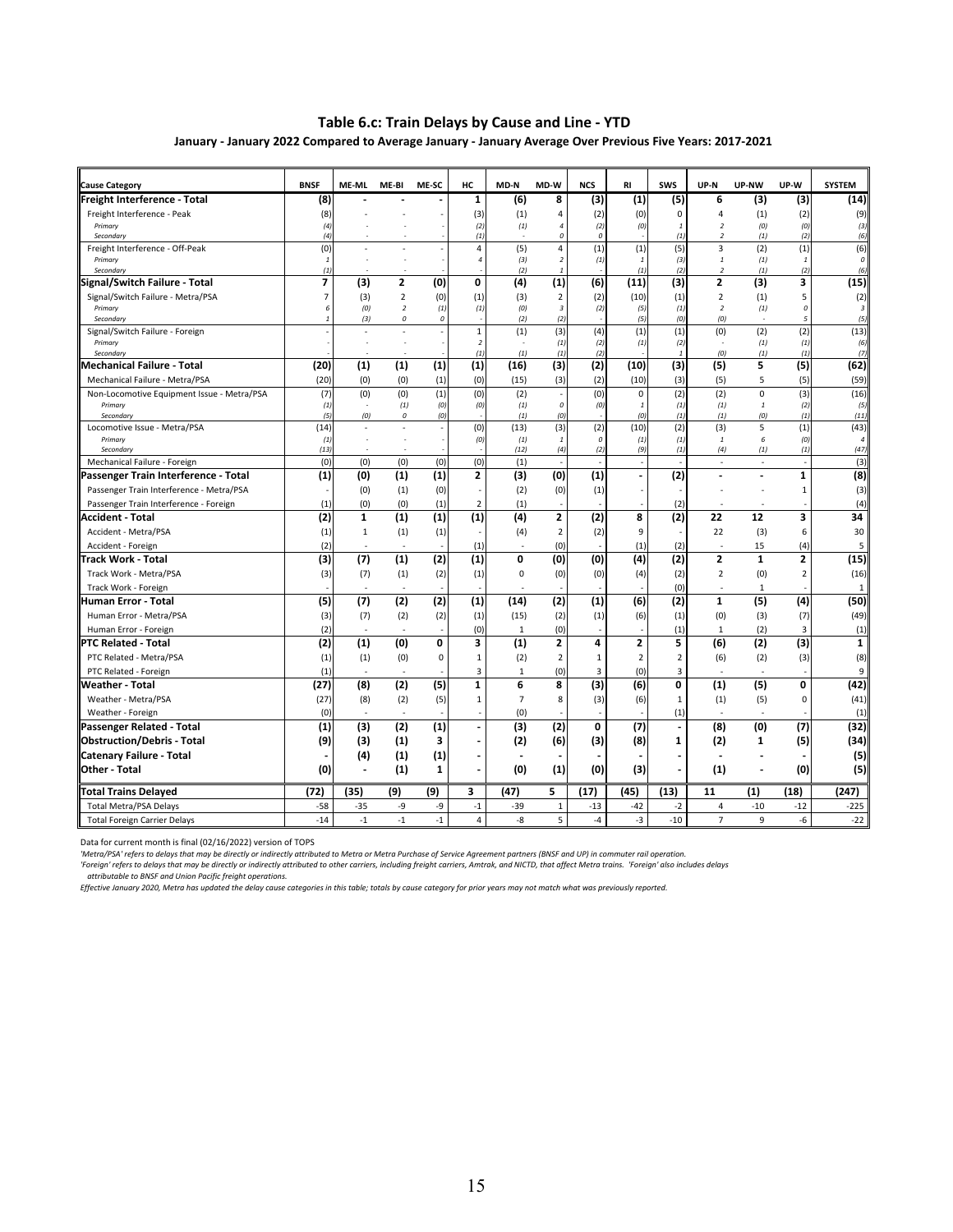#### **Table 7.a: Train Delays by Cause and Month**

**2022**

| <b>Cause Category</b>                                 | Jan                     | Feb | Mar | Apr | May | Jun | Jul | Aug | Sep | Oct | Nov | <b>Dec</b> |                         | Jan - Jan     |
|-------------------------------------------------------|-------------------------|-----|-----|-----|-----|-----|-----|-----|-----|-----|-----|------------|-------------------------|---------------|
| Freight Interference - Total                          | 67                      |     |     |     |     |     |     |     |     |     |     |            | 67                      | 11.7%         |
| Freight Interference - Peak                           | 26                      |     |     |     |     |     |     |     |     |     |     |            | 26                      | 4.5%          |
| Primary                                               | 20                      |     |     |     |     |     |     |     |     |     |     |            | 20                      | 3.5%          |
| Secondary                                             | 6                       |     |     |     |     |     |     |     |     |     |     |            | 6                       | 1.0%          |
| Freight Interference - Off-Peak                       | 41                      |     |     |     |     |     |     |     |     |     |     |            | 41                      | 7.2%          |
| Primary                                               | 31                      |     |     |     |     |     |     |     |     |     |     |            | 31                      | 5.4%          |
| Secondary<br>Signal/Switch Failure - Total            | 10<br>92                |     |     |     |     |     |     |     |     |     |     |            | 10<br>92                | 1.7%<br>16.1% |
| Signal/Switch Failure - Metra/PSA                     | 76                      |     |     |     |     |     |     |     |     |     |     |            | 76                      | 13.3%         |
| Primary                                               | 62                      |     |     |     |     |     |     |     |     |     |     |            | 62                      | 10.8%         |
| Secondary                                             | 14                      |     |     |     |     |     |     |     |     |     |     |            | 14                      | 2.4%          |
| Signal/Switch Failure - Foreign                       | 16                      |     |     |     |     |     |     |     |     |     |     |            | 16                      | 2.8%          |
| Primary                                               | 10                      |     |     |     |     |     |     |     |     |     |     |            | 10                      | 1.7%          |
| Secondary<br>Mechanical Failure - Total               | 6<br>55                 |     |     |     |     |     |     |     |     |     |     |            | 6<br>55                 | 1.0%<br>9.6%  |
|                                                       |                         |     |     |     |     |     |     |     |     |     |     |            |                         |               |
| Mechanical Failure - Metra/PSA                        | 55                      |     |     |     |     |     |     |     |     |     |     |            | 55                      | 9.6%          |
| Non-Locomotive Equipment Issue - Metra/PSA<br>Primary | 10<br>$\boldsymbol{7}$  |     |     |     |     |     |     |     |     |     |     |            | 10<br>$\overline{7}$    | 1.7%<br>1.2%  |
| Secondary                                             | $\overline{\mathbf{3}}$ |     |     |     |     |     |     |     |     |     |     |            | $\overline{\mathbf{3}}$ | 0.5%          |
| Locomotive Issue - Metra/PSA                          | 45                      |     |     |     |     |     |     |     |     |     |     |            | 45                      | 7.9%          |
| Primary                                               | 25                      |     |     |     |     |     |     |     |     |     |     |            | 25                      | 4.4%          |
| Secondary                                             | 20                      |     |     |     |     |     |     |     |     |     |     |            | 20                      | 3.5%          |
| Mechanical Failure - Foreign                          | ÷,                      |     |     |     |     |     |     |     |     |     |     |            | ×,                      | 0.0%          |
| Passenger Train Interference - Total                  | 4                       |     |     |     |     |     |     |     |     |     |     |            | 4                       | 0.7%          |
| Passenger Train Interference - Metra/PSA              | $\overline{2}$          |     |     |     |     |     |     |     |     |     |     |            | $\overline{2}$          | 0.3%          |
| Passenger Train Interference - Foreign                | $\overline{2}$          |     |     |     |     |     |     |     |     |     |     |            | $\overline{2}$          | 0.3%          |
| Accident - Total                                      | 81                      |     |     |     |     |     |     |     |     |     |     |            | 81                      | 14.2%         |
| Accident - Metra/PSA                                  | 66                      |     |     |     |     |     |     |     |     |     |     |            | 66                      | 11.5%         |
| Accident - Foreign                                    | 15                      |     |     |     |     |     |     |     |     |     |     |            | 15                      | 2.6%          |
| Track Work - Total                                    | 12                      |     |     |     |     |     |     |     |     |     |     |            | 12                      | 2.1%          |
| Track Work - Metra/PSA                                | 11                      |     |     |     |     |     |     |     |     |     |     |            | 11                      | 1.9%          |
| Track Work - Foreign                                  | $\mathbf{1}$            |     |     |     |     |     |     |     |     |     |     |            | $\mathbf{1}$            | 0.2%          |
| Human Error - Total                                   | 31                      |     |     |     |     |     |     |     |     |     |     |            | 31                      | 5.4%          |
| Human Error - Metra/PSA                               | 22                      |     |     |     |     |     |     |     |     |     |     |            | 22                      | 3.8%          |
| Human Error - Foreign                                 | 9                       |     |     |     |     |     |     |     |     |     |     |            | 9                       | 1.6%          |
| <b>PTC Related - Total</b>                            | 34                      |     |     |     |     |     |     |     |     |     |     |            | 34                      | 5.9%          |
| PTC Related - Metra/PSA                               | 23                      |     |     |     |     |     |     |     |     |     |     |            | 23                      | 4.0%          |
| PTC Related - Foreign                                 | 11                      |     |     |     |     |     |     |     |     |     |     |            | 11                      | 1.9%          |
| <b>Weather - Total</b>                                | 141                     |     |     |     |     |     |     |     |     |     |     |            | 141                     | 24.7%         |
| Weather - Metra/PSA                                   | 141                     |     |     |     |     |     |     |     |     |     |     |            | 141                     | 24.7%         |
| Weather - Foreign                                     |                         |     |     |     |     |     |     |     |     |     |     |            |                         | 0.0%          |
| Passenger Related - Total                             | 21                      |     |     |     |     |     |     |     |     |     |     |            | 21                      | 3.7%          |
| <b>Obstruction/Debris - Total</b>                     | 33                      |     |     |     |     |     |     |     |     |     |     |            | 33                      | 5.8%          |
| <b>Catenary Failure - Total</b>                       |                         |     |     |     |     |     |     |     |     |     |     |            | ٠                       | 0.0%          |
| Other - Total                                         | $\mathbf{1}$            |     |     |     |     |     |     |     |     |     |     |            | $\mathbf{1}$            | 0.2%          |
| Total Trains Delayed                                  | 572                     |     |     |     |     |     |     |     |     |     |     |            | 572                     | 100.0%        |
| Total Metra/PSA Delays                                | 451                     |     |     |     |     |     |     |     |     |     |     |            | 451                     | 78.8%         |
| <b>Total Foreign Carrier Delays</b>                   | 121                     |     |     |     |     |     |     |     |     |     |     |            | 121                     | 21.2%         |

Data for current month is final (02/16/2022) version of TOPS

*'Metra/PSA' refers to delays that may be directly or indirectly attributed to Metra or Metra Purchase of Service Agreement partners (BNSF and UP) in commuter rail operation.*

'Foreign' refers to delays that may be directly or indirectly attributed to other carriers, including freight carriers, Amtrak, and NICTD, that affect Metra trains. 'Foreign' also includes delays<br> attributable to BNSF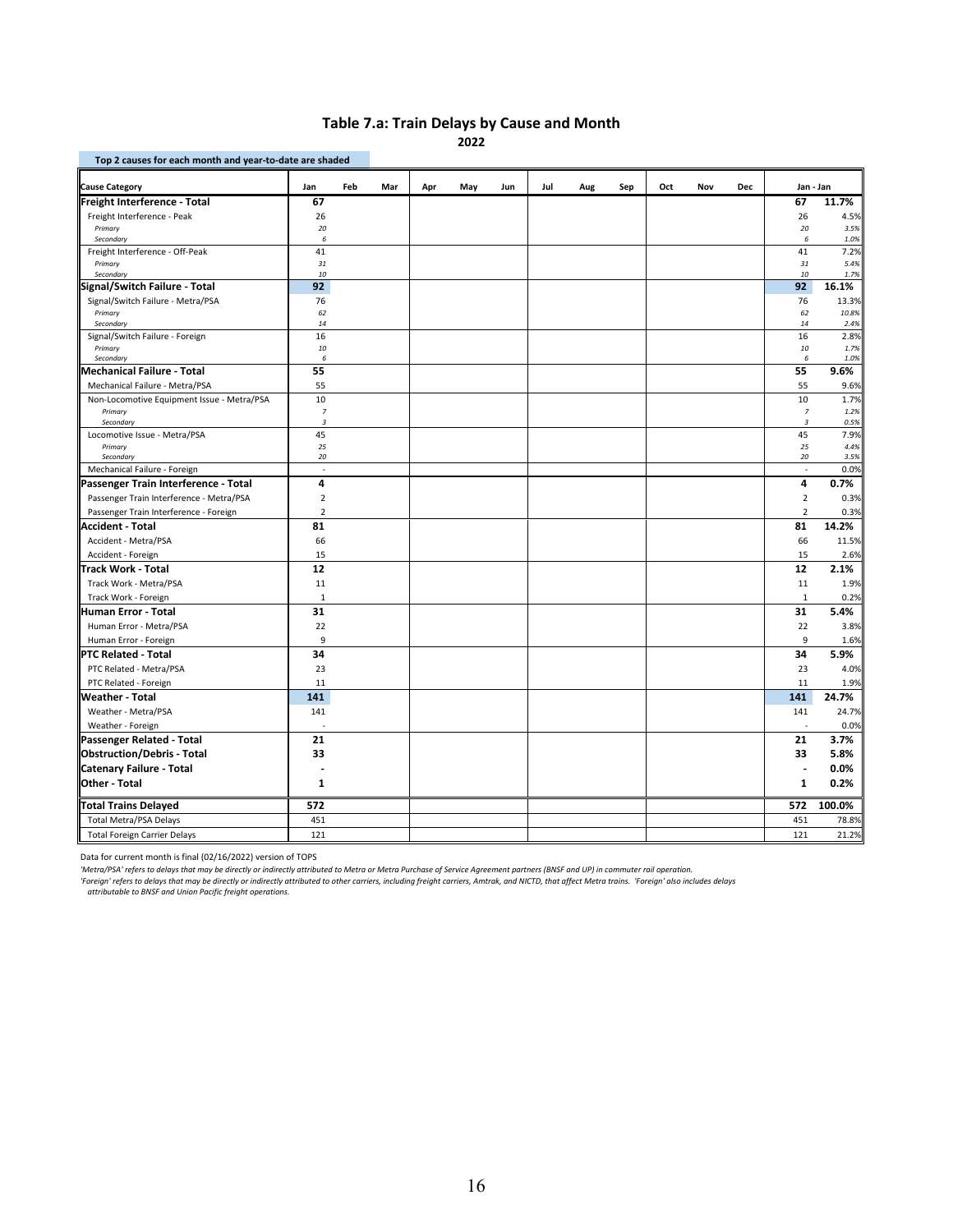#### **Table 7.b: Train Delays by Cause and Month**

**2021**

| Top 2 causes for each month and year-to-date are shaded |                            |                            |                      |                      |                       |                        |                      |                          |                      |                   |                          |                |                                         |              |
|---------------------------------------------------------|----------------------------|----------------------------|----------------------|----------------------|-----------------------|------------------------|----------------------|--------------------------|----------------------|-------------------|--------------------------|----------------|-----------------------------------------|--------------|
| <b>Cause Category</b>                                   | Jan                        | Feb                        | Mar                  | Apr                  | May                   | Jun                    | Jul                  | Aug                      | Sep                  | Oct               | Nov                      | Dec            | Jan - Jan                               |              |
| Freight Interference - Total                            | 65                         | 109                        | 39                   | 44                   | 60                    | 79                     | 120                  | 139                      | 100                  | 68                | 79                       | 122            | 65                                      | 21.2%        |
| Freight Interference - Peak                             | 31                         | 52                         | 21                   | 17                   | 23                    | 26                     | 42                   | 55                       | 29                   | 35                | 34                       | 41             | 31                                      | 10.1%        |
| Primary                                                 | 26                         | 43                         | 17                   | $16\,$               | 21                    | 22                     | 31                   | 38                       | 22                   | 28                | 28                       | 32             | 26                                      | 8.5%         |
| Secondary                                               | 5                          | 9                          | $\it 4$              | $\mathbf{1}$         | $\overline{2}$        | $\it 4$                | 11                   | 17                       | $\overline{7}$       | $\overline{z}$    | 6                        | 9              | 5                                       | 1.6%         |
| Freight Interference - Off-Peak                         | 34                         | 57                         | 18                   | 27                   | 37                    | 53                     | 78                   | 84                       | 71                   | 33                | 45                       | 81             | 34                                      | 11.1%        |
| Primary<br>Secondary                                    | 24<br>10                   | 47<br>10                   | 16<br>$\overline{2}$ | 26<br>$\overline{1}$ | 32<br>5               | $44\,$<br>$\mathbf{Q}$ | 54<br>24             | 64<br>20                 | 61<br>10             | 28<br>5           | 36<br>9                  | 58<br>23       | 24<br>10                                | 7.8%<br>3.3% |
| Signal/Switch Failure - Total                           | 46                         | 93                         | 43                   | 37                   | 50                    | 84                     | 117                  | 59                       | 67                   | 106               | 75                       | 108            | 46                                      | 15.0%        |
| Signal/Switch Failure - Metra/PSA                       | 37                         | 65                         | 37                   | 28                   | 30                    | 60                     | 108                  | 49                       | 53                   | 92                | 62                       | 98             | 37                                      | 12.1%        |
| Primary                                                 | 32                         | 51                         | 29                   | 26                   | 27                    | 51                     | 80                   | 39                       | 41                   | 73                | 43                       | 77             | 32                                      | 10.5%        |
| Secondary                                               | 5                          | 14                         | 8                    | $\overline{2}$       | 3                     | 9                      | 28                   | 10                       | 12                   | 19                | 19                       | 21             | 5                                       | 1.6%         |
| Signal/Switch Failure - Foreign                         | 9                          | 28                         | 6                    | 9                    | 20                    | 24                     | 9                    | 10                       | 14                   | 14                | 13                       | 10             | 9                                       | 2.9%         |
| Primary                                                 | 8                          | 25                         | 6                    | $\overline{7}$       | 18                    | 23                     | 8                    | 9                        | 10                   | 13                | 12                       | 8              | 8                                       | 2.6%         |
| Secondary                                               | $\mathbf{I}$               | $\boldsymbol{\mathcal{Z}}$ |                      | $\overline{2}$       | $\overline{2}$        | $\mathbf{1}$           | $\mathbf{1}$         | $\mathbf{1}$             | $\overline{a}$       | $\mathbf{1}$      | $\mathbf{1}$             | $\overline{2}$ | $\mathbf{1}$                            | 0.3%         |
| Mechanical Failure - Total                              | 25                         | 43                         | 23                   | 37                   | 32                    | 43                     | 75                   | 51                       | 53                   | 40                | 36                       | 73             | 25                                      | 8.2%         |
| Mechanical Failure - Metra/PSA                          | 25                         | 43                         | 23                   | 37                   | 32                    | 43                     | 75                   | 51                       | 52                   | 40                | 36                       | 70             | 25                                      | 8.2%         |
| Non-Locomotive Equipment Issue - Metra/PSA              | $\overline{4}$             | 14                         | 9                    | $\overline{3}$       | 10                    | 20                     | 17                   | $\overline{7}$           | 20                   | 9                 | 22                       | 18             | $\overline{a}$                          | 1.3%         |
| Primary<br>Secondary                                    | $\sqrt{3}$<br>$\mathbf{I}$ | 8<br>6                     | 6<br>3               | $\sqrt{3}$           | $\boldsymbol{7}$<br>3 | 13<br>$\overline{7}$   | 10<br>$\overline{z}$ | 6<br>$\mathbf{1}$        | 13<br>$\overline{z}$ | 8<br>$\mathbf{1}$ | 13<br>9                  | 10<br>8        | $\overline{\mathbf{3}}$<br>$\mathbf{1}$ | 1.0%<br>0.3% |
| Locomotive Issue - Metra/PSA                            | 21                         | 29                         | 14                   | 34                   | 22                    | 23                     | 58                   | 44                       | 32                   | 31                | 14                       | 52             | 21                                      | 6.9%         |
| Primary                                                 | 11                         | 19                         | 11                   | 14                   | 10                    | 14                     | 28                   | 14                       | 17                   | 14                | 6                        | 18             | $11\,$                                  | 3.6%         |
| Secondary                                               | 10                         | 10                         | 3                    | 20                   | 12                    | $\boldsymbol{g}$       | 30                   | 30                       | 15                   | 17                | 8                        | 34             | 10                                      | 3.3%         |
| Mechanical Failure - Foreign                            | ÷.                         | ÷.                         | ÷,                   | ÷.                   | $\omega$              | $\sim$                 | ä,                   | $\overline{\phantom{a}}$ | $\mathbf{1}$         | ÷.                | ÷.                       | 3              | ÷.                                      | 0.0%         |
| Passenger Train Interference - Total                    | $\overline{2}$             | 9                          | 3                    | $\mathbf{1}$         | $\mathbf{1}$          | 5                      | 16                   | 18                       | 18                   | 13                | 13                       | 6              | $\overline{2}$                          | 0.7%         |
| Passenger Train Interference - Metra/PSA                | $\overline{2}$             | $\overline{7}$             | 3                    | $\mathbf{1}$         | ł,                    | $\overline{4}$         | 9                    | 16                       | 13                   | 10                | 8                        | $\overline{2}$ | $\overline{2}$                          | 0.7%         |
| Passenger Train Interference - Foreign                  |                            | $\overline{2}$             |                      |                      | $\mathbf 1$           | 1                      | $\overline{7}$       | $\overline{2}$           | 5                    | 3                 | 5                        | 4              |                                         | 0.0%         |
| Accident - Total                                        | 30                         | 35                         | 24                   | 40                   | 17                    | 36                     | 5                    | 66                       | 50                   | 15                | 8                        | 17             | 30                                      | 9.8%         |
| Accident - Metra/PSA                                    | 23                         | 21                         | 24                   | 39                   | 14                    | 23                     | 5                    | 61                       | 36                   | 15                | 8                        | 15             | 23                                      | 7.5%         |
| Accident - Foreign                                      | $\overline{7}$             | 14                         |                      | $\mathbf{1}$         | 3                     | 13                     | ÷,                   | 5                        | 14                   | ٠                 |                          | $\overline{2}$ | $\overline{7}$                          | 2.3%         |
| Track Work - Total                                      | $\mathbf{1}$               | 18                         | 40                   | 17                   | 28                    | 38                     | 76                   | 77                       | 93                   | 63                | 91                       | 25             | $\mathbf{1}$                            | 0.3%         |
| Track Work - Metra/PSA                                  | $\mathbf{1}$               | 18                         | 38                   | 16                   | 27                    | 37                     | 73                   | 71                       | 86                   | 62                | 84                       | 23             | $1\,$                                   |              |
|                                                         |                            |                            | $\overline{2}$       | $\mathbf{1}$         | $\mathbf{1}$          | $\mathbf{1}$           | $\overline{3}$       | 6                        | $\overline{7}$       | $\mathbf{1}$      | $\overline{7}$           | $\overline{2}$ | J.                                      | 0.3%         |
| Track Work - Foreign                                    |                            |                            |                      |                      |                       |                        |                      |                          |                      |                   |                          |                |                                         | 0.0%         |
| Human Error - Total                                     | 25                         | 62                         | 27                   | 23                   | 47                    | 29                     | 108                  | 83                       | 59                   | 46                | 50                       | 37             | 25                                      | 8.2%         |
| Human Error - Metra/PSA                                 | 19                         | 52                         | 19                   | 16                   | 34                    | 20                     | 71                   | 53                       | 37                   | 17                | 40                       | 29             | 19                                      | 6.2%         |
| Human Error - Foreign                                   | 6                          | 10                         | 8                    | $\overline{7}$       | 13                    | 9                      | 37                   | 30                       | 22                   | 29                | 10                       | 8              | 6                                       | 2.0%         |
| PTC Related - Total                                     | 33                         | 32                         | 35                   | 26                   | 37                    | 60                     | 50                   | 41                       | 51                   | 37                | 49                       | 48             | 33                                      | 10.8%        |
| PTC Related - Metra/PSA                                 | 28                         | 26                         | 29                   | 16                   | 31                    | 54                     | 39                   | 33                       | 48                   | 29                | 35                       | 43             | 28                                      | 9.2%         |
| PTC Related - Foreign                                   | 5                          | 6                          | 6                    | 10                   | 6                     | 6                      | 11                   | 8                        | 3                    | 8                 | 14                       | 5              | 5                                       | 1.6%         |
| <b>Weather - Total</b>                                  | 23                         | 430                        | 5                    | $\mathbf{1}$         | 12                    | 31                     | 27                   | 106                      | 10                   | 58                | 85                       | 54             | 23                                      | 7.5%         |
| Weather - Metra/PSA                                     | 23                         | 397                        | 5                    | $\mathbf{1}$         | 12                    | 31                     | 27                   | 95                       | 10                   | 57                | 85                       | 54             | 23                                      | 7.5%         |
| Weather - Foreign                                       |                            | 33                         |                      | J.                   | J.                    |                        |                      | 11                       |                      | $\mathbf{1}$      |                          |                |                                         | 0.0%         |
| Passenger Related - Total                               | 20                         | 37                         | 23                   | 18                   | 27                    | 67                     | 89                   | 76                       | 63                   | 50                | 50                       | 44             | 20                                      | 6.5%         |
| <b>Obstruction/Debris - Total</b>                       | 36                         | 36                         | 21                   | 26                   | 50                    | 45                     | 72                   | 34                       | 68                   | 75                | 52                       | 41             | 36                                      | 11.8%        |
| <b>Catenary Failure - Total</b>                         |                            |                            |                      | $\mathbf{2}$         | 11                    |                        | $\overline{2}$       | 14                       | 14                   |                   | $\overline{\phantom{a}}$ |                |                                         | 0.0%         |
| Other - Total                                           |                            |                            | $\mathbf{1}$         | 4                    | 4                     | $\mathbf{1}$           | $\overline{2}$       | $\overline{7}$           | $\overline{2}$       | 30                | $\overline{7}$           | 10             |                                         | 0.0%         |
| Total Trains Delayed                                    | 306                        | 904                        | 284                  | 276                  | 376                   | 518                    | 759                  | 771                      | 648                  | 601               | 602                      | 585            | 306                                     | 100.0%       |
| <b>Total Metra/PSA Delays</b>                           | 214                        | 702                        | 223                  | 204                  | 272                   | 385                    | 572                  | 560                      | 482                  | 477               | 474                      | 429            | 214                                     | 69.9%        |
| <b>Total Foreign Carrier Delays</b>                     | 92                         | 202                        | 61                   | 72                   | 104                   | 133                    | 187                  | 211                      | 166                  | 124               | 128                      | 156            | 92                                      | 30.1%        |

Data for current month is final (02/16/2021) version of TOPS

*'Metra/PSA' refers to delays that may be directly or indirectly attributed to Metra or Metra Purchase of Service Agreement partners (BNSF and UP) in commuter rail operation.*

'Foreign' refers to delays that may be directly or indirectly attributed to other carriers, including freight carriers, Amtrak, and NICTD, that affect Metra trains. 'Foreign' also includes delays<br> attributable to BNSF